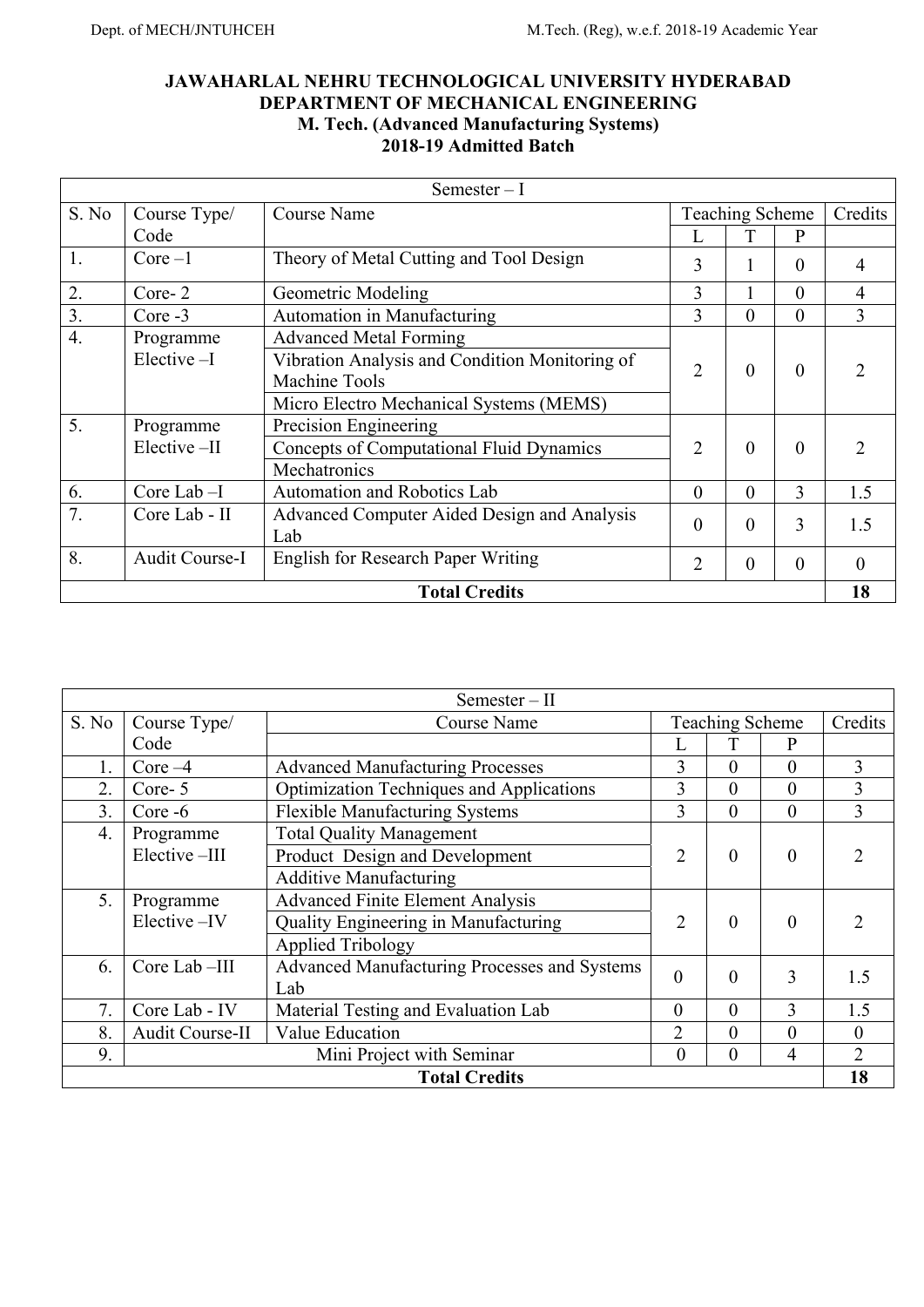|    | $Semester - III$ |                                         |   |          |          |         |
|----|------------------|-----------------------------------------|---|----------|----------|---------|
| S. | Course Type/     | <b>Teaching Scheme</b><br>Course Name   |   |          |          | Credits |
| No | Code             |                                         |   | ᡣ        |          |         |
| 1. | Programme        | <b>Concurrent Engineering</b>           |   |          |          |         |
|    | Elective -V      | Design for Manufacturing and Assembly   | 0 |          |          |         |
|    |                  | Manufacturing Systems, Simulation       |   |          |          |         |
|    |                  | modeling and analysis                   |   |          |          |         |
| 2. | Open Elective    | Advanced Casting and Welding Technology |   | 0        |          |         |
|    |                  | <b>Advanced Robotics</b>                |   |          | $\theta$ |         |
| 3. | Dissertation     | Dissertation Phase - I                  | 0 | $\Omega$ | 20       | 10      |
|    |                  | <b>Total Credits</b>                    |   |          |          | 16      |

|                      | $Semester - IV$ |                                        |  |                        |    |         |
|----------------------|-----------------|----------------------------------------|--|------------------------|----|---------|
| <u>. Э.</u>          | Course Type/    | Course Name                            |  | <b>Teaching Scheme</b> |    | Credits |
| No                   | Code            |                                        |  |                        |    |         |
|                      |                 | Dissertation   Dissertation Phase - II |  |                        | າາ |         |
| <b>Total Credits</b> |                 |                                        |  |                        |    |         |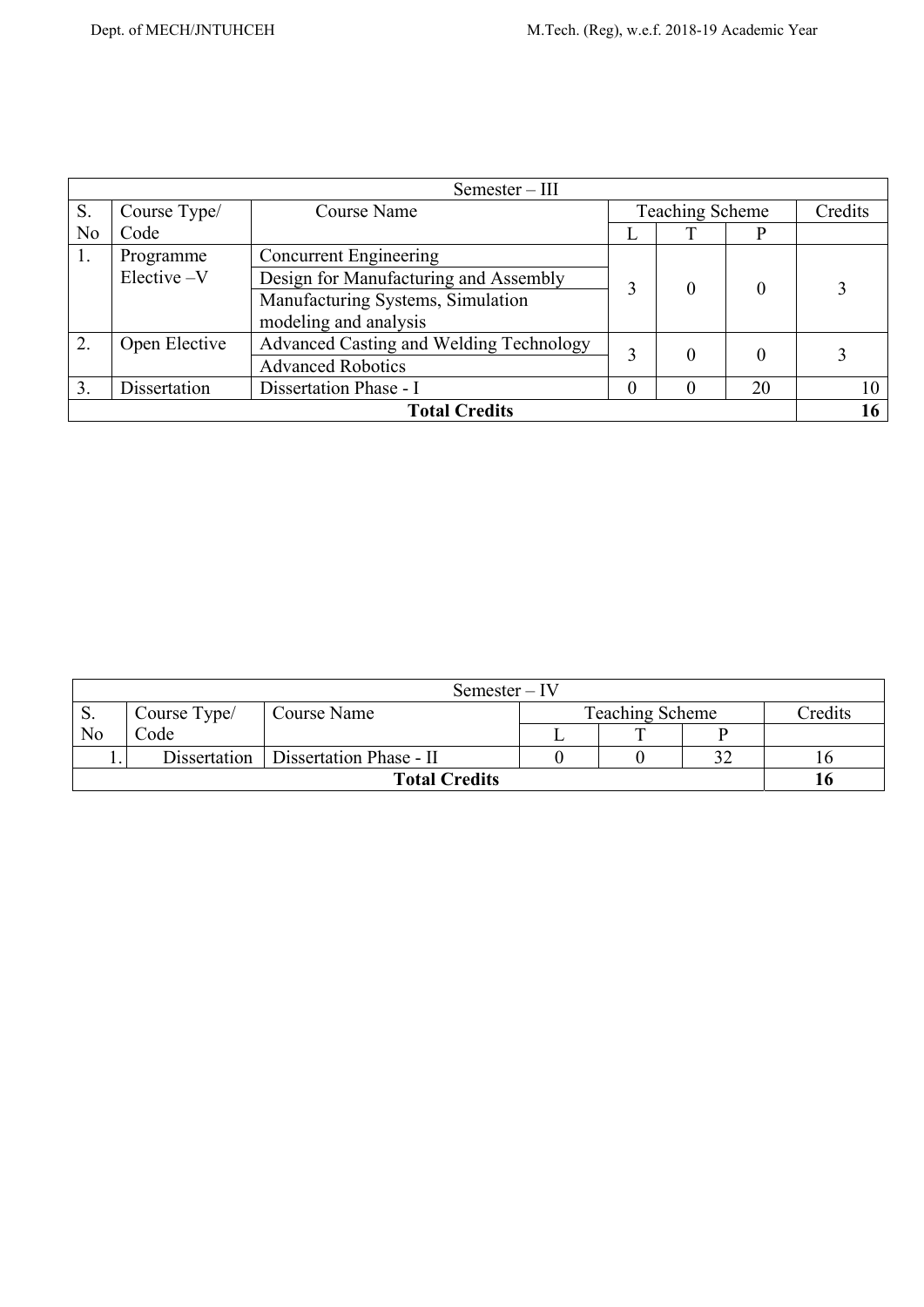## **THEORY OF METAL CUTTING AND TOOL DESIGN (Core - 1)**

# **M.Tech. (AMS) (FT) – I Sem**

**L T P C 3 1 0 4** 

**Pre- requisites:** Engineering graphics, Mechanics of solids, Heat Transfer, Machine Tools, Strength of Materials, Material Science and Metallurgy.

## **Objectives:**

- To impart the knowledge of basic methodology of metal cutting.
- To educate the student about the structure, working, forces involved in single point and multipoint cutting tools.
- To understand the concepts of tool life, machinability, wear, influence of heat.
- To design the jigs and fixtures required for machine tools.

**Outcomes:** Students can analyze the machining processes in terms of input variables like

 Speed, feed , depth of cut and their influence on surface roughness and performance measures, Metal removal rate, tool wear rate, machining time, energy, work done, heat distribution.

## **UNIT-I:**

**Mechanics of Metal Cutting:** Geometry of Metal Cutting Process, Chip formation, Chip Thickness ratio, radius of chip curvature, cutting speed, feed and depth of cut - Types of Chips, Chip breakers. Orthogonal and Oblique cutting processes-definition, Forces and energy calculations (Merchant's Analysis)- Power consumed – MRR – Effect of Cutting variables on Forces, Force measurement using Dynamometers.

## **UNIT-II:**

**Single Point Cutting Tool:** Various systems of specifications, single point cutting tool geometry and their inter-relation. Theories of formation of built-up edge and their effect, design of single point contact tools, throwaway inserts.

## **UNIT-III:**

**Multi point Cutting Tools:** Drill geometry, design of drills, Rake & Relief angles of twist drill, speed, feed and depth of cut, machining time, forces, Milling Cutters-cutting speed  $\&$  feed – machining time – design - From Cutters.

**Grinding:** Specifications of grinding wheel, mechanics of grinding, Effect of Grinding conditions on wheel wear and grinding ratio. Depth of cut, speed, machining time, temperature, power.

## **UNIT-IV:**

**Tool Life and Tool Wear:** Theories of tool wear-adhesion, abrasion and diffusion wear mechanisms, forms of wear, Tool life criteria, machinability and machinability index.

Types of sliding contact, real area of contact, laws of friction and nature of frictional force in metal cutting. Effect of Tool angle, Economics, cost analysis, mean co-efficient of friction.

**Cutting Temperature:** Sources of heat in metal cutting, influence of metal conditions. Temperature variation, zones, experimental techniques, analytical approach. Use of tool-work thermocouple for determination of temperature. Heat distribution in Metal Cutting.

## **UNIT-V:**

**Tool Design**: Determination of shank size for single point carbide tools, Determining the insert thickness for carbide tools.

Design of jigs and fixtures: Basic principles of location and clamping; Locating methods and devices. Jigs- Definition, Types. General consideration in the design of Drill jigs, Drill bushing, Methods of construction. Fixtures - Vice fixtures, Milling, Boring, Lathe, Grinding fixtures**.**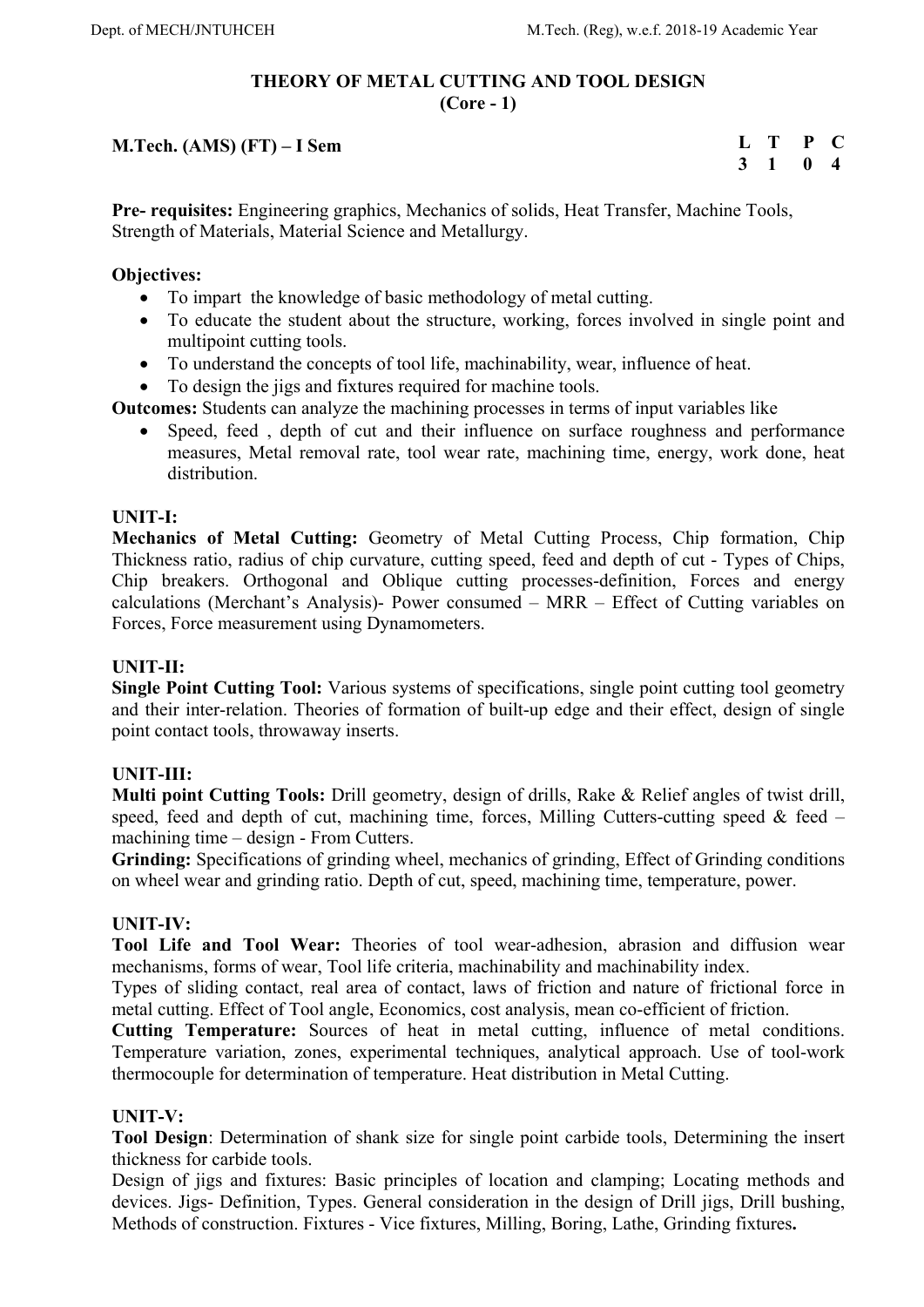# **Text Books:**

- 1. Metal Cutting Principles by M C Shaw, Oxford and IBH Publications, New Delhi.
- 2. Fundamentals of Machining by Boothryd, Edward Amold publishers Ltd.

- 1. Fundamentals of Metal cutting and Machine tools by B.L.Juneja, G. S. Sekhom and Nitin Seth, New Age International publishers.
- 2. Machine Tool Engineering by G.R.Nagpal, Khanna Publishers.
- 3. Tooling Data by P.H. Joshi, Wheeler Publishing.
- 4. Metal Cutting and Tool Design by B.J Ranganath, Vikas Publications.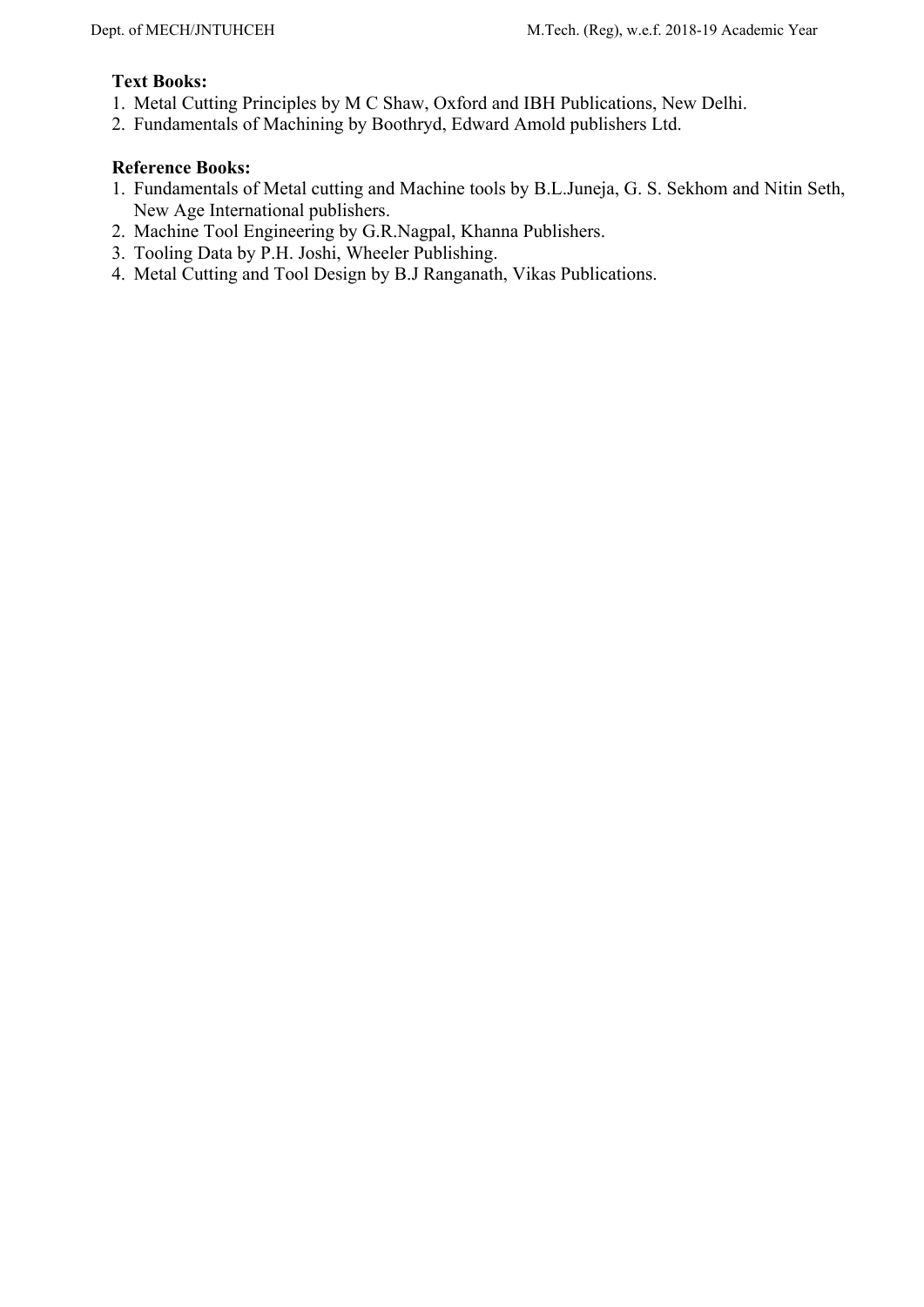# **GEOMETRIC MODELING**

**(Core - 2)** 

# **M.Tech. (AMS) (FT)–I Sem**

**L T P C 3 1 0 4** 

## **Prerequisites: CAD/CAM**

### **Course Objectives:**

- Learn modeling curves (B-splines and Bezier)
- Learn modeling Bezier and B-spline surfaces
- Familiarity with NURBS
- Familiarity with advanced techniques such as subdivision and reconstruction
- Mastery of object construction and manipulation methods including lofting, surface of revolution, and tubularization.
- Mastery of Reconstruction from PCD and Mesh generation

**Course Outcomes:** After doing this course, the student should be able to do

- 2D & 3D transformations
- Develop cubic splines, Bezer curves and B-spline curves
- Write equations of surfaces, quadratic surfaces and anlyze mathematically

## **UNIT–I:**

**Geometrical Modeling:** Introduction, History, Geometrical representation, Linear Algebra Boolean Algebra, Vectors, Matrices, Equations for curves- Intrinsic and Explicit ,parametric equations of curves, conic curves and points on curves, Problems

## **UNIT–II:**

**Transformations:** 2-D and 3D Transformations, translation, Rotation, Homogeneous space, Scaling, stretching, Mirror reflection, Composite Transformations and problems

## **UNIT–III:**

**Cubic Splines:** Algebraic and geometric force of cubic spline, parametric space of a curve, blending functions, Problems

**Bezier Curves:** Berustein's polynomials, equations, control points, convex hull property, truncating and subdividing composite and Rational Bezier curves, Problems

**B-Spline Curves:** Uniform and non-uniform B-Spline basis functions, quadratic and cubic Bspline basis functions, NURBS, Problems

## **UNIT–IV:**

**Surfaces:** Explicit and Implicit equations of surfaces, quadratic surfaces, parametric equation of surfaces, Curve Nets and Embedded Curves, Generation, Mathematical Analysis, Applications of Bezier and B-Spline Surfaces, Surface patches. Problems

## **UNIT–V:**

Solids: Parametric and Tricubicsolids, sweep solids, Topology of models, graph and boolean based models. Constructive solid Geometry (CSG), B-rep models. Problems; Feature modeling, rendering, lighting, animation.

## **Text Books:**

1. Geometric Modeling by Micheal E. Mortenson, Third Edition, McGraw Hill Publishers

2. CAD/CAM concepts and Applications by Alavala, PHI

- 1. Curves and surfaces for CAGD, Fifth Edition by Gerald Farin, Elsevier, India
- 2. Computer Graphics by Alavala, PHI, New Delhi
- 3. CAD/CAM by Ibrahim Zeid, Tata McGraw Hill.
- 4. Elements of Computer Graphics by Roger & Adams, Tata McGraw Hill.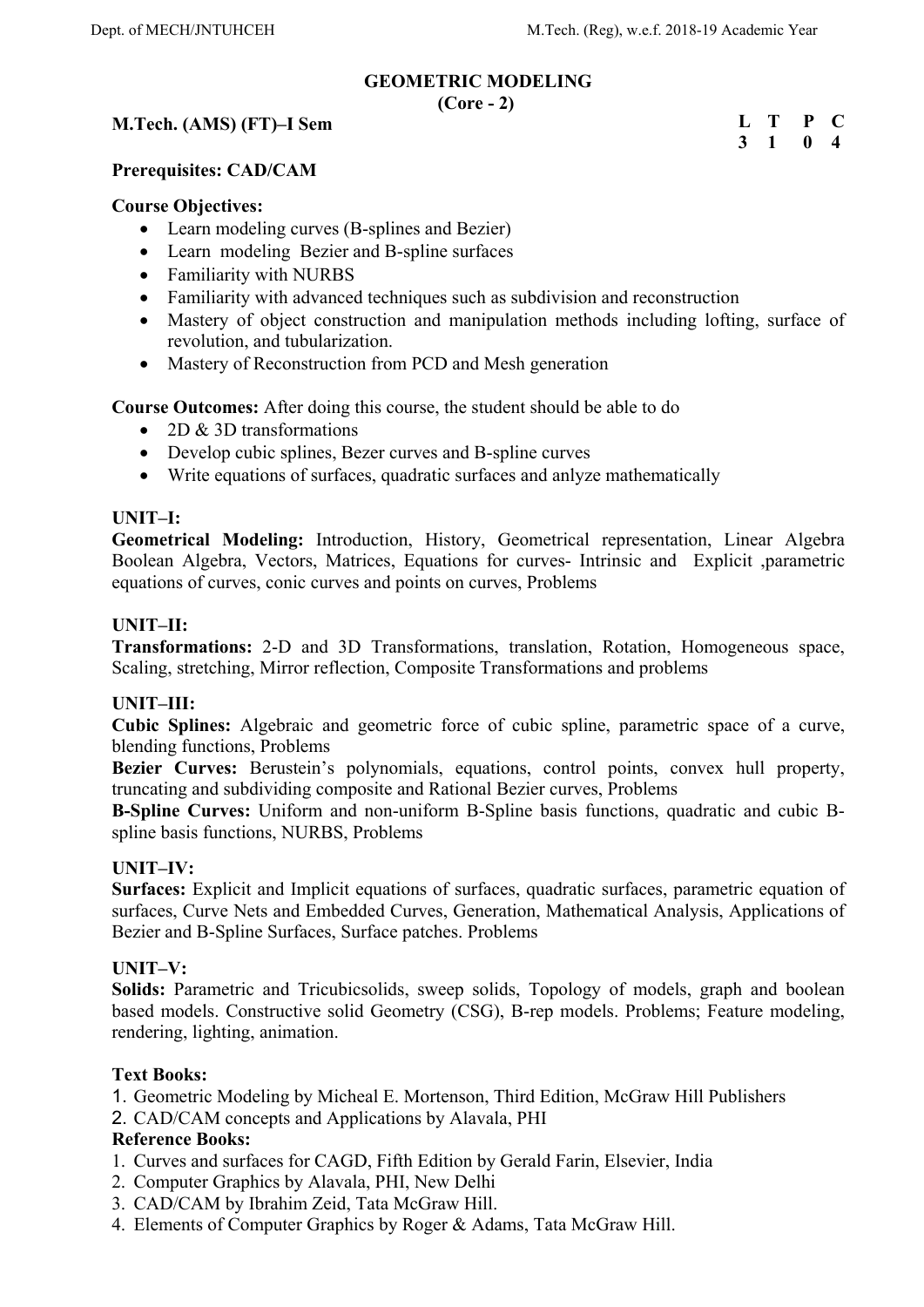### **AUTOMATION IN MANUFACTURING (Core - 3)**

## **M.Tech. (AMS) (FT) – I Sem**

**Prerequisites**: Production Technology, Machine Tools, Operations Research **Course Objectives:** 

- Lower Cost and Improve Time-to-Market
- Automation investment life-cycle analysis
- Empowered teams of talented employees
- Partnering with automation suppliers
- On-line process analysis
- Procedural process control
- Information integration and data warehousing

**Course Outcomes**: Upon completion of this course the student will be able to:

- Illustrate the basic concepts of automation in machine tools.
- Analyze various automated flow lines, Explain assembly systems and line balancing methods.
- Describe the importance of automated material handling and storage systems.
- Interpret the importance of adaptive control systems, automated inspection systems.

## **UNIT-I:**

**Introduction to Automation:** Automation in Production Systems-Automated Manufacturing Systems, Computerized Manufacturing Support Systems, Reasons for Automation, Automation Principles and Strategies. Manufacturing operations, Production Concepts and Mathematical Models. Costs of Manufacturing Operations, Basic Elements of an Automated Systems, Advanced Automation Functions, Levels of automation.

## **UNIT-II:**

**Introduction to Material Handling**: Overview of Material Handling Equipment, Considerations in Material Handling System Design, the 10 Principles of Material Handling. Material Transport Systems, Automated Guided Vehicle Systems, Monorails and other Rail Guided Vehicles, Conveyor Systems, Analysis of Material Transport Systems. Storage Systems, Storage System Performance, Storage Location Strategies, Conventional Storage Methods and Equipment, Automated Storage Systems, Engineering Analysis of Storage Systems. Automatic data captureoverview of Automatic identification methods, bar code technology, other ADC technologies.

## **UNIT -III:**

**Manual Assembly Lines** - Fundamentals of Manual Assembly Lines, Alternative Assembly Systems, Design for Assembly, Analysis of Single Model Assembly Lines, Line balancing problem, largest candidate rule, Kilbridge and Wester method, and Ranked Positional Weights Method, Mixed Model Assembly Lines, Considerations in assembly line design.

## **UNIT-IV:**

**Transfer lines**, Fundamentals of Automated Production Lines, Storage Buffers, and Applications of Automated Production Lines. Analysis of Transfer Lines with no Internal Storage, Analysis of Transfer lines with Storage Buffers.

## **UNIT-V:**

**Automated Assembly Systems**, Fundamentals of Automated Assembly Systems, Design for Automated Assembly, and Quantitative Analysis of Assembly Systems - Parts Delivery System at Work Stations, Multi- Station Assembly Machines, Single Station Assembly Machines, Partial Automation.

**L T P C 3 0 0 3**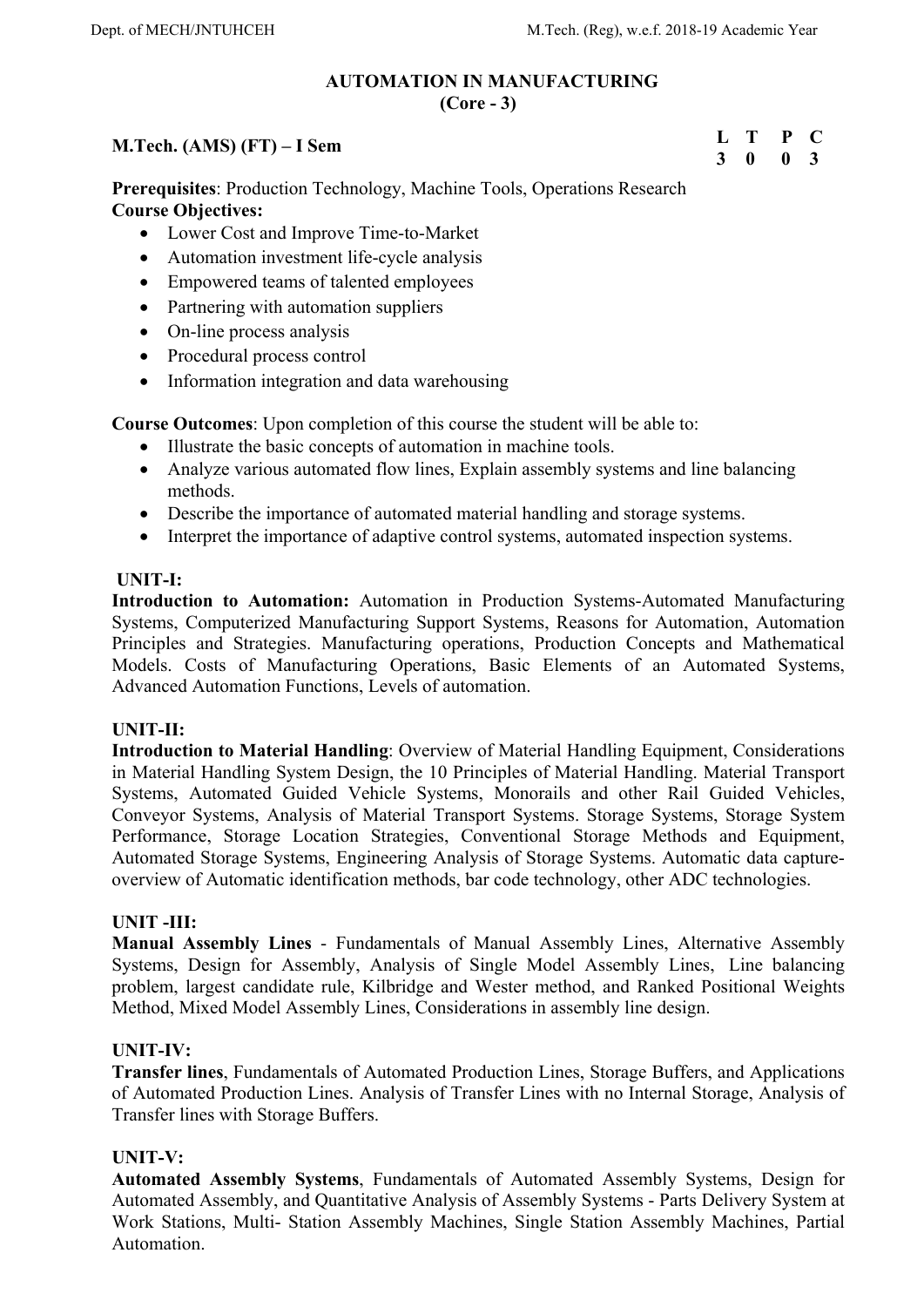# **Text Books:**

1. Automation, Production systems and computer integrated manufacturing by Mikel P. Groover, Pearson Education.

- 1. CAD CAM: Principles, Practice and Manufacturing Management by Chris Mc Mohan, Jimmie Browne, Pearson edu. (LPE)
- 2. Automation by Buckinghsm W, Haper & Row Publishers, New York, 1961
- 3. Automation for Productivity by Luke H.D, John Wiley & Sons, New York, 1972.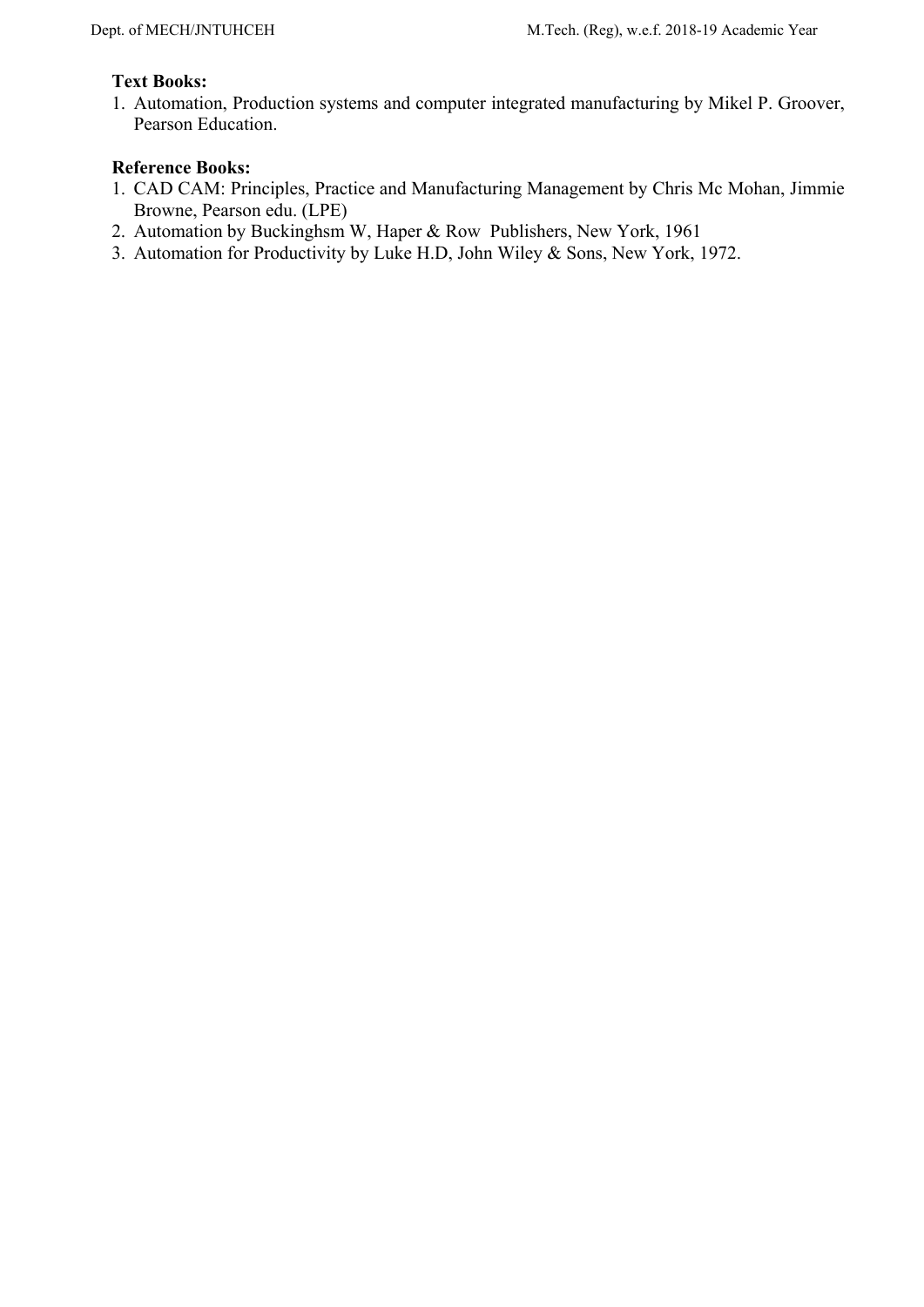### **ADVANCED METAL FORMING (Programme Elective-I)**

# **M.Tech. (AMS) (FT) – I Sem**

**Prerequisites:** Production Technology, Metallurgy **Course Objectives**:

- Illustrate capabilities and applications of metal forming processes.
- Forming load estimation during different metal forming processes.
- To analyze residual stresses

**Course Outcomes:** At the end of the course, the student is able

- To study the basic concepts of metal forming techniques and to develop force calculation in metal forming process.
- To study the thermo mechanical regimes and its requirements of metal forming

## **UNIT-I:**

Fundamentals of Metal Forming: Classification of forming processes, mechanisms of metal forming: slab method, Upper and lower bound analysis, Deformation energy method and finite element method temperature of metal working, hot working, cold working, friction and lubricants.

## **UNIT-II:**

Rolling of metals: Rolling processes, forces and geometrical relationship in rolling, simplified analysis, rolling load, rolling variables, theories of cold and hot rolling, problems and defects in rolling, torque and power calculations, Problems.

## **UNIT-III:**

Forging: Classification of forging processes, forging of plate, forging of circular discs, open die and closed-die forging, forging defects, and powder metallurgy forging. Problems on flow stress, true strain and forging load.

Press tool design: Design of various press tools and dies like piercing dies, blanking dies, compound dies and progressive blanking dies, design of bending, forming and drawing dies.

## **UNIT-IV:**

Extrusion: Classification, Hot Extrusion, Analysis of Extrusion process, defects in extrusion, extrusion of tubes, production of seamless pipes. Problems on extrusion load.

Drawing: Drawing of tubes, rods, and wires: Wire drawing dies, tube drawing process, analysis of wire, deep drawing and tube drawing. Problems on draw force.

## **UNIT-V:**

Sheet Metal forming: Forming methods, Bending, stretch forming, spinning and Advanced techniques of Sheet Metal Forming, Forming limit criteria, defects in formed parts.

Advanced Metal forming processes: HERF, Electromagnetic forming, residual stresses, inprocess heat treatment and computer applications in metal forming. Problems on Blanking force, diameters and cup diameters.

## **Text Books:**

- 1. Mechanical Metallurgy by G.E. Dieter, Tata McGraw Hill, 1998. III Edition
- 2. Principles of Metal Working by Sunder Kumar

- 1. Principles of Metal Working processes by G.W. Rowe
- 2. ASM Metal Forming Hand book.
- 3. Principles and applications of Metal Rolling by Sidhartha Roy, Combridge University Press, 2015.

| Т.           | т | P | C            |
|--------------|---|---|--------------|
| <sup>2</sup> | 0 | 0 | <sup>2</sup> |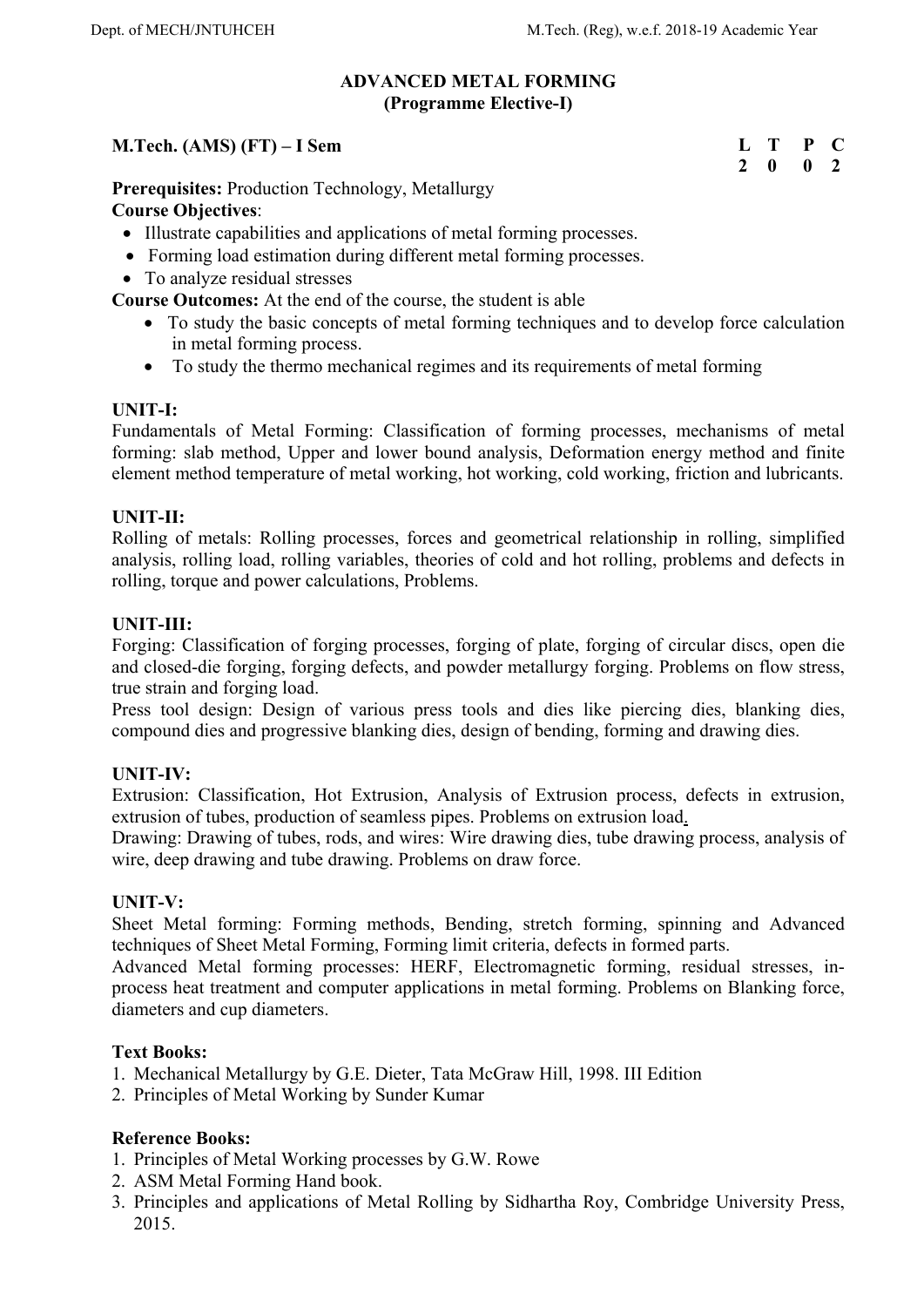# **VIBRATION ANALYSIS AND CONDITION MONITORING OF MACHINE TOOLS (Programme Elective-I)**

# **M.Tech. (AMS) (FT) – I Sem**

**L T P C 2 0 0 2** 

**Perquisites:** Dynamics of Machinery, Machine Tools, Basics of Vibrations **Course Objectives:** 

# To apply modern vibration analysis techniques and principles for early fault detection.

- Damage prevention in critical costly industrial machines.
- Learn mechanical effects of a change in operating condition.
- Know the failure mode of each component.
- Learn prevention of unexpected break downs and perform machinery diagnosis.
- Manage the machinery reliability and trouble shooting.

Course Outcomes: At the end of the course, the student will be able to

- Exemplify and summarize the causes and effects of vibration in mechanical systems and identify discrete and continuous systems.
- Model the physical systems in to schematic models and formulate the governing equations of motion
- Summarize the concept of mode, node and frequencies and calculate the free and forced vibration responses of multi degree of freedom systems through model Analysis.
- Ability To Use Different Techniques To Monitor The Machine Tool To Prevent From Failures

## **UNIT-I:**

**Free Vibration of Single Degree of Freedom Systems:** Introduction, Free Vibration of an Undamped Translational System, Equation of Motion using Newton's second law of motion, Equation of motion using other methods, Equation of motion of a spring, mass system in vertical position, solution, Harmonic Motion, Free Vibration of an Undamped Tensional System-Equation of motion. Free Vibration with Viscous Damping- Equation of motion.

# **UNIT-II:**

**Forced Vibration of Single Degree of Freedom Systems:** Introduction, Response of an Undamped system under harmonic force, Total response, Beating Phenomenon. Response of a Damped System under Harmonic Force- Total Response, Quality Factor and Bandwidth, Response of a Damped system under the Harmonic Motion of the base, Force Transmitted, Relative Motion.

## **UNIT- III:**

**Two Degree of Freedom Systems and Multi-degree of Freedom Systems:** Introduction, Equations of Motion for forced Vibration, Free Vibration Analysis of Undamped systems, Tensional system, Coordinate Coupling and Principal Coordinates, forded Vibration Analysis, Semi definite Systems, Self- Excitation and stability Analysis.

 Introduction to Modeling of Continuous systems as Multi-degree of Freedom systems, Using Newton's second law to derive equations of motion, Influence Coefficients.

# **UNIT-IV:**

**CONDITION MONITORING:** Condition Monitoring Techniques for Machine Tools – Visual & temperature monitoring, Vibration and Leakage monitoring, Lubricant monitoring, condition monitoring of Lube and Hydraulic systems, Thickness monitoring, Image processing techniques in condition monitoring. Condition monitoring of noise and sound. Condition Monitoring of Machine Tools.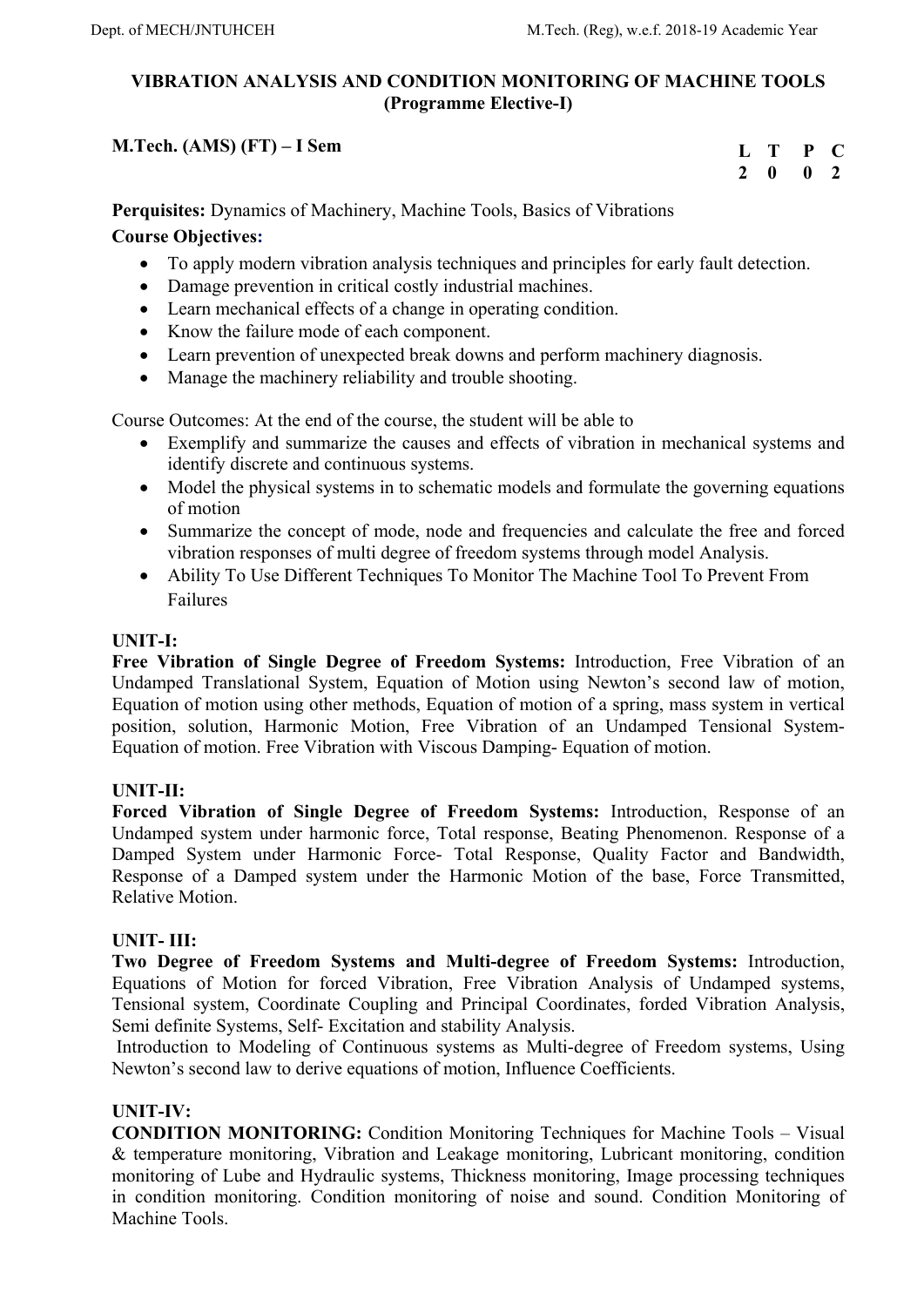# **UNIT -V:**

 **MACHINE TOOL DIAGNOSTICS:** Objectives-Aims-Examples of Monitoring and Diagnosis-Control Structures For Machine Diagnosis- Utilization Of Diagnostic Results.

# **Text books:**

- 1. Mechanical Vibrations by S.S.Rao, 4<sup>th</sup> Edition, Pearson Publications.
- 2. Elements of Vibration Analysis by Meirovitch.
- 3. Manfred Weck, "Hand Book Of Machine Tools Vol.3, John Wiley & Sons, 1984

- 1. Mechanical Vibrations by G.K. Groover.
- 2. Vibrations by W.T. Thomson Mechanical Vibrations by Schaum series.
- 3. Industrial Maintenance Management by Sushil Kumar Srivstava S.Chand & Company Ltd., New Delhi, 1998.
- 4. Automation Production System And Computer Integrated Manufacturing by Mikell P.Groover Prentice Hall Of India, Pvt. Ltd., 1995.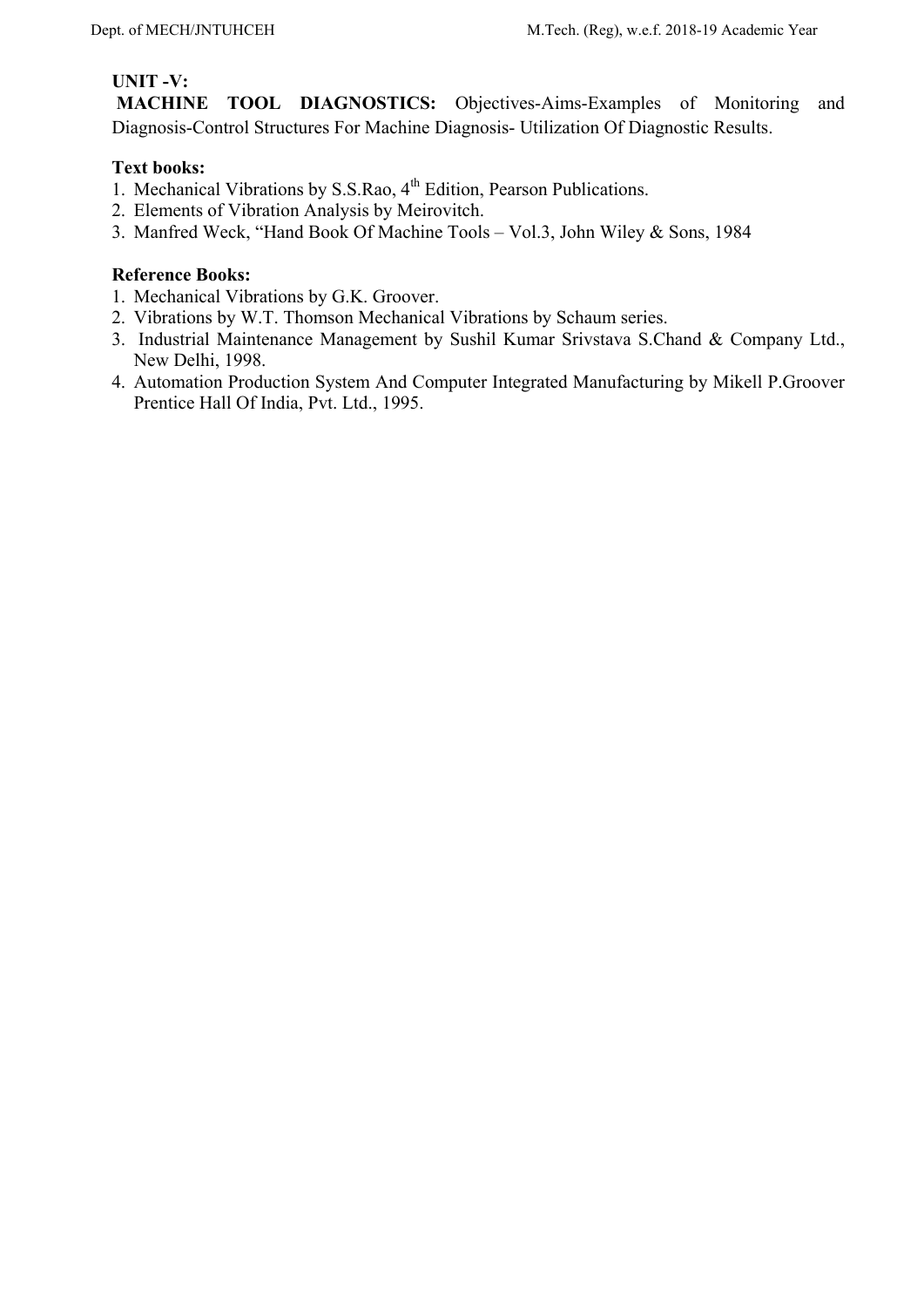# **MICRO ELECTRO MECHANICAL SYSTEMS (MEMS) (Programme Elective-I)**

# **M.Tech. (AMS) (FT) – I Sem**

| L            | т | P | $\sqrt{2}$    |
|--------------|---|---|---------------|
| $\mathcal I$ | 0 | 0 | $\mathcal{L}$ |

**Prerequisites:** Electronic Circuits, Basic knowledge in material science

# **Course Objectives:**

- To make students to gain basic knowledge on overview of MEMS (Micro electro Mechanical System) and various fabrication techniques.
- To design, analysis, fabrication and testing the MEMS based components.
- To introduce the students various opportunities in the emerging field of MEMS.
- $\bullet$

**Course Outcomes**: At the end of the course, the student will be able to

- Synthesize and characterize nanomaterials for engineering applications
- Design and analyze methods and tools for micro and nano manufacturing.
- Improve the quality of MEMS by analyzing the variables of the underlying micro and nano manufacturing method
- Select appropriate industrially-viable process, equipment and tools for a specific product.

## **UNIT-I:**

**Overview and working principles of MEMS and Microsystems:** MEMS & Microsystems, Evolution of Micro fabrication, Microsystems & Microelectronics, Microsystems & miniaturization, Applications of MEMs in Industries, Micro sensors, Micro actuation, MEMS with Micro actuators Micro accelerometers, Micro fluidics

# **UNIT-II:**

**Engineering Science for Microsystems Design and Fabrication:** Atomic structure of Matter, Ions and Ionization, Molecular Theory of Matter and Intermolecular Forces, Doping of Semiconductors, The Diffusion Process, Plasma Physics, Electrochemistry, Quantum Physics.

## **UNIT-III:**

**Engineering Mechanics for Microsystems Design:** Static Bending of Thin plates, Mechanical Vibration, Thermomechanics, Fracture Mechanics, Thin- Film Mechanics, Overview of Finite Element Stress Analysis

## **UNIT-IV:**

**Thermo Fluid Engineering & Microsystems Design:** Overview of Basics of Fluid Mechanics in Macro and Micro scales, Basic equations in Continuum Fluid Dynamics, Laminar Fluid Flow in Circular Conduits, Computational Fluid Dynamics, Incompressible Fluid Flow in Micro conduits, Fluid flow in Sub micrometer and Nano scale, Overview of Heat conduction in Solids, Heat Conduction in Multilayered Thin films and in solids in sub micrometer scale, Design Considerations, Process Design Mechanical Design, Mechanical design using FEM, Design of a Silicon Die for a Micro pressure sensor.

## **UNIT-V:**

**Materials for MEMS & Microsystems and their fabrication:** Substrates and Wafers, Active substrate materials, Silicon as a substrate material, Silicon compounds, Silicon Piezo resistors, Gallium Arsenide, Quartz, Piezoelectric Crystals and Polymers, Photolithography, Ion implantation, Diffusion and oxidation, Chemical and Physical vapor deposition, etching, Bulk micro manufacturing, Surface Micromachining, The LIGA Process.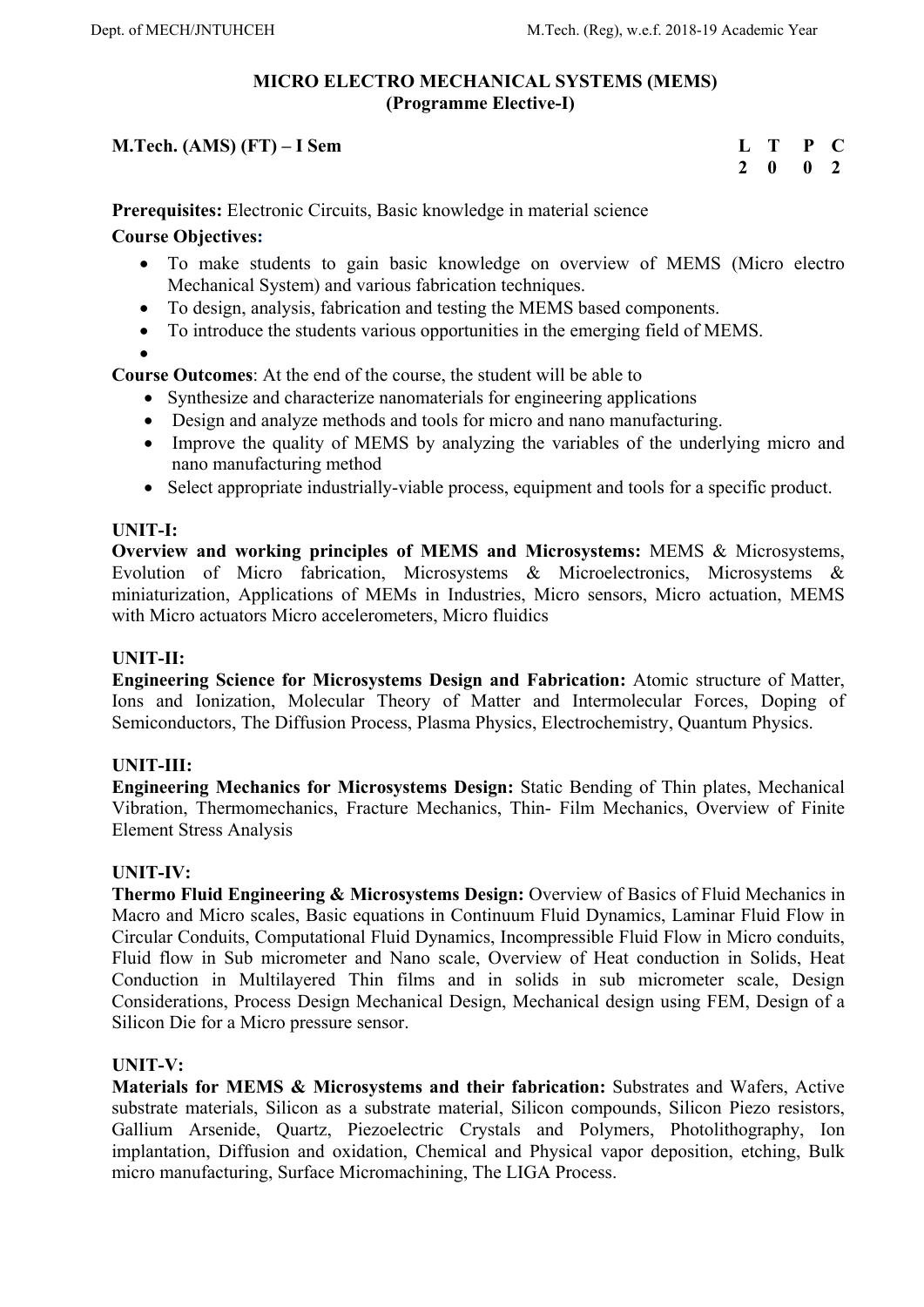## **Text Books:**

- 1. Tia-Ran Hsu, MEMS & Microsystems. Design & Manufacturing, TMH 2002
- 2. Foundation of MEMS/ Chang Liu/Pearson, 2012

- 1. An Introduction to Micro Electro Mechanical Systems Engineering by Maluf M., Artech House, Boston 2000
- 2. Micro robots and Micro Mechanical Systems by Trimmer, W.S.N., Sensors & Actuators, Vol 19, 1989
- 3. Applied Partial Differential Equations by Trim, D.W., PWS-Kent Publishing, Boston, 1990.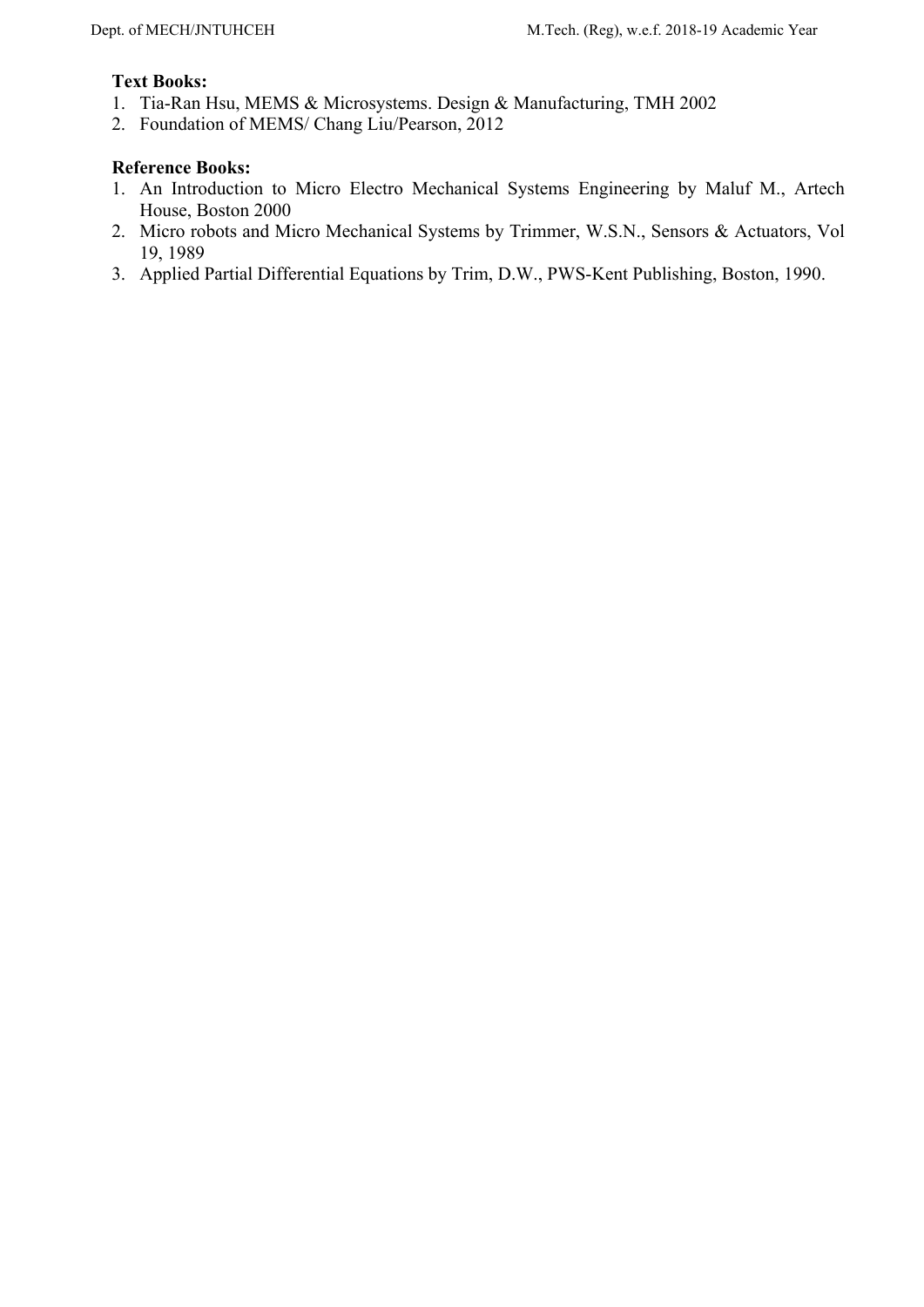## **PRECISION ENGINEERING (Programme Elective-II)**

# **M.Tech. (AMS) (FT)–I Sem**

**L T P C 2 0 0 2** 

# **Pre-requisites:** Machine Tools, Metrology

## **Course Objectives:**

- To give the basic precision engineering methodology and state-of-the-art concepts for designing high-precision CNC machines and products.
- The course is specifically tailored to teach the novel design principles leading to improved machine performance and reliability.
- To apply the acquired knowledge to other design efforts and fields as well

Course Outcomes: At the end of the course, the student will be able to:

- Apply fits and tolerances for parts and assemblies according to ISO standards.
- Apply selective assembly concept for quality and economic production.
- Assign tolerances using principles of dimensional chains for individual features of a part or assembly.
- Evaluate the part and machine tool accuracies.
- Analyze the causes for dimensional and geometrical errors prior to and during machining and suggest remedies

## **UNIT- I:**

**Concepts of Accuracy:** Introduction – Concept of Accuracy of Machine Tools – Spindle and Displacement Accuracies – Accuracy of numerical Control Systems – Errors due to Numerical Interpolation Displacement Measurement System and Velocity Lags.

**Geometric Dimensioning and Tolerance:** Tolerance Zone Conversions – Surfaces, Features, Features of Size, Datum Features – Datum Oddly Configured and Curved Surfaces as Datum Features, Equalizing Datum –Datum Feature of Representation – Form Controls, Orientation Controls – Logical Approach to Tolerance.

# **UNIT-II:**

**Datum Systems:** Design of freedom, Grouped Datum Systems – different types, two and three mutually perpendicular grouped datum planes; Grouped datum system with spigot and recess, pin and hole; Grouped Datum system with spigot and recess pair and tongue – slot pair – Computation of Transnational and rotational accuracy, Geometric analysis and application.

## **UNIT-III:**

Tolerance Analysis: Process Capability, Mean, Variance, Skewness, Kurtosis, Process Capability Metrics, C<sub>p</sub>, C<sub>pk</sub>, Cost aspects, Feature Tolerances, Geometric Tolerances.

**Tolerance Charting Techniques**: Operation Sequence for typical shaft type of components, Preparation of Process drawings for different operations, Tolerance worksheets and central analysis, Examples. Design features to facilitate machining; Datum Features – functional and manufacturing. Components design – Machining considerations, Redesign for manufactured parts examples

# **UNIT–IV:**

.

Surface finish, Review of relationship between attainable tolerance grades and different machining process. Cumulative effect of tolerances sure fit law, normal law and truncated normal law.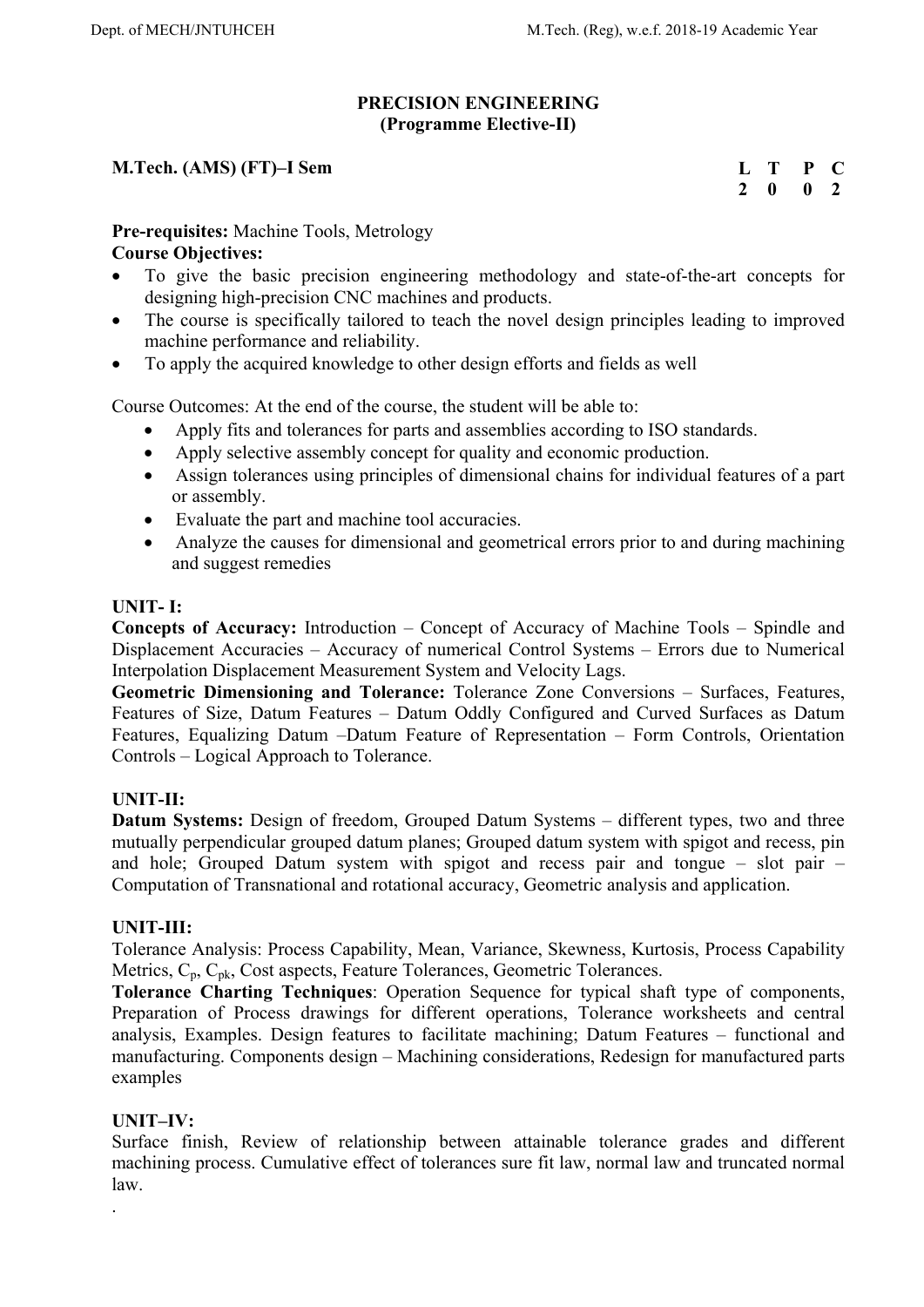# **UNIT-V:**

MEASURING SYSTEMS PROCESSING: In process or in-situ measurement of position of processing point-Post process and on-machine measurement of dimensional features and surfacemechanical and optical measuring systems.

## **Text Books:**

- 1. Precision Engineering in Manufacturing by Murthy R. L., New Age International (P) limited, 1996.
- 2. Geometric Dimensioning and Tolerancing by James D.Meadows, Marcel Dekker Inc.1995.

## **Reference Books:**

1. Engineering Design – A systematic Approach by Matousek, Blackie & Son Ltd, London.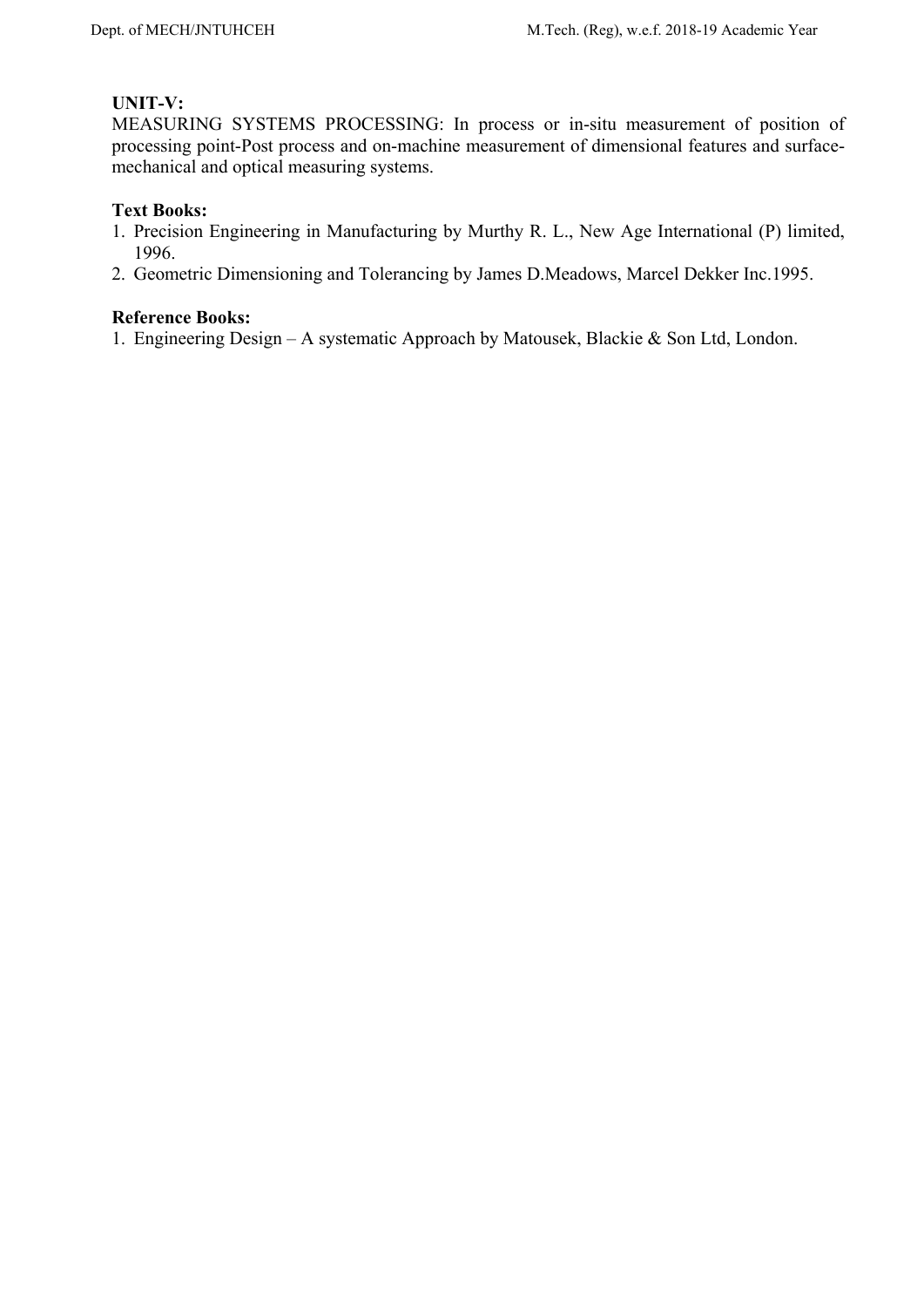# **CONCEPTS OF COMPUTATIONAL FLUID DYNAMICS Programme Elective –II**

 **M.Tech. (AMS) (FT)–I Sem** 

| Ι.            | T | P | C            |
|---------------|---|---|--------------|
| $\mathcal{L}$ | 0 | 0 | $\mathbf{v}$ |

**Pre-requisite**: Heat Transfer and Fluid Mechanics

**Course Objective**: To apply the principles of Heat Transfer and Fluid Mechanics to solve simple heat transfer and fluid flow problems using different numerical techniques

**Course Outcomes**: At the end of the course, the student should be able to

- Differentiate between different types of Partial Differential Equations and to be able to apply appropriate numerical techniques
- Solve the simple heat transfer and fluid flow problems using different numerical techniques
- Understand and to appreciate the need for validation of numerical solution

# **UNIT-I:**

**Basic Equations of Fluid Dynamics:** Conservation Laws – Differential Form of Equations – Characteristics of Governing Equations –Review of Boundary Conditions

**General Solution Methods** : Analytical, Experimental and Numerical Methods – Analytical Methods applied to simple 1D Steady state Heat Conduction – Need for Numerical Methods - Applications related casting, solidification and metal forming processes.

**Applied Numerical Methods**: Solution of a system of simultaneous Linear Algebraic Equations, iterative schemes of Matrix Inversion, Direct Methods for Matrix inversion, Direct Methods for banded matrices.

**Types of Numerical Methods**: Brief about FDM, FVM and FEM and comparison

## **UNIT-II**:

**Mathematical Behavior of Partial Differential Equations:** Classification of Partial Differential Equations – Illustrations

**Finite Difference Method (FDM):** Taylor's series – Derivation of Finite Difference Formulae for Partial Derivative Terms - Consistency

**FD formulation of 1D Elliptic PDEs** - 1D steady state heat transfer problems – Systems with and without Heat Generation – Simple Fin Problems - Cartesian, cylindrical and spherical coordinate systems subjected to simple boundary conditions – Validation with Analytical Solutions

# **UNIT-III**:

**Finite Difference Method**: 2D Elliptic PDEs – 2D Steady State Heat Conduction Problems subjected to Dirichlet Boundary conditions

**Parabolic PDEs** - Transient heat conduction – Application to Heat Treatment Processes– Errors and Stability - Explicit Method – Stability Analysis – Implicit and Crank Nickolson method - Finite Difference formulation simple 1D Transient Heat Conduction Problems using Explicit Method

## **UNIT-IV**:

**Finite Difference Formulation of 1D Hyperbolic PDEs**–CFL Condition – FD Treatment of 1D Wave Equation

**Convection and Diffusion**: Review of Governing Equations –Navier Stokes Equations - General Form of Governing Equations for Fluid Flow and Heat transfer – Their Mathematical Behavior – Difficulties in solving the Navier Stokes Equations - Calculation of Flow Field - Stream function-Vorticity formulation – General Algorithm for Vorticity Stream Function Method – Treatment of Boundary Conditions - Its Advantages and Disadvantages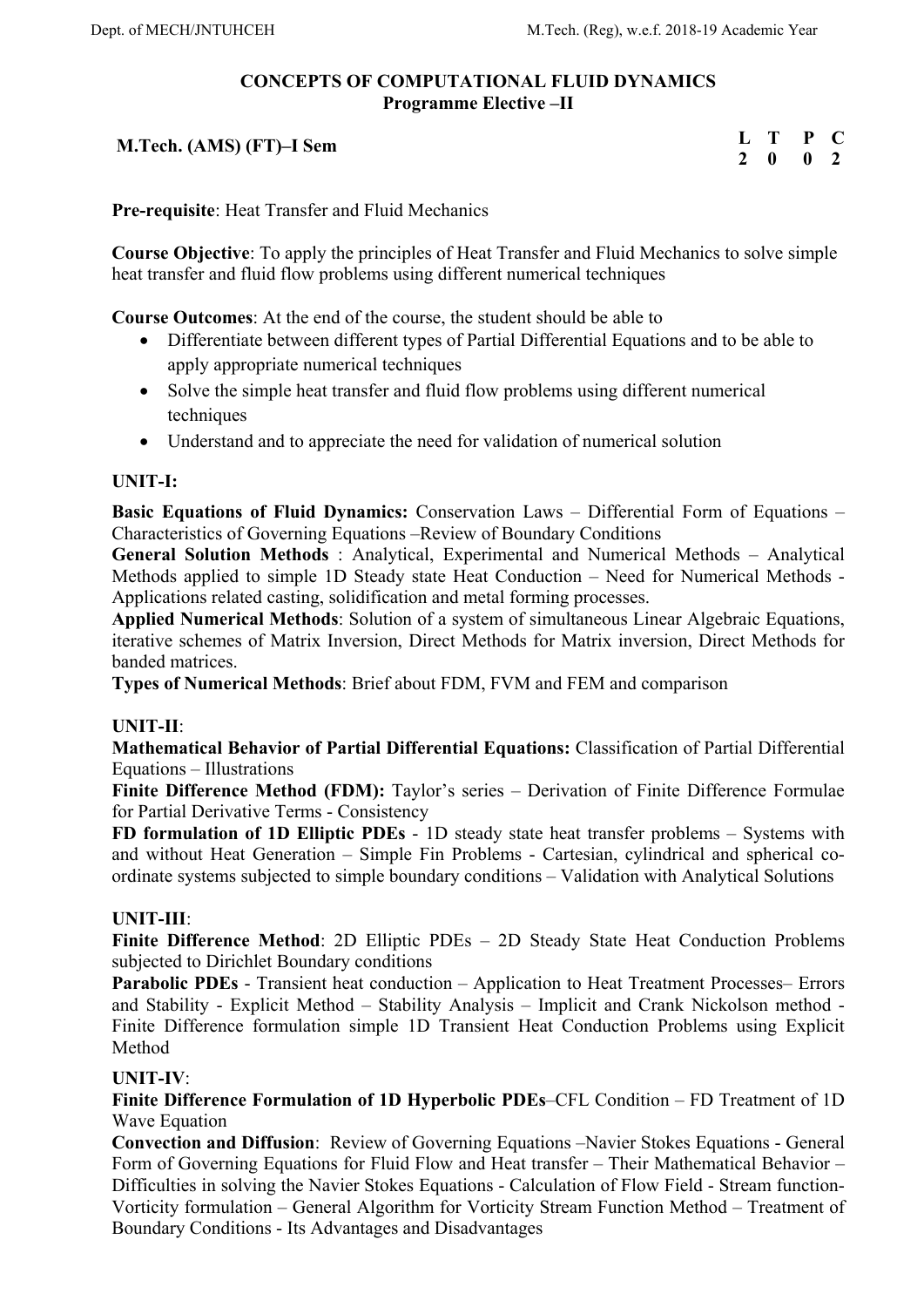# **UNIT-V**:

**FD Formulation of Full Incompressible Fluid Flow Equations –** Lax Wendroff and Mac Cormack's Techniques – Simple Treatment

**FD Formulation of 1D Convection Heat Transfer**: Burger's equation - Steady 1D Convection Diffusion – Exact Solution Vs Numerical Solution – Need for Upwind Differencing Scheme – Its Limitations – False Diffusion – Use of Second Order Upwind Scheme.

# **Text Books:**

- 1. Computational Fluid Flow and Heat Transfer by Muralidharan & Sundarajan (Narosa Pub)
- 2. Computational Fluid Dynamics and Heat Transfer by P. S. Ghoshdastidar, Centage Pub
- 3. Computational Fluid Dynamics by Anderson (TMH)

- 1. Computational Fluid Dynamics by Hoffman and Chiang, Engg Education System
- 2. Computational Methods for Fluid Dynamics by Ferziger, Peric (Springer)
- 3. Computational Fluid Dynamics by T.J. Chung, Cambridge University
- 4. Computational Fluid Dynamics A Practical Approach by Tu, Yeoh, Liu (Elsevier)
- 5. Text Book of Fluid Dynamics by Frank Chorlton, CBS Publishers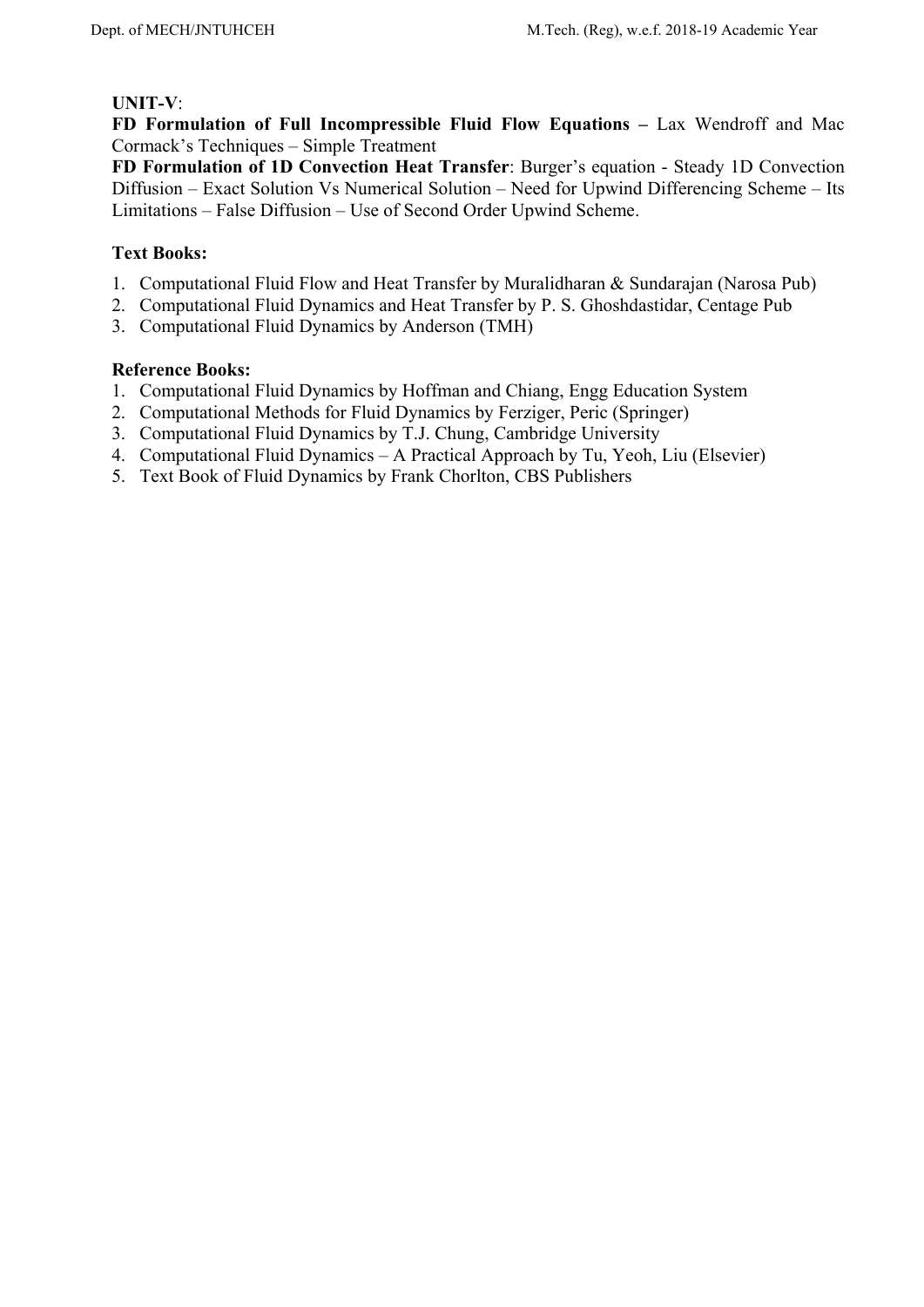## **MECHATRONICS (Programme Elective-II)**

# **M.Tech. (AMS) (FT) – I Sem**

**L T P C 2 0 0 2** 

**Prerequisites:** Engineering mechanics and mechanics of materials, Electronic circuits analysis and design, Mathematics - Calculus, differential equations, numerical methods

## **Course Objective :**

- To develop an ability to identify, formulate, and solve engineering problems
- To develop an ability to design a system, component, or process to meet desired needs within realistic constraint
- To develop an ability to use the techniques, skills, and modern engineering tools necessary for engineering practice
- To work efficiently in multidisciplinary teams

**Course Outcomes**: At the end of the course, the student will be able to:

- Model, analyze and control engineering systems.
- Control the behavior of a process using appropriate sensors, transducers and actuators.
- Develop PLC programs for a given task.
- Evaluate the performance of Mechatronic systems.

#### **UNIT-I:**

**Introduction**: Definition of Mechatronics products, Design Considerations and Tradeoffs. Overview of Mechatronics products. Intelligent Machine vs Automatic. Machine, Economic and Social justification.

**Actuators and Motion Control**: Characteristics of Mechanical, electrical, Hydraulic and pneumatic actuators and their limitations. Control parameters and system objectives. Mechanical configurations. Popular control system configurations. Popular control system configurations. Scurve, Motor/load inertia matching, design with linear studies.

## **UNIT-II:**

**Motion control Algorithms**: Significance of feed control loops, shortfalls, fundamental concepts adaptive and fuzzy control, fuzzy logic compensatory control of transformation and deformation non-linearities.

#### **UNIT-III:**

**Architecture of intelligent machines**: Introduction to microprocessor and programmable logic controllers and identification of system, system design classification. Motion control aspects in design

#### **UNIT-IV:**

**Manufacturing Data bases**: data base management systems, CAD/CAM data bases, Graphic data base, Introduction to object oriented concepts, Object oriented model languages, interface, Procedure and Methods in creation, edition and manipulation of data

#### **UNIT–V:**

**Sensor Interfacing**: Analog and Digital sensors for Motion Measurement, Digital Transducers, Human machine and Machine-Machine interfacing, devices and Strategy.

Machine Vision: Future and Pattern Reorganization Methods, Concepts of Precision and cognition in decision making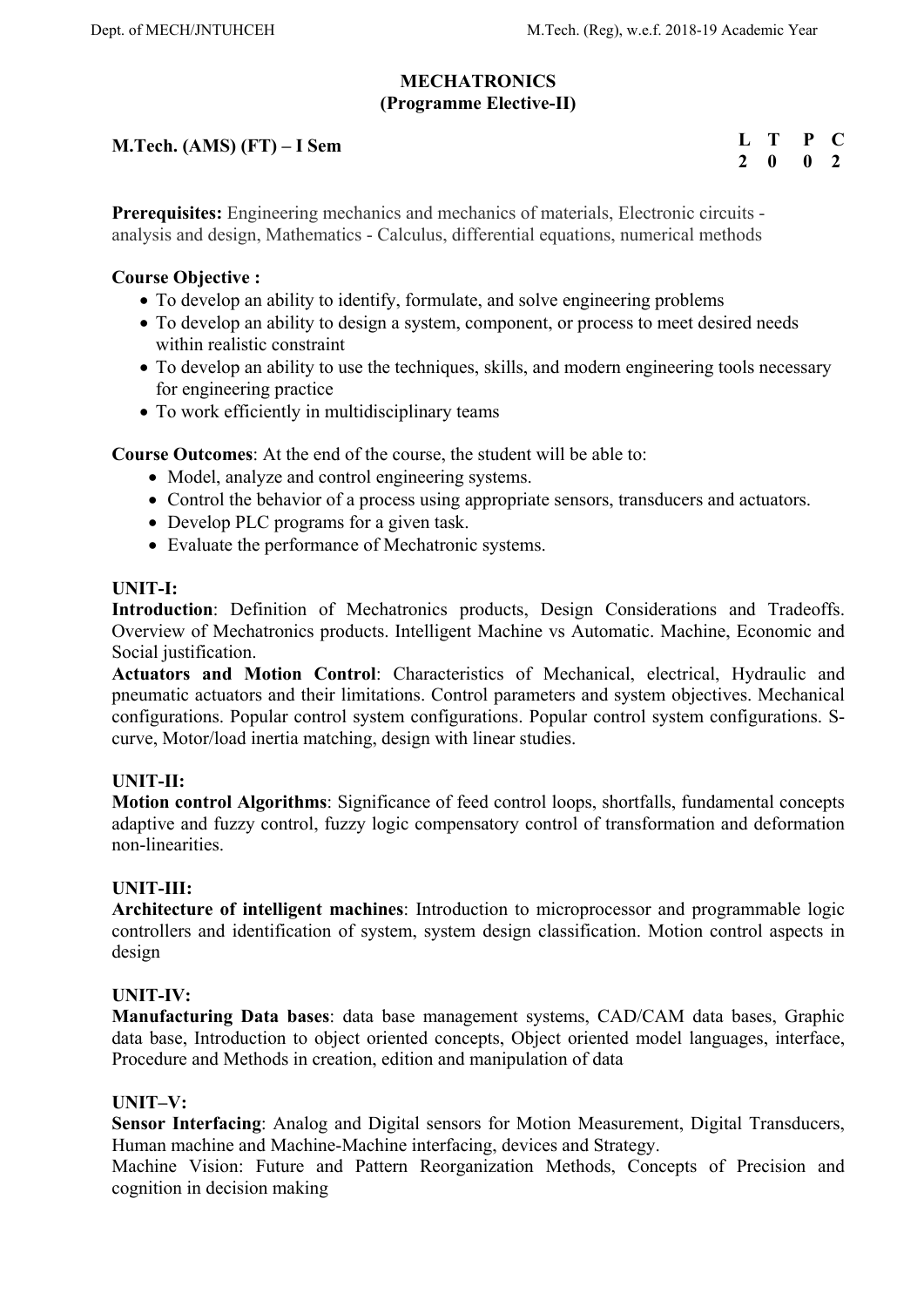# **Text Books:**

1. Introduction to Mechatronics and Measurement Systems, Tata McGraw Hill

- 1. Designing Intelligent Machines by Michel B. Histand and David G. Alciatore, Open University London
- 2. Control Sensors and Actuators by ICW. Desiha, Prentice Hall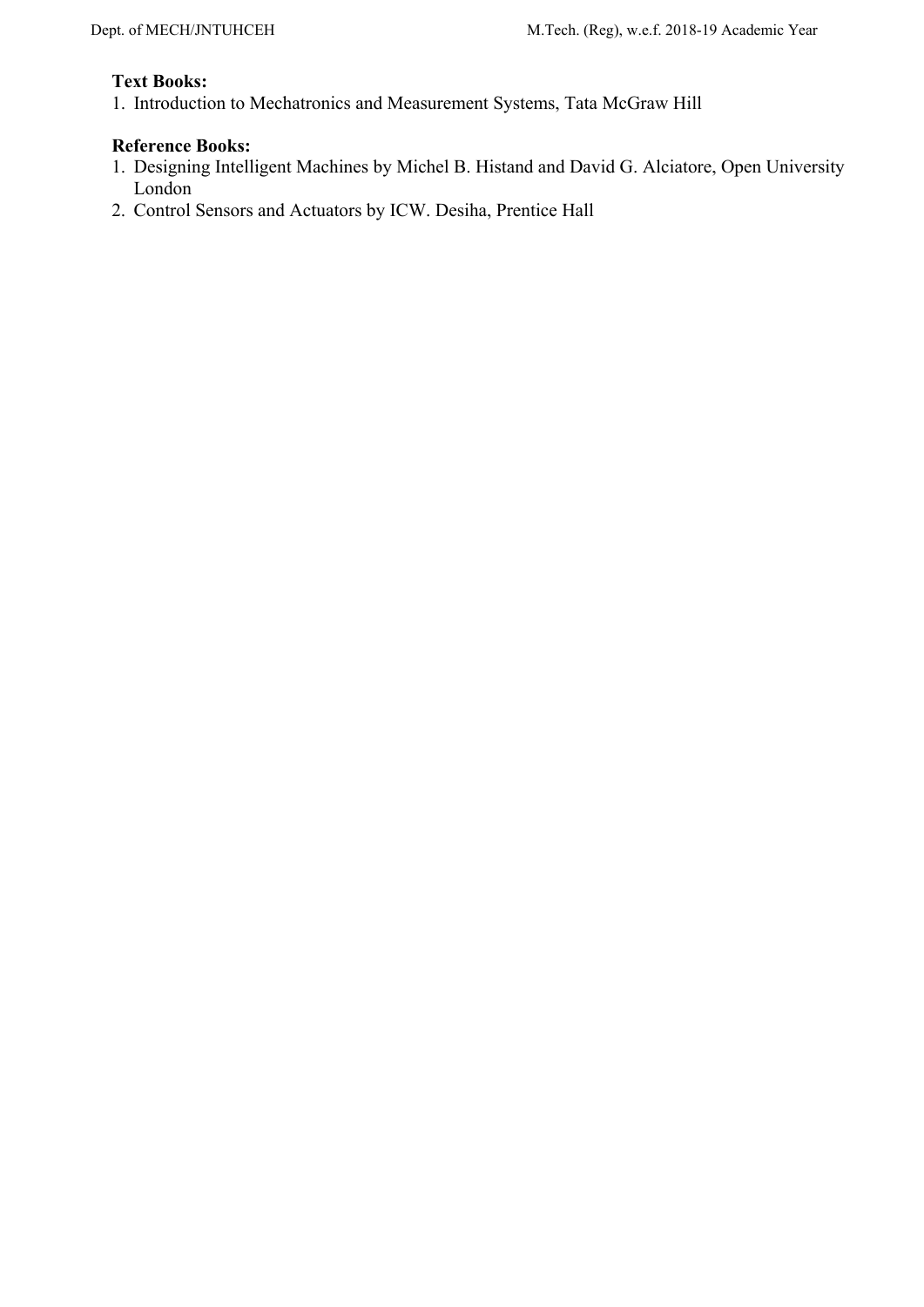# **AUTOMATION AND ROBOTICS LAB (Core Lab-I)**

# **M.Tech. (AMS) (FT) – I Sem**

## **L T P C 0 0 3 1.5**

**Note:** Conduct any Ten exercises from the list given below:

- 1. Draw the circuit diagram to operate single acting pneumatic cylinder using 3/2 push button direction control valve.
- 2. Draw the circuit diagram to operate double acting pneumatic cylinder using 5/2 direction control valve using push button momentary switch/push button latch.
- 3. Draw the circuit diagram to operate single acting pneumatic cylinder using 5/2 air spring valve & PLC.
- 4. Draw the circuit diagram to operate double acting pneumatic cylinder using 5/2 air spring valve & PLC.
- 5. Draw the circuit diagram to operate double acting hydraulic cylinder using 4/2 direction control valve (solenoid control) using push button switch/latch switch.
- 6. Draw the circuit diagram to operate double acting hydraulic cylinder using 4/2 direction.
- 7. Draw the circuit diagram to operate double acting hydraulic cylinder using 4/2 direction control valve (solenoid control) using PLC.
- 8. Draw the circuit diagram to operate double acting hydraulic cylinder using 4/3 direction control valve (solenoid control) using PLC.
- 9. Direct Kinematic Analysis of a Robot.
- 10. Inverse Kinematic Analysis of a Robot.
- 11. Trajectory planning of a Robot joint in Space scheme.
- 12. Palletizing Operation using Robot Programming.
- 13. Robotic programming using SCARA.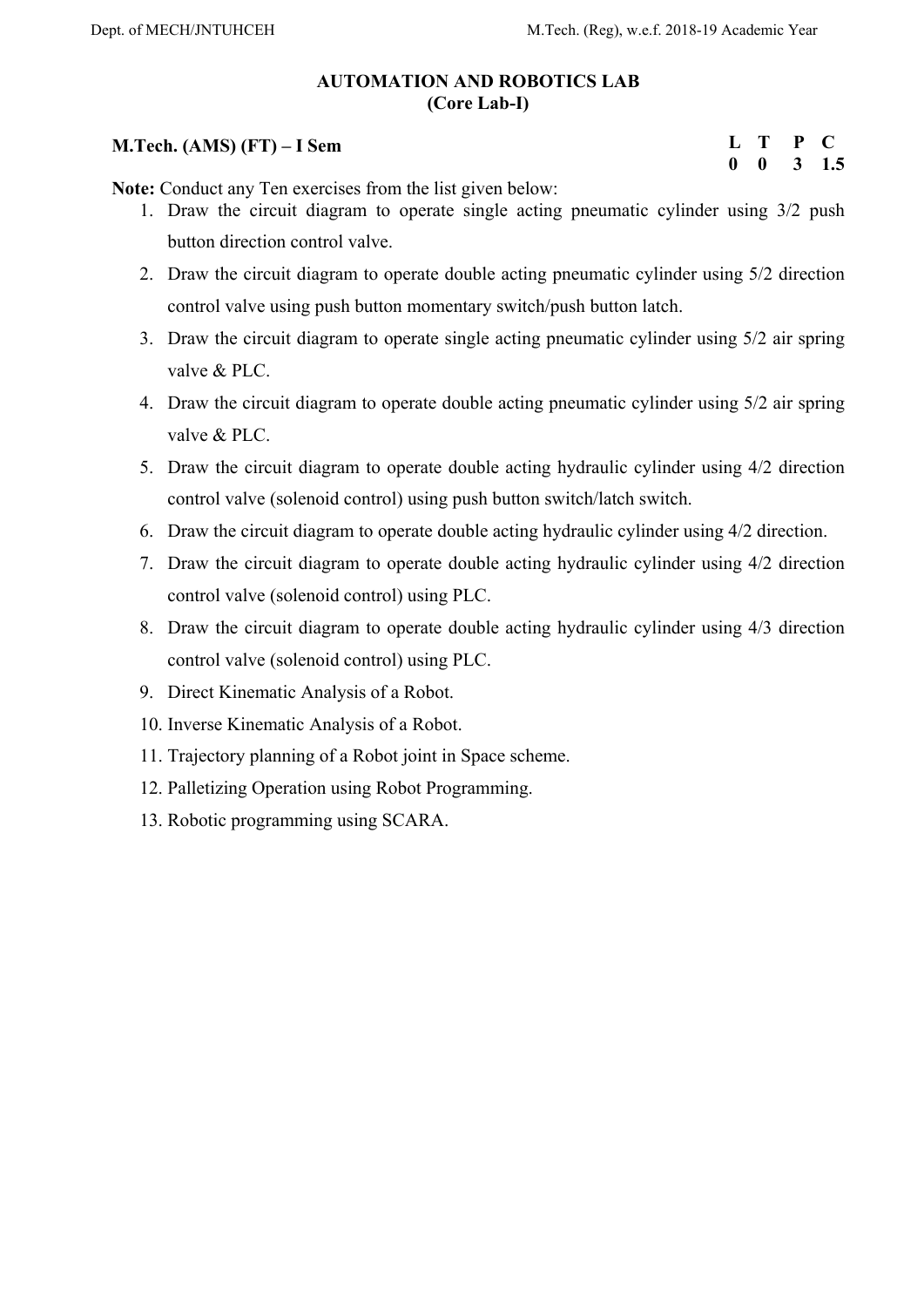# **ADVANCED COMPUTER AIDED DESIGN AND ANALYSIS LAB (Core Lab-II)**

# **M.Tech. (AMS) (FT) – I Sem**

| L |   | P | $\blacksquare$ |
|---|---|---|----------------|
| 0 | 0 | 3 | $1.5\,$        |

**Note:** Conduct any Ten exercises from the list given below:

- 1. Two- dimensional drawing using CAD software.
- 2. Three-dimensional drawing using CAD software.
- 3. Various Dimensioning and tolerancing techniques on typical products using CAD software.
- 4. Assembly and animation of simple assemblies like screw jack, bolt-nut mechanism, etc.
- 5. Truss analysis using FEA software.
- 6. Beam analysis using FEA software.
- 7. Frame analysis using FEA software.
- 8. Buckling analysis of columns using FEA software.
- 9. Harmonic analysis using FEA software.
- 10. Fracture analysis using FEA software.
- 11. Analysis of laminated composites using FEA software.
- 12. Couple-field analysis using FEA software.
- 13. Modal Analysis
- 14. Transient dynamic analysis.
- 15. Spectrum analysis.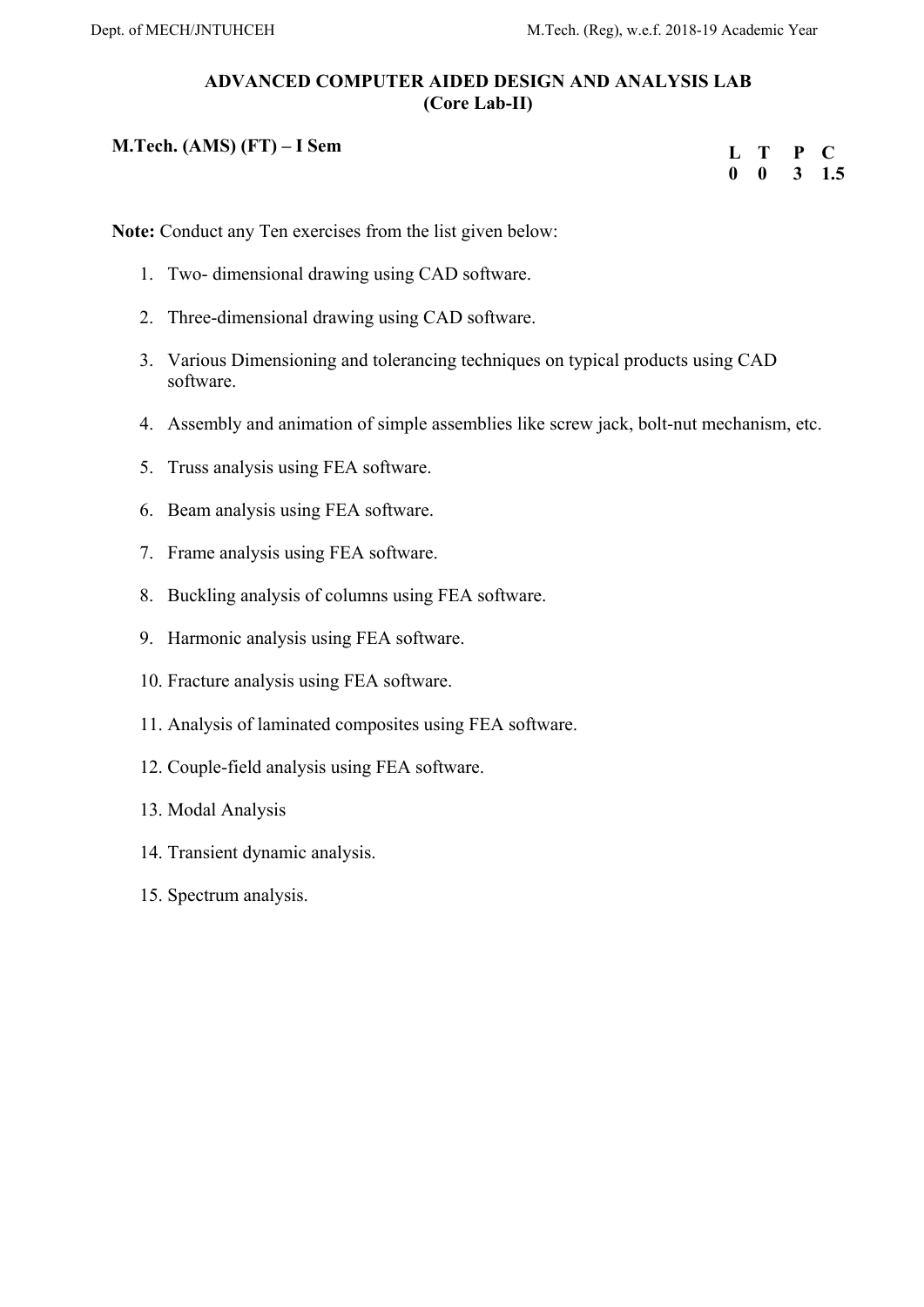### **ENGLISH FOR RESEARCH PAPER WRITING**

## **(Audit Course - I)**

## **M.Tech. (AMS) (FT) – I Sem**

**L T P C 2 0 0 0** 

**Course objectives:**

Students will be able to:

- 1. Understand that how to improve your writing skills and level of readability
- 2. Learn about what to write in each section
- 3. Understand the skills needed when writing a Title

Ensure the good quality of paper at very first-time submission

| <b>Syllabus</b> |                                                                                  |              |  |  |
|-----------------|----------------------------------------------------------------------------------|--------------|--|--|
| <b>Units</b>    | <b>CONTENTS</b>                                                                  | <b>Hours</b> |  |  |
|                 | Planning and Preparation, Word Order, Breaking up long sentences,                |              |  |  |
| 1.              | Structuring Paragraphs and Sentences, Being Concise and Removing                 | 4            |  |  |
|                 | Redundancy, Avoiding Ambiguity and Vagueness                                     |              |  |  |
|                 | Clarifying Who Did What, Highlighting Your Findings, Hedging and                 |              |  |  |
| 2.              | Criticising, Paraphrasing and Plagiarism, Sections of a Paper, Abstracts.        | 4            |  |  |
|                 | Introduction.                                                                    |              |  |  |
| 3.              | Review of the Literature, Methods, Results, Discussion, Conclusions, The         |              |  |  |
|                 | Final Check.                                                                     |              |  |  |
|                 | Key skills are needed when writing a Title, key skills are needed when writing   |              |  |  |
| 4.              | an Abstract, key skills are needed when writing an Introduction, skills needed   |              |  |  |
|                 | when writing a Review of the Literature,                                         |              |  |  |
|                 | Skills are needed when writing the Methods, Skills needed when writing the       |              |  |  |
| 5.              | Results, Skills are needed when writing the Discussion, Skills are needed when   | 4            |  |  |
|                 | writing the Conclusions                                                          |              |  |  |
| 6.              | Useful phrases, how to ensure paper is as good as it could possibly be the first | 4            |  |  |
|                 | $-$ time submission                                                              |              |  |  |

## **Suggested Studies:**

- 1. Goldbort R(2006) Writing for Science, Yale University Press (available on Google Books)
- 2. Day R (2006) How to Write and Publish a Scientific Paper, Cambridge University Press
- 3. Highman N (1998), Handbook of Writing for the Mathematical Sciences SIAM. Highman's book.
- 4. Adrian Wallwork, English for Writing Research Papers, Springer New York Dordrecht Heidelberg London, 2011
- 5. Highman M (1998P), Handbook of Writing for the Mathematical Seiences, SIAM. Highman's Book
- 6. Adrian Wallwork, English for Writing Research Papers, Springer New York Dordrecht Heidelberg London, 2011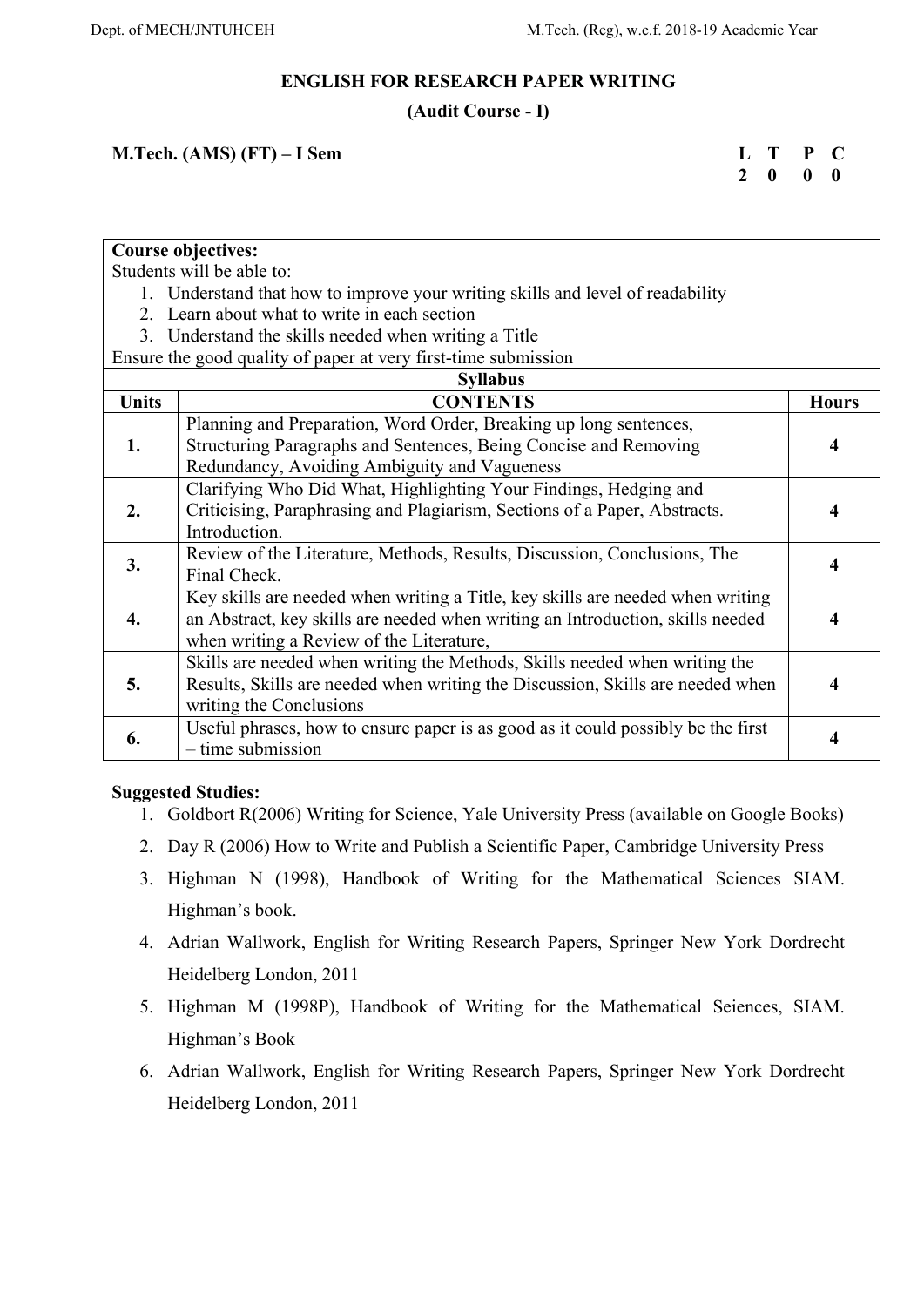# **ADVANCED MANUFACTURING PROCESSES**

**(Core -4)** 

## **M.Tech. (AMS) (FT)–II Sem**

| L | T. | P            | L.           |
|---|----|--------------|--------------|
| 3 | 0  | $\mathbf{0}$ | $\mathbf{3}$ |

**Prerequisites:** Production Technology, Machine Tools, Metal Cutting, Material Science.

## **Course Objectives:**

- To make acquainted the various unconventional manufacturing processes
- To know about the applications of advanced manufacturing processes (which are exceptional)
- To encourage the students for developing the models of Advanced Manufacturing Processes

## **Course Outcomes:**

- At the end of the course, the student will be able to understand the working principle of Electron beam, laser beam and laser beam processes.
- Able to understand different types of composite material characteristics, types of micro & macro machining processes.
- Understand the e-manufacturing & nano materials.

# **UNIT-I:**

Surface treatment: Scope, Cleaners, Methods of cleaning, Surface coating types, and ceramic and organic methods of coating, economics of coating. Electro forming, Chemical vapour deposition, thermal spraying, Ion implantation, diffusion coating, Diamond coating and cladding.

## **UNIT-II:**

Non-Traditional Machining: Introduction, need, AJM, Parametric Analysis, Process capabilities, USM –Mechanics of cutting, models, Parametric Analysis, WJM –principle, equipment, process characteristics, performance, EDM – principles, equipment, generators, analysis of R-C circuits, MRR, Surface finish, WEDM.

# **UNIT-III:**

Laser Beam Machining – Principle of working, equipment, Material removal rate, Process parameters, performance characterization, Applications.

Plasma Arc Machining – Principle of working, equipment, Material removal rate, Process parameters, performance characterization, Applications.

Electron Beam Machining - Principle of working, equipment, Material removal rate, Process parameters, performance characterization, Applications.

Electro Chemical Machining – Principle of working, equipment, Material removal rate, Process parameters, performance characterization, Applications.

## **UNIT-IV:**

Processing of ceramics: Applications, characteristics, classification. Processing of particulate ceramics, Powder preparations, consolidation, Drying, sintering, Hot compaction, Area of application, finishing of ceramics.

Processing of Composites: Composite Layers, Particulate and fiber reinforced composites, Elastomers, Reinforced plastics, MMC, CMC, Polymer matrix composites.

## **UNIT-V:**

Fabrication of Microelectronic devices: Crystal growth and wafer preparation, Film Deposition oxidation, lithography, bonding and packaging, reliability and yield, Printed Circuit boards, computer aided design in microelectronics, surface mount technology, Integrated circuit economics.

E-Manufacturing, nanotechnology, micromachining and High speed Machining, basic principles, working, applications, advantages.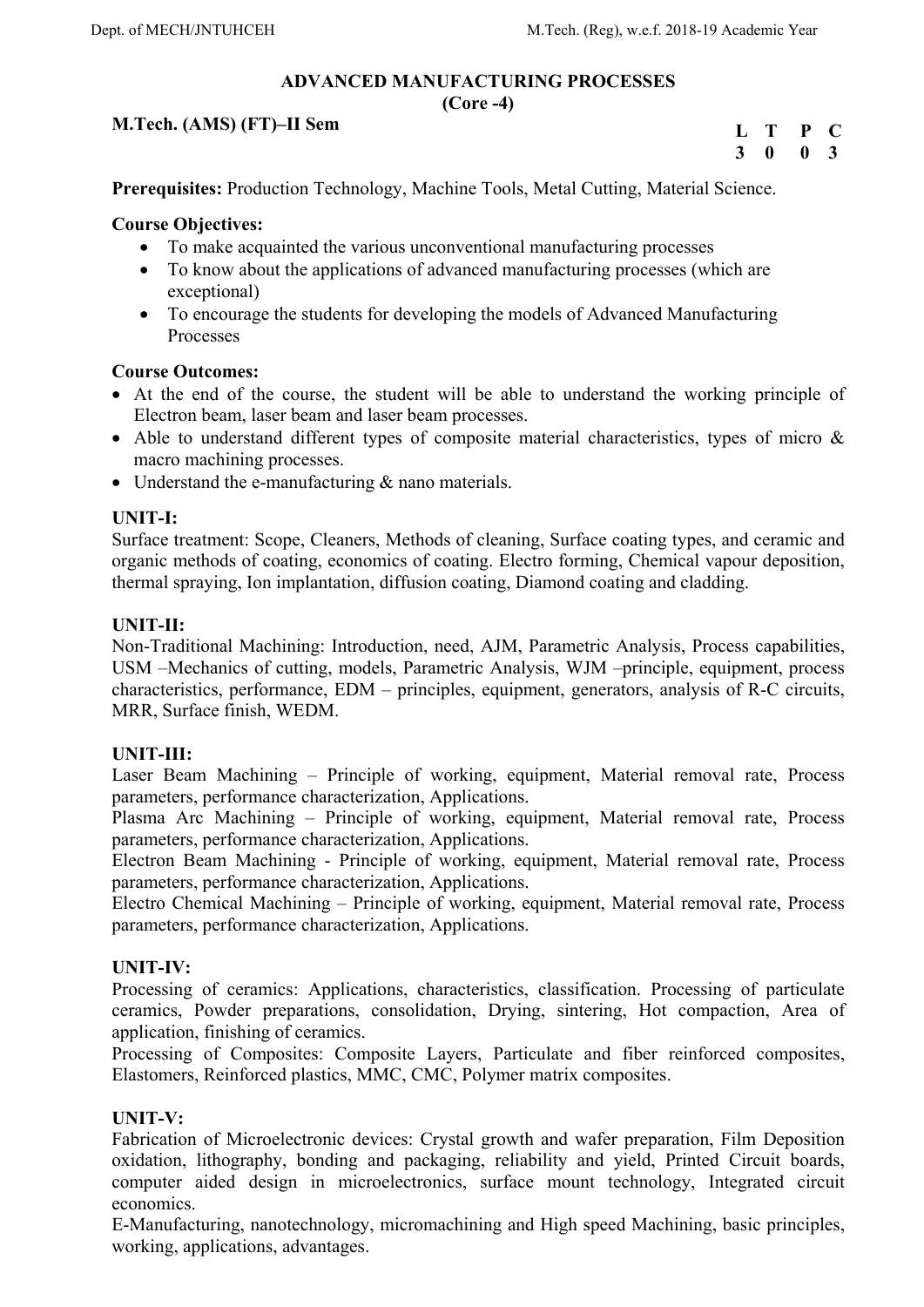# **Text Books:**

- 1. Manufacturing Engineering and Technology by Kalpakijian, Adisson Wesley, 1995.
- 2. Foundation of MEMS by Chang Liu, Pearson, 2012.
- 3. Advanced Machining Processes by V.K.Jain, Allied Publications.

- 1. Process and Materials of Manufacturing by R. A. Lindburg, 4<sup>th</sup> edition, PHI 1990.
- 2. Introduction to Manufacturing Processes by John A Schey, Mc Graw Hill.
- 3. Micro Machining of Engineering Materials by J.Mc Geough, CRC Press.
- 4. Non Traditional Manufacturing Processes by Gary F Benedict, CRC Press.
- 5. Advanced Methods of Machining by J.A Mc Geough, Springer.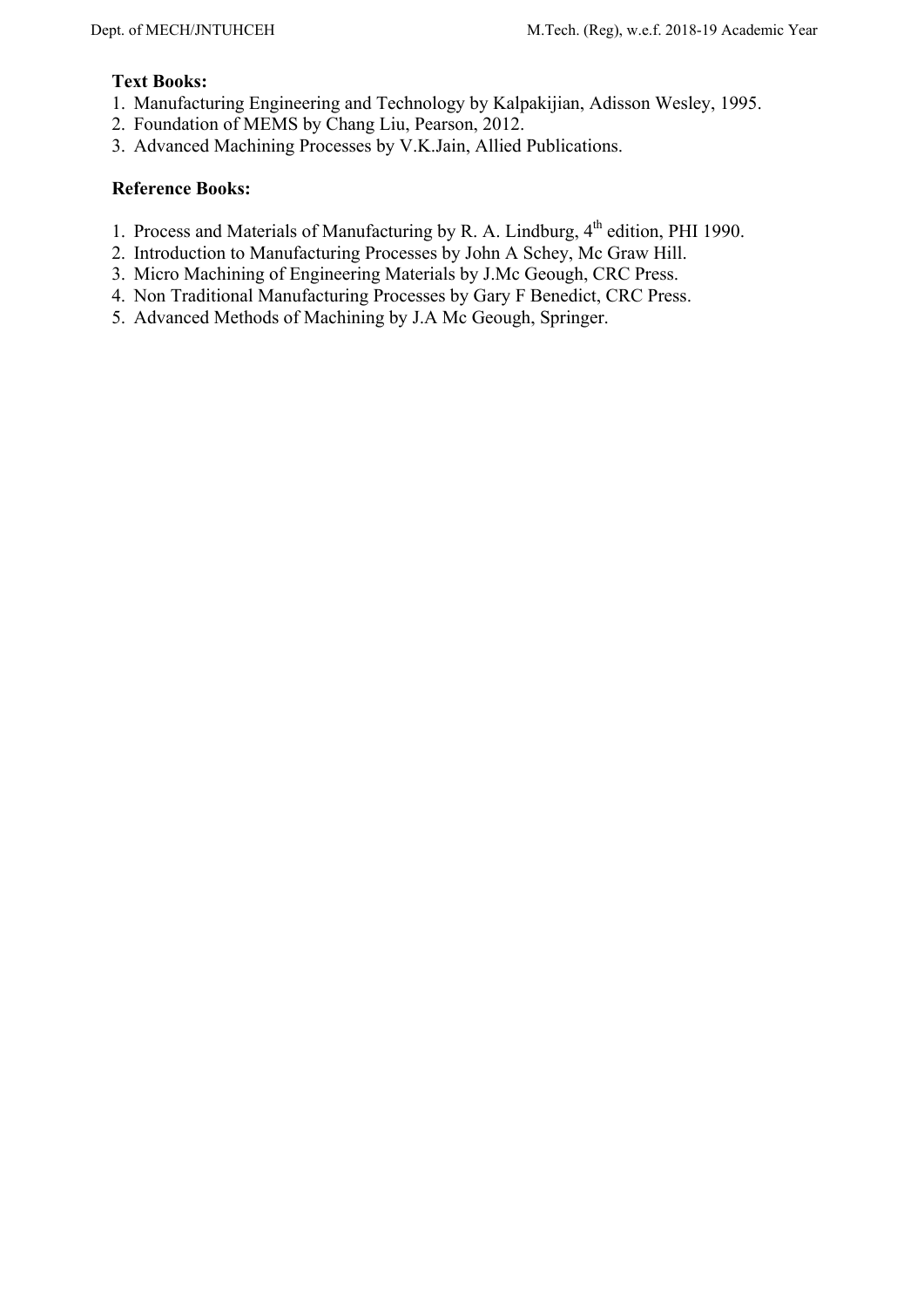# **OPTIMIZATION TECHNIQUES AND APPLICATIONS**

## **(Core -5)**

# **M.Tech. (AMS) (FT) – II Sem**

| L | T | P        | $\bullet$    |
|---|---|----------|--------------|
| 3 | 0 | $\bf{0}$ | $\mathbf{3}$ |

**Pre-requisites**: Operations Research

**Course Objectives:** The main objectives of the course are: Learn

- Numerical optimization techniques for single variable and multi variable non- linear optimization problems.
- Sensitivity analysis on LPP queuing
- Simulation of annexing problem & inventory problem.
- Geometry cutting plane method & branch bound method for linear IPP.
- Meaning of stochastic programming problem simple problems for finding mean variance of random variables chance constrained algorithm.
- Formulation of GP model and solving it using arithmetic geometric inequality theorem.
- State of art nontraditional optimization technique, namely genetic algorithm simulated annealing & particle swarm optimization.

**Course Outcomes:** At the end of the course, the student is able to apply appropriate optimization techniques and solve.

- Based on the type of optimization problem like single variable or multivariable,
- Make sensitivity analysis to study effect of changes in parameters of LPP on the optimal solution without reworking.
- Simulate the system to estimate specified performance measures.
- Solve integer programming problem by either geometry cutting plane algorithm or branch band method.
- Apply chance constrained algorithm and solve stochastic linear programme.
- Formulate GP model and solve it.
- Solve given optimization problem by genetic algorithm or simulated annealing or PSO.

# **UNIT-I:**

**Single Variable Non-Linear Unconstrained Optimization:** Elimination methods: Uni-Model function-its importance, Fibonacci method & Golden section method. Interpolation methods: Quadratic & Cubic interpolation methods.

# **UNIT-II:**

**Multi variable non-linear unconstrained optimization:** Direct search methods – Univariant method, Pattern search methods – Powell's, Hook -Jeeves, Rosenbrock search methods. Gradient methods: Gradient of function& its importance, Steepest descent method, Conjugate direction methods: Fletcher-Reeves method & variable metric method.

# **UNIT-III:**

**Linear Programming:** Formulation, Simplex method & Artificial variable optimization techniques: Big M & Two phase methods. Sensitivity analysis: Changes in the objective coefficients, constants& coefficients of the constraints. Addition of variables, constraints. Simulation – Introduction – Types- steps – applications: inventory  $\&$  queuing – Advantages and disadvantages

# **UNIT-IV:**

**Integer Programming:** Introduction – formulation – Geometry cutting plane algorithm – Zero or one algorithm, branch and bound method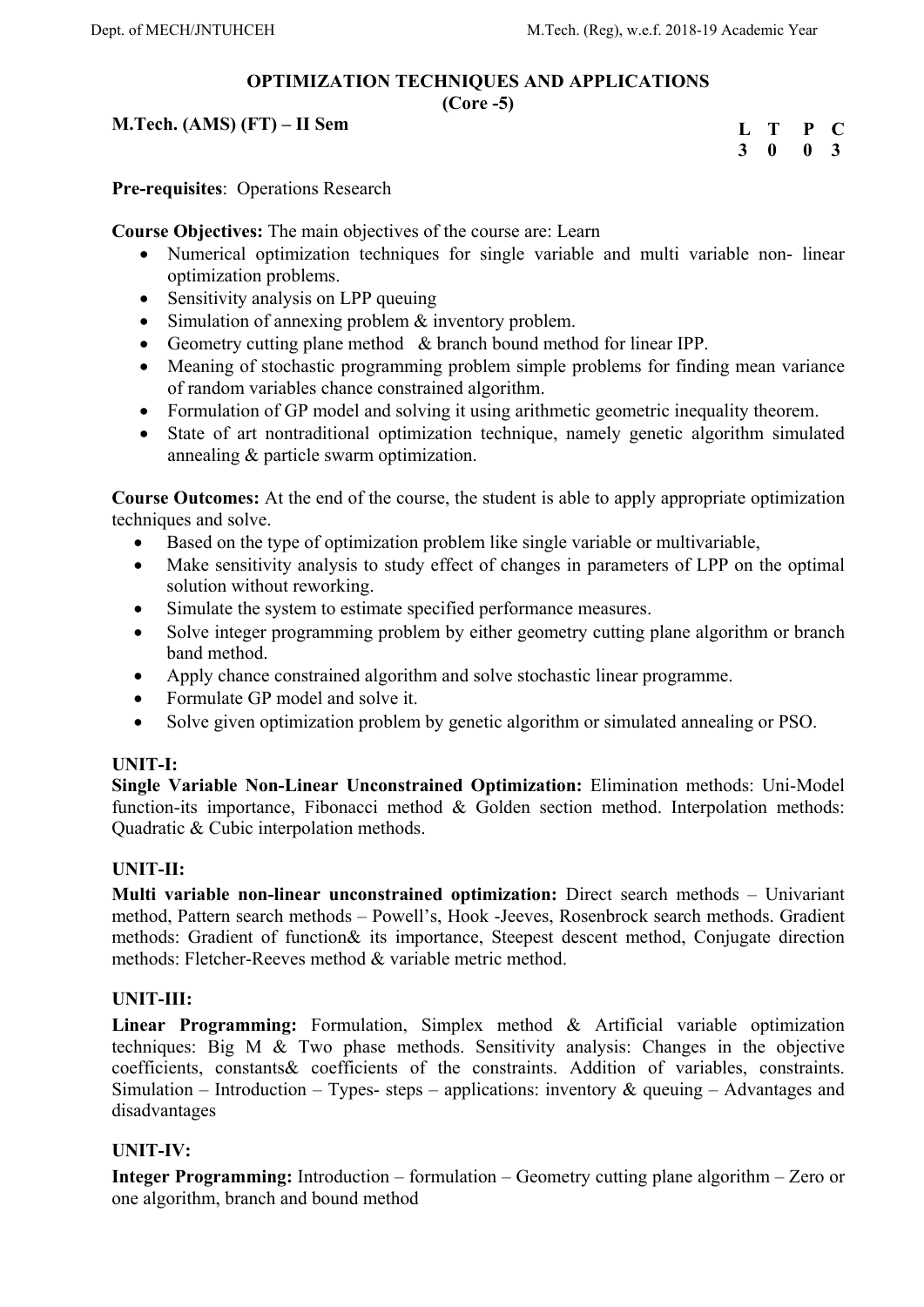**Stochastic Programming:** Basic concepts of probability theory, random variables- distributionsmean, variance, correlation, co variance, joint probability distribution. Stochastic linear programming: Chance constrained algorithm.

# **UNIT-V:**

**Geometric Programming:** Posynomials – Arithmetic - Geometric inequality – unconstrained G.P- constrained G.P ( $\leq$  type only)

**Non Traditional Optimization Algorithms:** Genetics Algorithm-Working Principles, Similarities and Differences between Genetic Algorithm & Traditional Methods. Simulated Annealing-Working Principle-Simple Problems. Introduction to Particle Swarm Optimization (PSO) (very brief)

## **Text Books:**

- 1. Optimization theory & Applications by S.S.Rao, New Age International.
- 2. Optimization for Engineering Design by Kalyanmoy Deb, PHI

- 1. Operations Research by S.D.Sharma
- 2. Operation Research by H.A.Taha, TMH
- 3. Optimization in operations research by R.LRardin
- 4. Optimization Techniques by Benugundu & Chandraputla, Pearson Asia.
- 5. Optimization Techniques theory and practice by M.C.Joshi, K.M.Moudgalya, Narosa Publications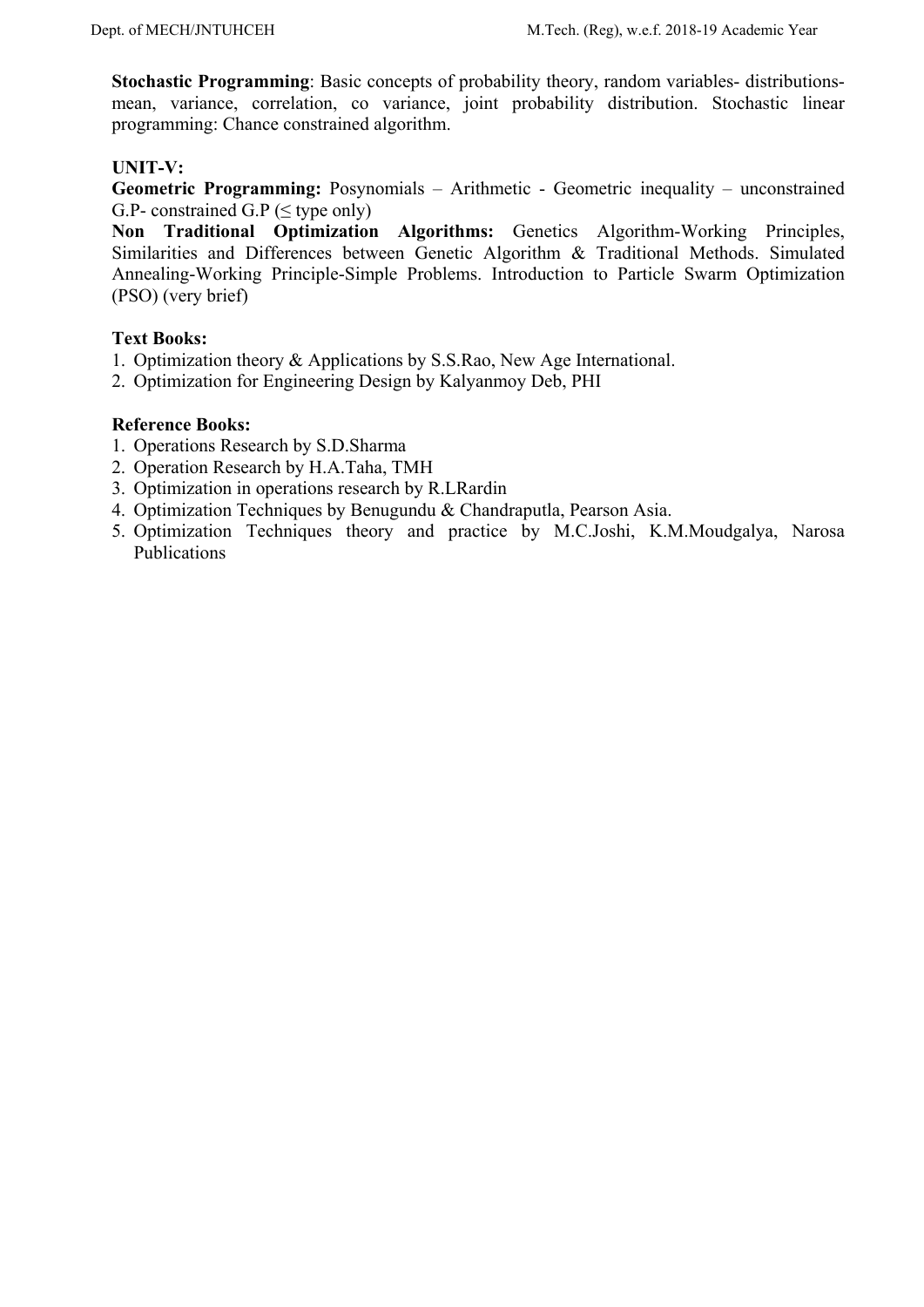# **FLXIBLE MANUFACTURING SYSTEMS**

## **(Core-6)**

# **M.Tech. (AMS) (FT)–II Sem**

| L | T            | P            | $\mathbf{C}$ |
|---|--------------|--------------|--------------|
| 3 | $\mathbf{0}$ | $\mathbf{0}$ | $\mathbf{3}$ |

**Prerequisites**: Machine Tools, Basics of Industrial Engineering **COURSE OBJECTIVES**:

- To Understand the role of Flexible Manufacturing Systems(FMS) in manufacturing
- To Understand the concept of Group Technology
- To Understand the concept of Cellular Mfg Systems
- To Understand the benefits of automation
- To Know types of manufacturing industries
- To have a basic knowledge of automation equipment
- To Understand logic control and associated technologies

**COURSE OUTCOMES**: At the end of the course, the student shall be able to:

- Develop FMS using the most appropriate technique.
- Implement FMS concept in a manufacturing environment
- Use various types of sensors and actuators in PLC implementations
- Explain the role of automation in manufacturing
- Tell the difference between Group Technology and Cellular Manufacturing
- Classify automation equipment and assembly systems into different categories.

# **UNIT-I:**

**Understanding of FMS**: Evolution of Manufacturing Systems, Definition, objective and Need, Components, Merits, Demerits and Applications Flexibility in Pull and Push type

# **UNIT-II:**

**Classification of FMS Layout**: Layouts and their Salient features, Single line, dual line, loop, ladder, robot centre type etc.

# **UNIT-III:**

**Processing stations**: Salient features Machining Centers, Turning centre, Coordinate measuring machine (CMM), Washing/Deburring station

# **UNIT-IV:**

**Material Handling System**: An introduction, Conveyor, Robots, Automated Guided Vehicle (AGV), Automated Storage Retrieval System (ASRS) Management technology: Tool Management, tool magazine, Tool preset, identification, Tool monitoring and fault detection, routing, Production Planning and Control, Scheduling and loading of FMS

# **UNIT-V:**

Design of FMS: Performance Evaluation of FMS, Analytical model and Simulation model of FMS Case studies: Typical FMS problems from research papers

# **Text Books:**

- 1. Flexible Manufacturing Cells and System by William W Luggen, Prentice Hall of Inc New Jersey, 1991
- 2. Flexible Manufacturing system by Reza A Maleki, Prentice Hall of Inc New Jersey, 1991
- 3. Flexible Manufacturing by John E Lenz, marcel Dekker Inc New York ,1989.

# **Reference Books:**

1. Automation, Production Systems and Computer Integrated Manufacturing by Groover, M.P, Prentice Hall.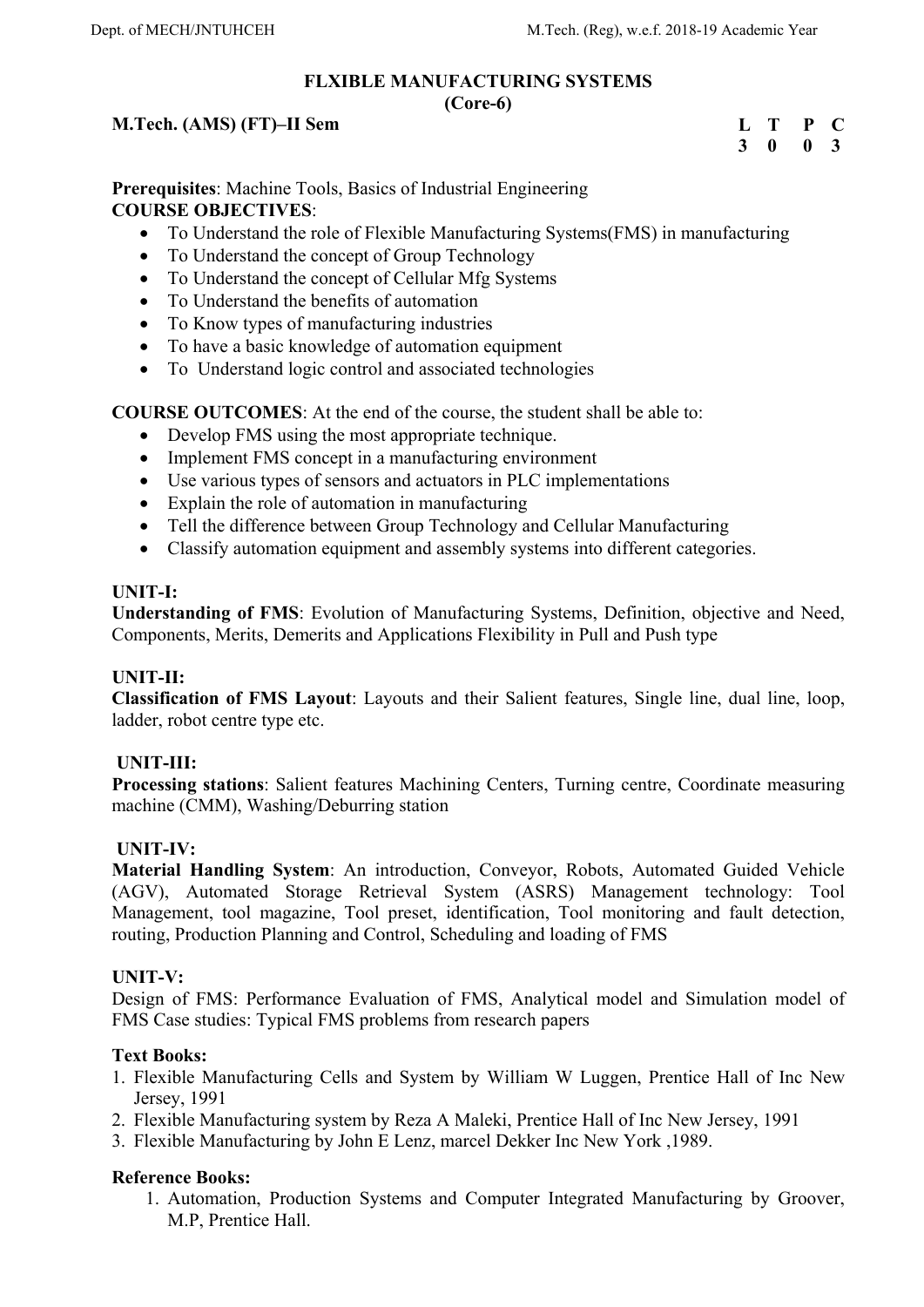## **TOTAL QUALITY MANAGEMENT (Programme Elective – III)**

|                            | L T P C                     |  |
|----------------------------|-----------------------------|--|
| M.Tech. (AMS) (FT) –II Sem | $2 \quad 0 \quad 0 \quad 2$ |  |

**Prerequisites:** Probability and Statistics, Basics of Industrial Engineering

## **Course Objectives:**

The objectives of this course is to introduce the main principles of business and social excellence, to generate knowledge and skills of students to use models and quality management methodology for the implementation of total quality management in any sphere of business and public sector.

## **Course Outcomes:**

After completing this course, students should be able to:

- To know business excellence models and be able assess organization's performance making reference to their criteria
- To know the principles of total quality management and peculiarities of their implementation
- To be able to use quality management methods analyzing and solving problems of organization
- To know prerequisites of evolution of total quality management and significance of quality gurus' works to the management of modern organizations.
- To communicate why Total Quality Management (TQM) is fundamental to partnering for mutual benefit.

## **UNIT-I:**

**Introduction**: The concept of TQM, Quality and Business performance, attitude and involvement of top management, communication, culture and management systems.

 Management of Process Quality: Definition of quality, Quality Control, a brief history, Product Inspection vs. Process Control, Statistical Quality Control, Control Charts and Acceptance Sampling.

# **UNIT-II:**

**Customer Focus and Satisfaction**: Process Vs. Customer, internal customer conflict, quality focus, Customer Satisfaction, role of Marketing and Sales, Buyer – Supplier relationships.

Bench Marking: Evolution of Bench Marking, meaning of bench marking, benefits of bench marketing, the bench marking procedure, pitfalls of bench marketing.

# **UNIT-III:**

Organizing for TQM: The systems approach, Organizing for quality implementation, making the transition from a traditional to a TQM organization, Quality Circles, seven Tools of TQM: Startification, check sheet, Scatter diagram, lshikawa diagram, paneto diagram; Kepner & Tregoe Methodology.

# **UNIT-IV:**

**The Cost of Quality**: Definition of the Cost of Quality, Quality Costs, Measuring Quality Costs, use of Quality Cost information, Accounting Systems and Quality Management.

## **UNIT-V:**

**ISO 9000**: Universal Standards of Quality: ISO around the world, The ISO 9000 ANSI/ASQC Q-90. Series Standards, benefits of ISO 9000 certification, the third party audit, Documentation ISO9000 and services, the cost of certification implementing the system.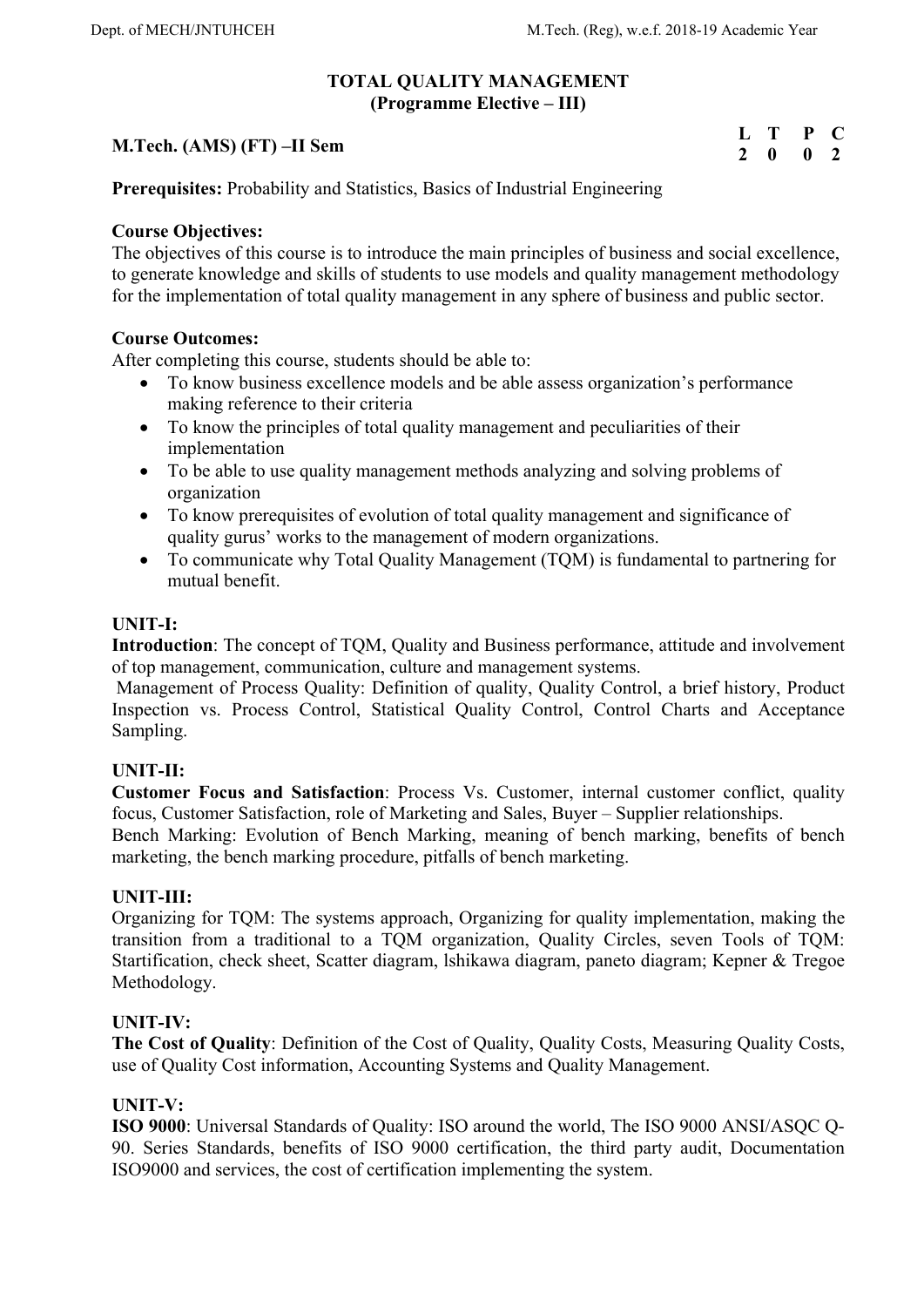# **Text Books:**

- 1. Total Quality Management by Joel E. Ross.
- 2. P.N. Mukherjee, PHI publications.

- **1.** Beyond TQM by Robert L. Flood
- 2. Statistical Quality Control by E.L. Grant.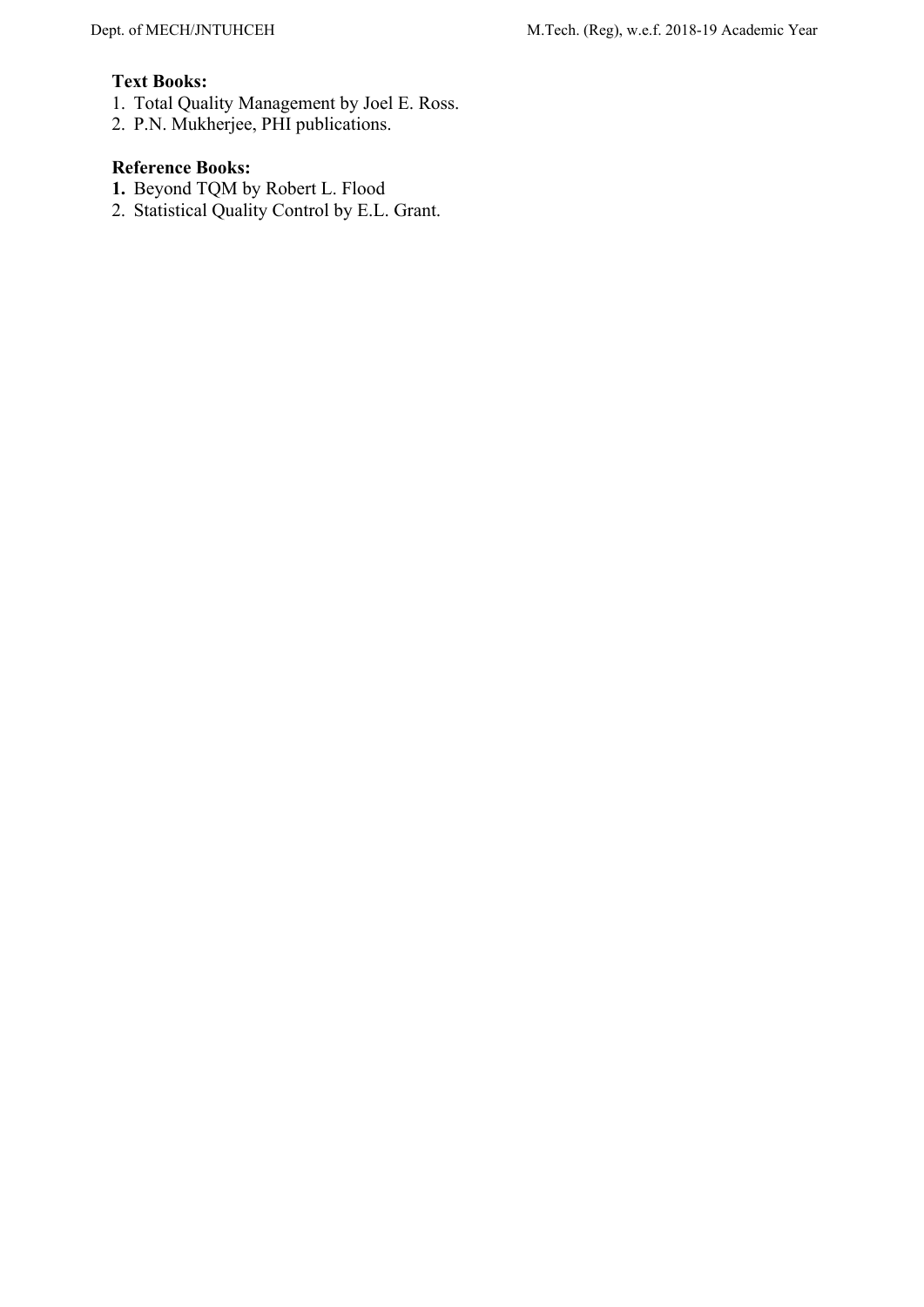# **PRODUCT DESIGN AND DEVELOPMENT (Programme Elective - III)**

# **M.Tech. (AMS) (FT)–II Sem**

| $\mathbf{L}$ | Т | P | L.            |
|--------------|---|---|---------------|
| 2            | o | o | $\mathcal{P}$ |

## **Prerequisites: Management Science**

## **Course Objectives:**

- Competence with a set of tools and methods for product design and development.
- Confidence in own abilities to create a new product.
- Awareness of the role of multiple functions in creating a new product (e.g. marketing, finance, industrial design, engineering, production).
- Ability to coordinate multiple, interdisciplinary tasks in order to achieve a common objective.
- Reinforcement of specific knowledge from other courses through practice and reflection in an action-oriented setting.
- Enhanced team working skills.

## **Course Outcomes:**

- After doing this course, the student should be able to understand the need of Industrial Product & Development, customer needs & Design aspects of new products.
- Able to involve customer into the development of new products and managing requirements
- Able to understand the design of experiments and technical analysis
- Know product architecture
- Investigate the customer requirement and survey of problems
- Design for manufacture and do prototyping

## **UNIT-I**:

**Introduction:** Need for IPPD – strategic importance of product development – integration of customer, designer, material supplier and process planner, Competitor and behavior analysis Understanding customer – promoting customer understanding – involve customer in development and managing requirements – Organization – process management and improvement – Plan and establish product specification.

## **UNIT-II**:

**Concept generation and concept selection**: Activity of concept generation – Structured approaches – Five step Method: clarify – Search-Externally and internally – explore systematically – reflect on the solutions and processes – **Concept selection** – Integral part of PDD process-methodology – benefits.

## **UNIT-III:**

**Product architecture**: Implications – Product change – variety – component standardization – product performance – manufacturability

**Industrial design**: Assessing the need for industrial design, impact – design process

Integrate design process – assessing the quality of industrial design.

ROBUST DESIGN-introduction, various steps in robust design.

# **UNIT-IV:**

Investigation of customer needs – conceptualization – refinement – management of the industrial design process – technology driven products – user – driven products – assessing the quality of industrial design.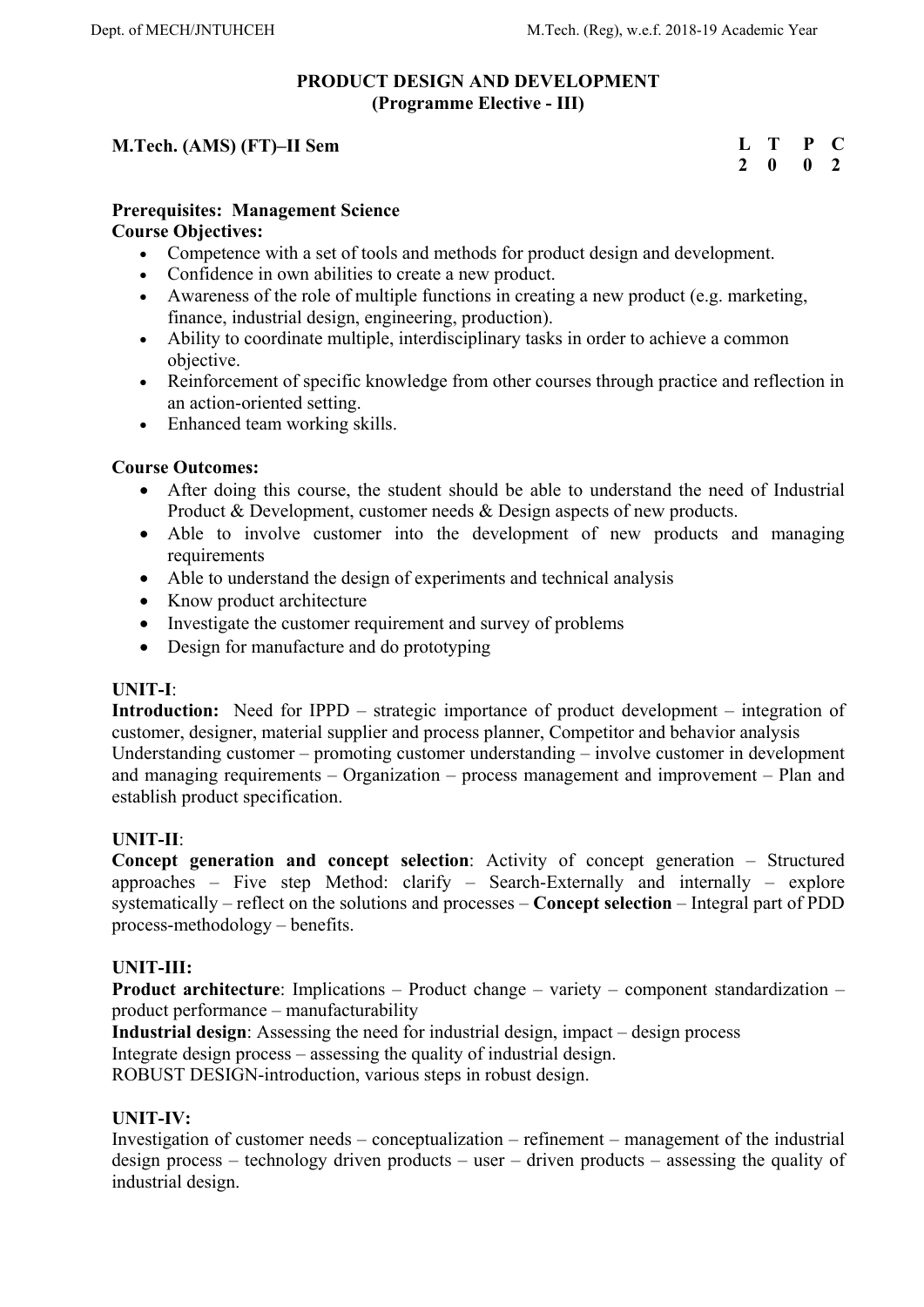## **UNIT-V:**

**Design for manufacturing:** Definition – Estimation of Manufacturing cost – reducing the component costs and assembly costs –cost of supporting production. Minimizing System complexity.

**Prototyping:** Prototype basics – Principles of prototyping – planning for prototypes – Economic analysis. Understanding and representing tasks – baseline project planning – accelerating the project execution.

## **Text Books**:

- 1. Product Design and Development by Kari T. Ulrich and Steven D. Eppinger, McGraw Hill International Edns. 1999.
- 2. Effective Product Design and Development by Stephen Rosenthal, Business One Orwin, Homewood, 1992, ISBN, 1-55623-603-4.

- 1. Concurrent Engineering and integrated Product development by Kemnneth Crow, DRM Associates, 26/3, Via Olivera, Palos Verdes, CA 90274 (310) 377-569, Workshop Book.
- 2. Tool Design Integrated Methods for Successful Product Engineering by Staurt Pugh, Addison Wesley Publishing, Neyourk, NY, 1991, ISBN 0-202-41639-5.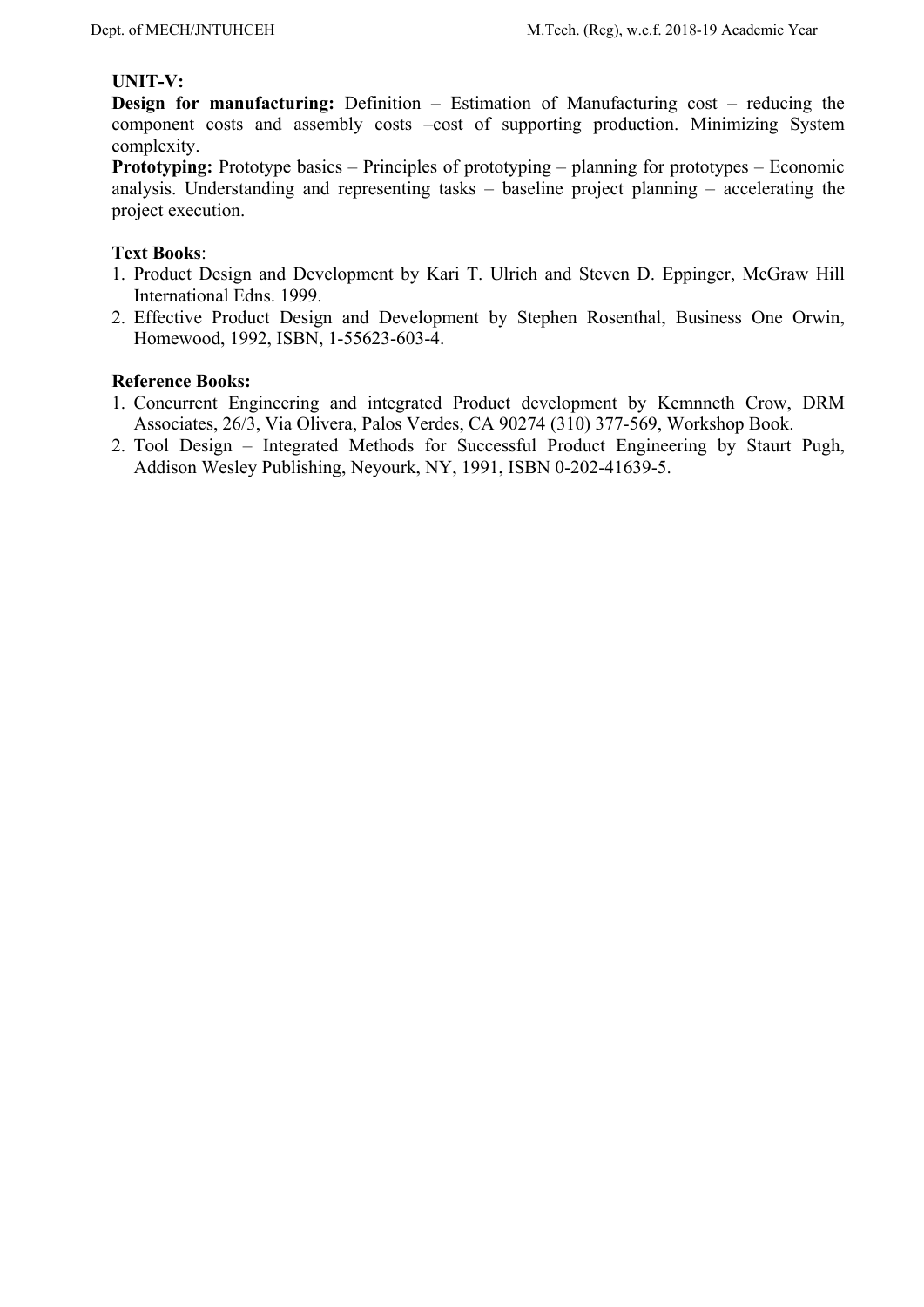## **ADDITIVE MANUFACTURING (Programme Elective-III)**

# **M.Tech. (AMS) (FT) – II Sem**

| н |   | P | L. |
|---|---|---|----|
| 7 | o | o | 7  |

**Prerequisites:** Basics of Manufacturing, Basic knowledge in Calculus, Physics, Thermodynamics, and Chemistry

**Course Objectives**: The objective of the Course is to study methods used in additive manufacturing, theories governing the additive manufacturing, give information on materials, explain relations between materials to be processed and methods of additive manufacturing with introduction to common machines used for the technology and show applications and business opportunities with future directions.

## **Course outcomes:**

- Understand the fundamentals for additive manufacturing and how it is different and discuss about various types of liquid based, solid based and powder based AM technologies.
- Understand the various types of Pre-processing, processing, post-processing errors in AM. Also to know the various types of data formats and software's used in AM.
- Know the various applications of AM in design analysis, aerospace, automotive, biomedical and other fields.

## **UNIT–I:**

**Introduction**: Prototyping fundamentals: Need for time compression in product development, Need for Additive Manufacturing, Historical development, Fundamentals of Additive Manufacturing, AM Process Chain, Advantages and Limitations of AM, Commonly used Terms, Classification of AM process, Fundamental Automated Processes: Distinction between AM and CNC, other related technologies.

# **UNIT–II:**

**Liquid-based AM Systems**: Stereo lithography Apparatus (SLA): Models and specifications, Process, working principle, photopolymers, photo polymerization, Layering technology, laser and laser scanning, Applications, Advantages and Disadvantages, Case studies. Solid ground curing (SGC): Models and specifications, Process, working principle, Applications, Advantages and Disadvantages, Case studies. Poly jet: Process, Principle, working principle, Applications, Advantages and Disadvantages, Case studies. Micro fabrication.

**Solid-based AM Systems**: Laminated Object Manufacturing (LOM): Models and specifications, Process, working principle, Applications, Advantages and Disadvantages, Case studies. Fused Deposition Modeling (FDM): Models and specifications, Process, working principle, Applications, Advantages and Disadvantages, Case studies. Multi-Jet Modelling (MJM): Models and specifications, Process, working principle, Applications, Advantages and Disadvantages, Case studies.

## **UNIT–III**:

**Powder Based AM Systems**: Selective laser sintering (SLS): Models and specifications, Process, working principle, Applications, Advantages and Disadvantages, Case studies. Three dimensional Printing (3DP): Models and specifications, Process, working principle, Applications, Advantages and Disadvantages, Case studies.

**Laser Engineered Net Shaping (LENS):** Models and specifications, Process, working principle, Applications, Advantages and Disadvantages, Case studies. Electron Beam Melting (EBM): Models and specifications, Process, working principle, Applications, Advantages and Disadvantages, Case studies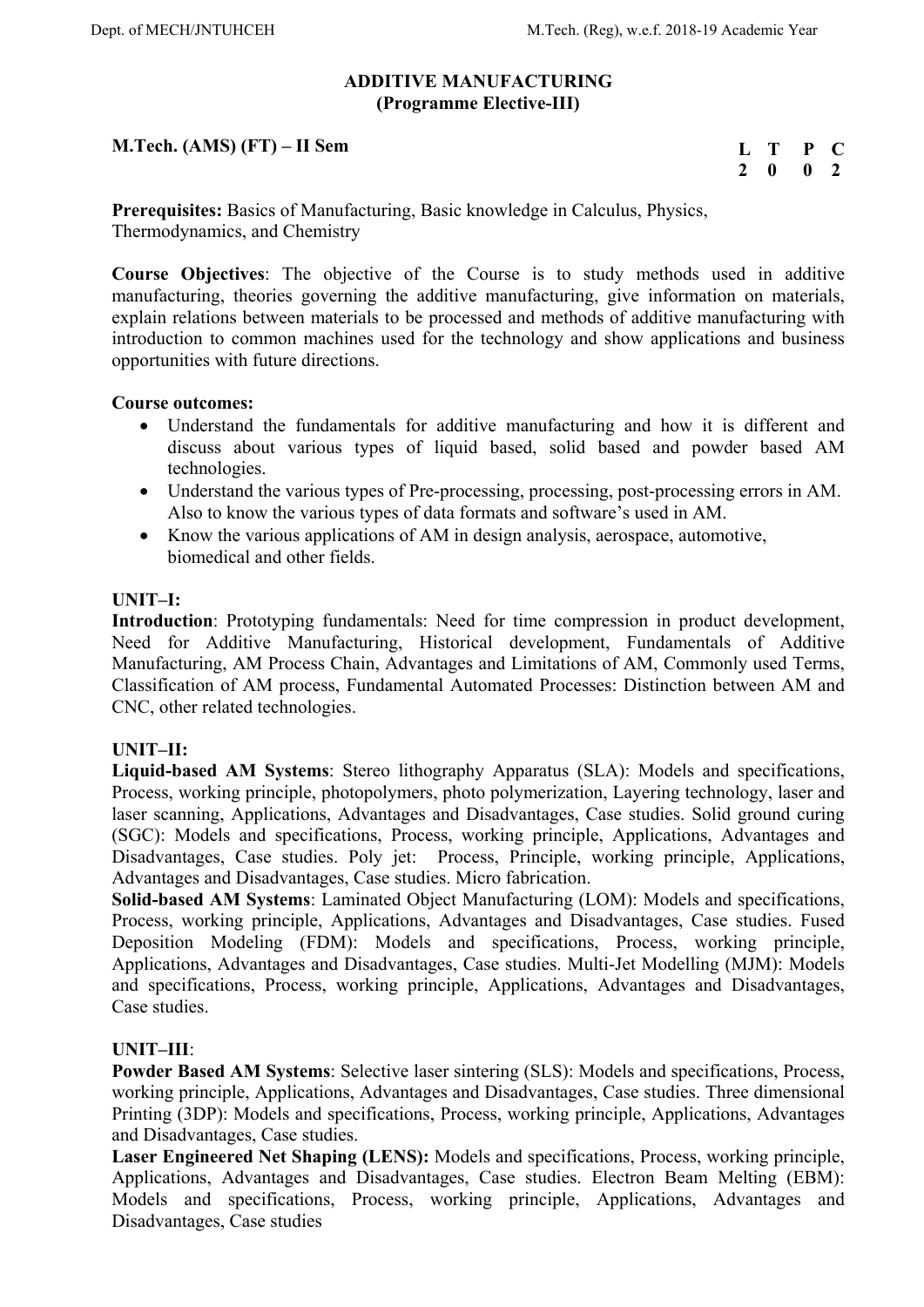**Rapid Tooling**: Introduction to Rapid Tooling (RT), Conventional Tooling Vs RT, Need for RT. Rapid Tooling Classification: Indirect Rapid Tooling Methods: Arc Spray Metal Deposition, Investment Casting, Sand Casting, 3D Keltool process. Direct Rapid Tooling: Direct AIM, LOM Tools, DTM Rapid Tool Process, EOS Direct Tool Process and Direct Metal Tooling using 3DP.

# **UNIT–IV:**

**AM Data Formats**: Reengineering for Digital Representation, STL Format, STL File Problems, Consequence of Building Valid and Invalid Tessellated Models, STL file Repairs: Generic Solution, Other Translators, Newly Proposed Formats. Mesh Refining by Sub division Techniques.

**AM Software's**: Need for AM software, Features of various AM software's like Magics, Mimics, Solid View, View Expert, 3 D View, Velocity 2, Rhino, STL View 3 Data Expert and 3 D doctor, Surgi Guide, 3-matic, Simplant, Mesh Lab.

## **UNIT–V:**

**AM Applications**: Application – Material Relationship, Application in Design, Application in Engineering, Analysis and Planning, Aerospace Industry, Automotive Industry, Jewelry Industry, Coin Industry, GIS application, Arts and Architecture. RP Medical and Bioengineering Applications: Planning and simulation of complex surgery, Customized Implants & Prosthesis, Design and Production of Medical Devices, Forensic Science and Anthropology, Visualization of Bio-molecules. Web Based Rapid Prototyping Systems

## **Text Books**:

1. Rapid prototyping: Principles and Applications by Chua C.K., Leong K.F. and LIM C.S, World Scientific publications, Third Edition, 2010.

- 1. Rapid Manufacturing by D.T. Pham and S.S. Dimov, Springer, 2001.
- 2. Wholers Report 2000 by Terry Wohlers, Wohlers Associates, 2000.
- 3. Rapid Prototyping & Engineering Applications by Frank W.Liou, CRC Press, Taylor & Francis Group, 2011.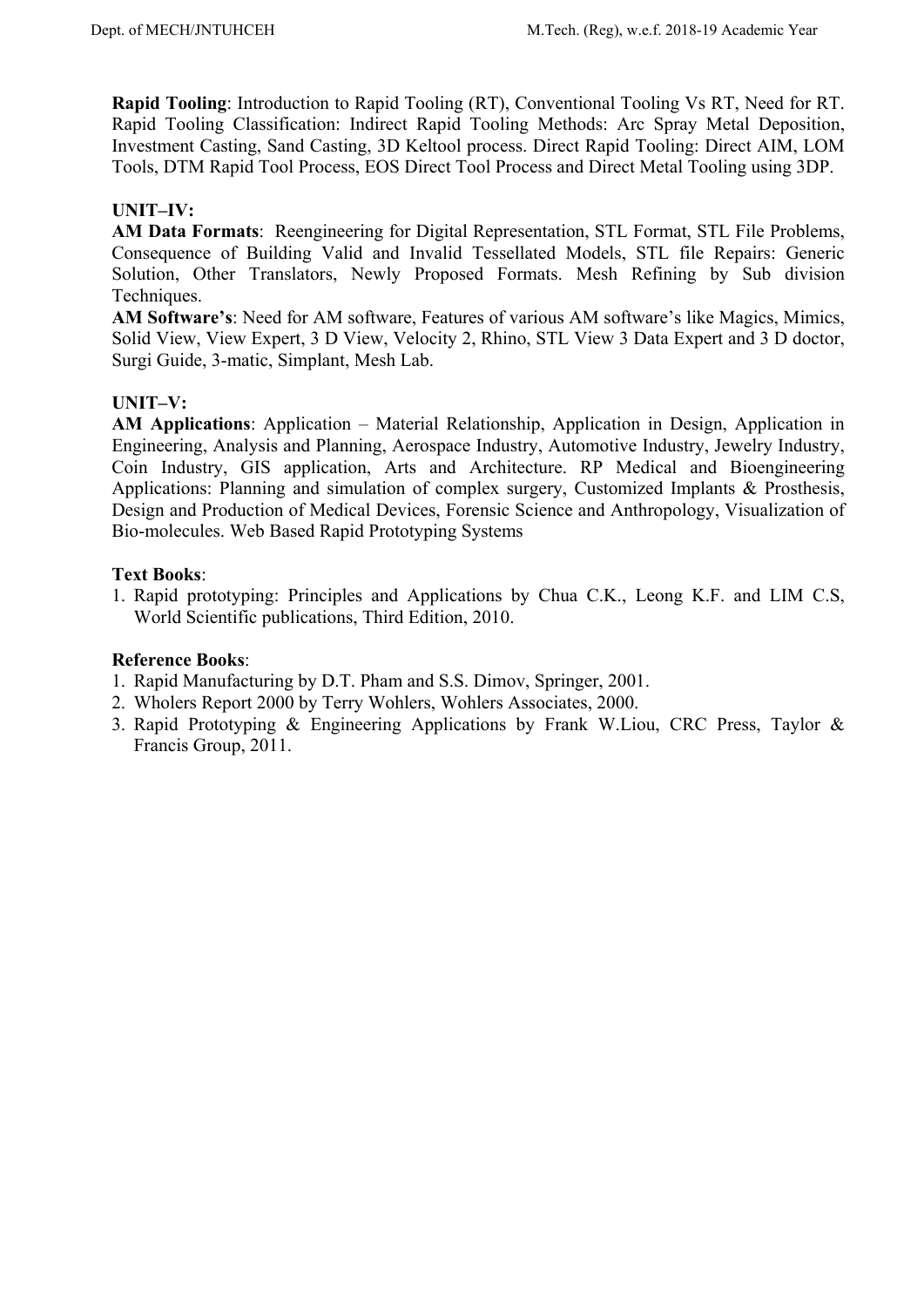## **ADVANCED FINITE ELEMENT ANALYSIS (Programme Elective - IV)**

## **M.Tech. (AMS) (FT)–II Sem**

**L T P C 2 0 0 2** 

**Prerequisite:** Fundamentals of finite element analysis

**Course Objectives:** The objective of this course is to learn advanced topics in FEM so that this tool can be used for analysis, design, and optimization of engineering systems

**Course Outcomes:** At the end of the course, the student will be able to:

- Understand the Finite Element Formulation procedure for structural Problems.
- Understand the representation and assembly considerations for Beam and Frame elements.
- Analyze Plane stress, Plane strain, axi-symmetric Problems.
- Fformulate and solve simple heat transfer and fluid mechanics problems
- Identify significant applications of FEM in Manufacturing.

## **UNIT-I:**

**Introduction:** Advanced Theory and Applications of the Finite-Element Method to Structural and Mechanical Analysis. Set Notation, Function Notation, Vectors, Matrices, Tensors, Partial Differential Equations, Variational Calculus. Nonlinearity in Mechanics: Lagrangian and Eulerian Finite Elements In One Dimension: Total Lagrangian And Solution Methods, Updated Lagrangian And Solution Methods.

## **UNIT-II:**

**Continuum Mechanics:** Deformation and motion, strain measures, polar decomposition and frame invariance, Governing equations: Lagrangian governing equations, Lagrangian meshes: governing equations, updated Lagrangian implementation, co-rotational formulations, total Lagrangian, weak from and its implementation.

## **UNIT-III:**

**Constitutive Models**: Stress-Strain curve, 1D elasticity, nonlinear elasticity, 1D plasticity, multiaxial plasticity, stress update algorithms, continuum mechanics and constitutive models. Solution methods and stability: explicit methods, equilibrium solutions and implicit time integration, linearization, stability and continuation methods, numerical stability.

**UNIT-IV:** Nonlinear bending of beams, plates and shells: Basic Linear, beam, plate and shell elements, nonlinear plates and shells, time – dependent deformation of shells.

## **UNIT-V:**

**Nonlinear finite element of solids**: Material Nonlinearities, objective rates, nonlinear elasticity, Plasticity, viscoplasticity, viscoelasticity. Dynamic fractures, stochastic finite elements, contact mesh generation, multi – scale methods, multi- Physics problems.

## **Text Books:**

- 1. Nonlinear Finite Eelements for Continnum and Sstructures by Ted Belytschko, Wing Kam Liu, Brian Moran (2014), John Wiley & Sons, Ltd. (2014 edition)
- **2.** Finite Element Methods in Engineering by K.J. Bathe, Prentice-Hall.

- 1. The Finite Element Method in Engineering Science, O.C. Aienkowitz, Mc Graw Hill
- 2. The Finite Element Method: Linear Static and Dynamics Finite Element Analysis by T.J.R Hughes (2000), Dover Publications.
- 3. computational inelasticity by J.C Simo and T.J.R Hughes (1998), Springer.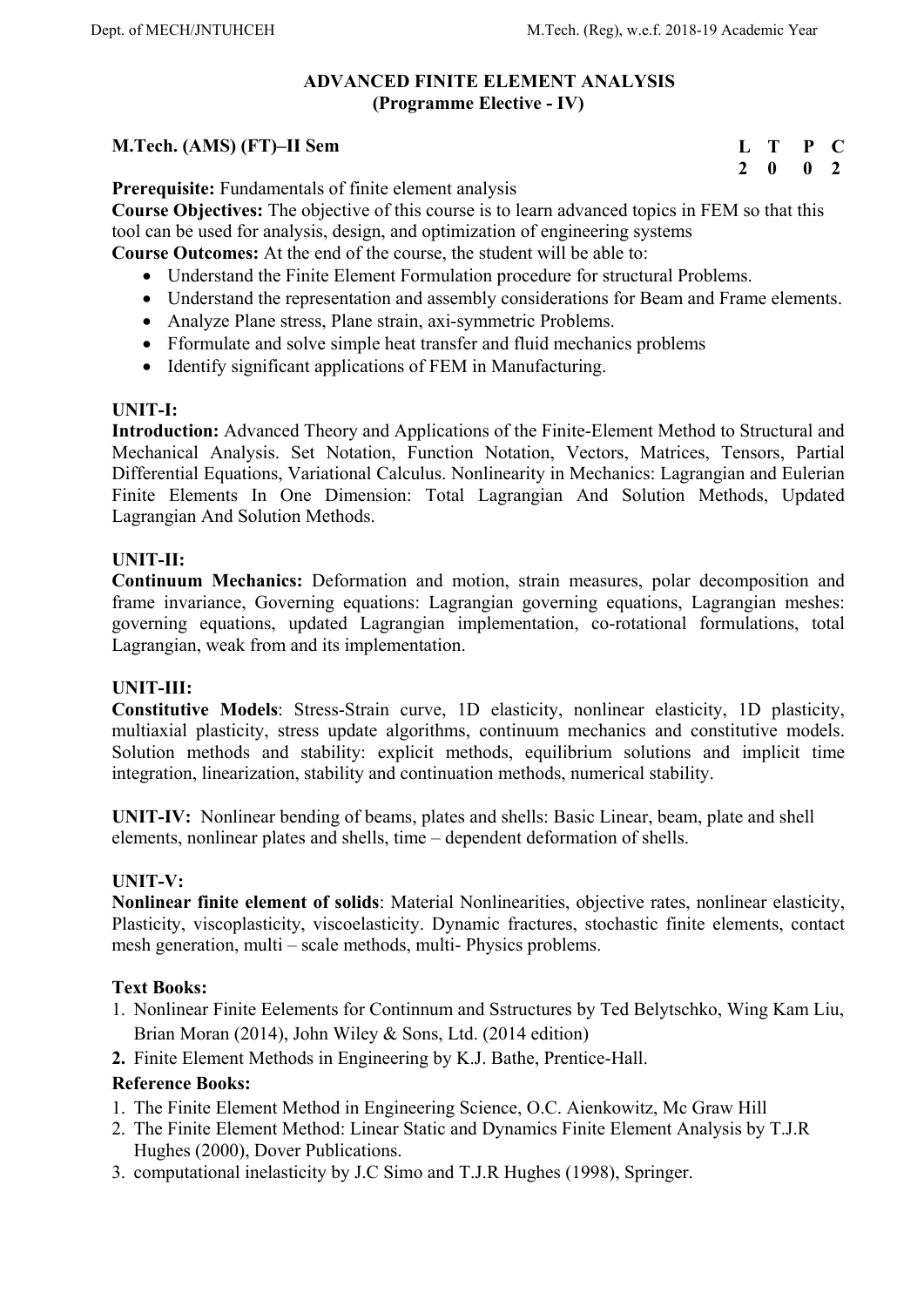# **QUALITY ENGINEERING IN MANUFACTURING (Programme Elective – IV)**

# **M.Tech. (AMS) (FT) – II Sem**

**L T P C 2 0 0 2** 

## **Prerequisites: Metrology and machine tools**

## **Course Objectives:**

- To Learn an application of scientific thinking to study the real world industry problems.
- To Understand, conduct and analyze comparative experiments.
- To Understand and apply control charts for analysis of observational data.
- To Design and conduct screening experiments, including graphical analysis.
- To Design, conduct and analyze complete factorial experiments using numerical and graphical methods.
- To Select fractional factorial experiment designs and conduct and analyze them

**Course Outcomes:** At the end of the course, the student is able to:

 To get knowledge in various latest measurement systems such as laser metrology, coordinate measuring machines and electro-optical devices.

## **UNIT- I:**

**LASER METROLOGY AND PRECISION INSTRUMENTS:** Introduction – types of lasers – laser in engineering metrology – metrological laser methods for applications in machine systems – Interferometry applications – speckle Interferometry – laser interferometers in manufacturing and machine tool alignment testing – laser Doppler technique – laser Doppler anemometry - Laser telemetric systems – detection of microscopic imperfections on high quality surface Pitter NPL gauge interferometer – classification of optical scanning systems – high inertia laser scan technique – rotating mirror technique vibrational deflectors – refractive and diffractive scanners. – laser gauging – bar coding – laser dimensional measurement system.

# **UNIT- II:**

**CO-ORDINATE MEASURING SYSTEM:** Co-ordinate metrology – CMM configurations – hardware components – software – Probe sensors – Displacement devices – performance evaluations – software – hardware – dynamic errors – thermal effects diagram – temperature variations - environment control – applications – Roll of CMM in reverse engineering.

## **UNIT- III:**

**OPTO ELECTRONICS AND VISION SYSTEM:** Opto electronic devices – CCD – On-line and in-process monitoring in production - applications - image analysis and computer vision – Image analysis techniques – spatical feature – Image extraction – segmentation – digital image processing – Vision system for measurement – Comparison laser scanning with vision system

## **UNIT- IV:**

**QUALITY IN MANUFACTURING AND DESIGN ENGINEERING:** Importance of manufacturing planning for quality – initial planning and concept of quality – self controls – defining quality responsibilities on the factory flow – automated manufacturing – overall view of manufacturing planning – process quality audits – Opportunities for improvement in product design – early warning concepts and design assurance – design for basic functional requirements – design for reliability – availability – designing for manufacturability and safety – cost of quality – design review - concurrent engineering – improving the effectiveness of product development.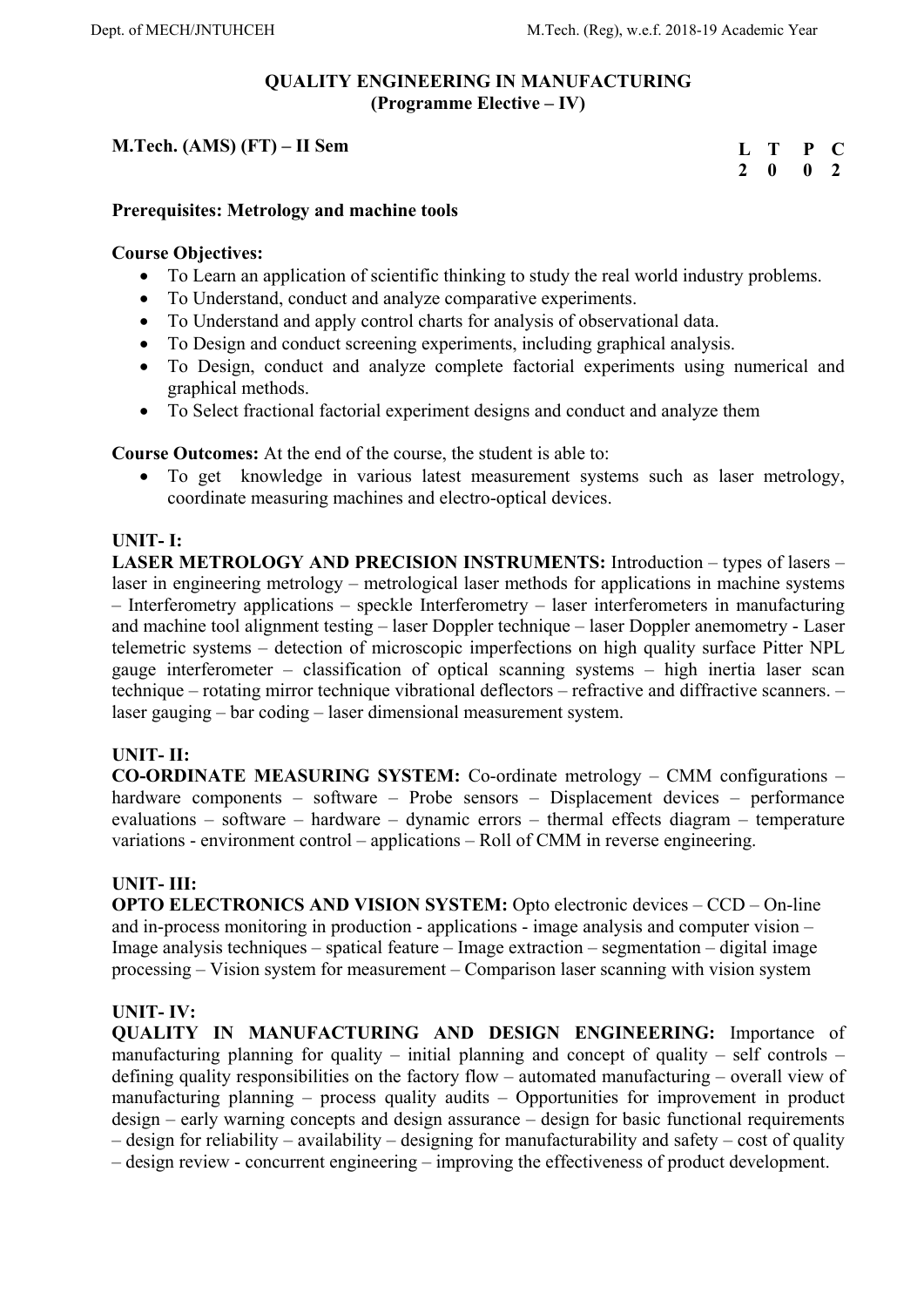## **UNIT –V:**

**QUALITY MANAGEMENT SYSTEM AND CONTINUOUS IMPROVEMENT** Need for quality management system – design of quality management system – quality management system requirements – ISO 9001 and other management system and models – basic quality engineering tools - statistical process control – techniques for process design and improvement – Taguchi methods for process improvement – six sigma.

## **Text Books:**

1. Oakland J.S. Total Quality Management – Text with cases, Butter worth – Heinemann – An imprint of Elseiver, First Indian Print, New Delhi 2005.

- 1. Elanchezhian.C, VijayaRamnath.B and Sunder Selwyn, T., Engineering Metrology, Eswar Press, Chennai, 2004.
- 2. ZuechNello, Understanding and Applying Machine Vision, Marcel Dekker, Inc, 2000
- 3. John A. Bosch, Giddings and Lewis Dayton, Co-ordinate Measuring Machines and Systems, Marcel Dekker, Inc, 1999.Juran J.M. and Gyna F.M., Quality Planning and Analysis, Tata-McGraw Hill, New Delhi, 1995.
- 4. Awcock, G.J. and Thomas R, Applied Image Processing, Mc.Graw Hill, Inc. 1996.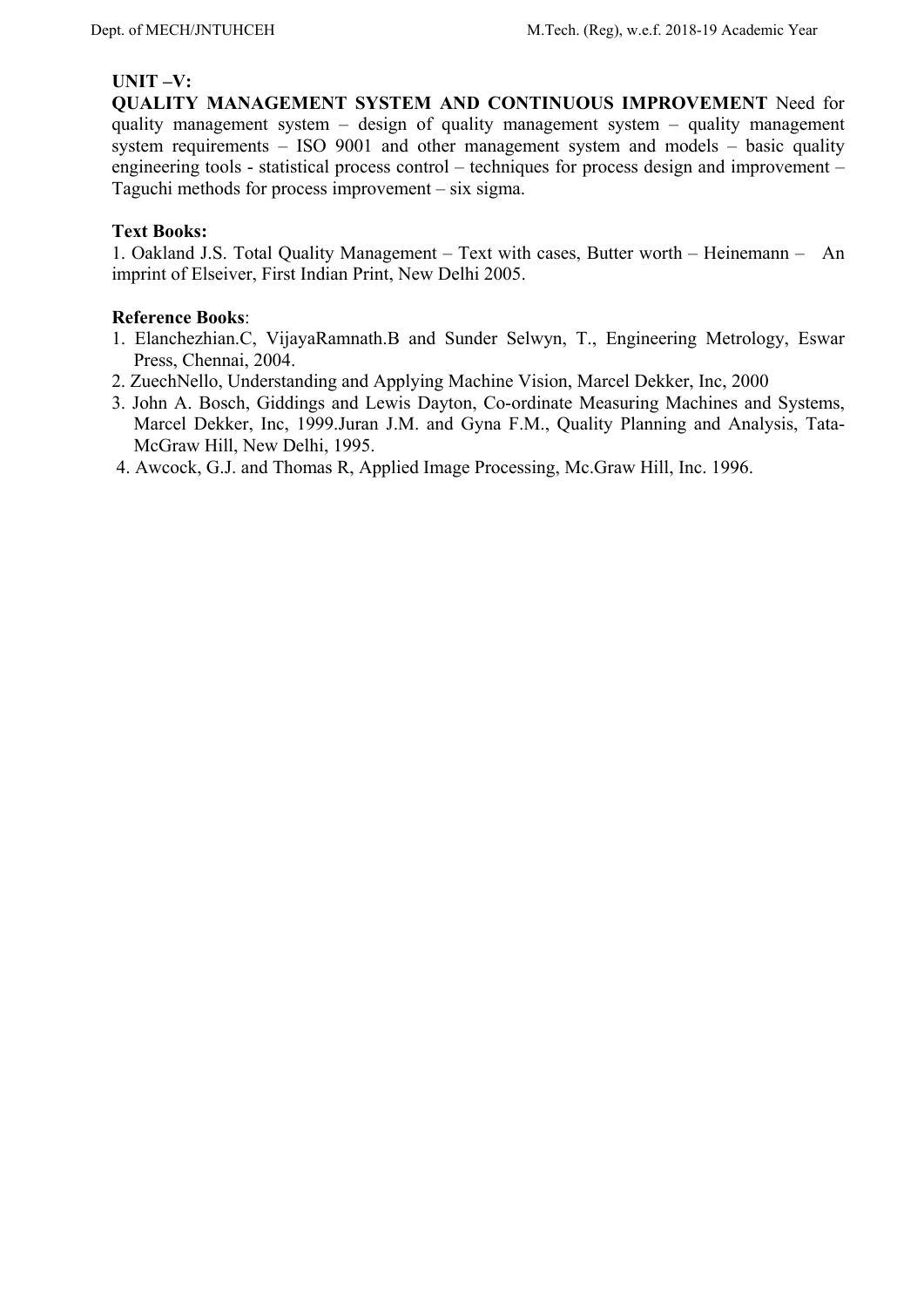**L T P C 2 0 0 2** 

## **APPLIED TRIBOLOGY (Programme Elective – IV)**

## **M.Tech. (AMS) (FT)–II Sem**

**Prerequisite:** Design of machine members, Fluid Mechanics **Course Objectives:** 

- To Explain the processes of lubrication in all regimes
- To Explain the friction phenomena
- To Select a suitable lubricant for a specific application
- To Select a suitable material combination for tribological contacts
- To Determine the risk of wear by using simple analyses
- To Suggest an explanation to the cause of a tribological failure

**Course outcomes:** After completing this course, the student should be able to

- Understand the different types of lubrications and relevant theories used in supporting elements.
- Understand the failure mechanisms in different types of supporting elements.

## **UNIT–I:**

**Selection of rolling element bearings:** Nominal life, static and dynamic capacity - Equivalent load, probabilities of survival - cubic mean load - bearing mounting details, pre loading of bearings, conditioning monitoring using shock pulse method.

# **UNIT–II:**

**Hydrodynamic bearings:** Fundamentals of fluid formation – Reynold's equation; Hydrodynamic journal bearings – Sommerfield number - performance parameters – optimum bearing with maximum load capacity – Friction – Heat generated and Heat dissipated. Hydrodynamic thrust bearings; Raimondi and Boyd solution for hydrodynamic thrust bearings - fixed tilting pads, single and multiple pad bearings - optimum condition with largest minimum film thickness.

## **UNIT–III:**

**Hydrostatic Bearings:** Thrust bearings – pad coefficients - restriction - optimum film thickness journal bearings – design procedure –Aerostatic bearings; Thrust bearings and Journal bearings – design procedure.

## **UNIT–IV:**

**Dry rubbing Bearings:** porous metal bearings and oscillatory journal bearings – qualitative approach only.

Lubrication: Choice of lubricants, types of oil, Grease and solid lubricants - additives lubrication systems and their selection – selection of pump, filters, piping design - oil changing and oil conservation.

## **UNIT–V:**

**Failure of Tribological components:** Failure analysis of plain bearings, rolling bearings, gears and seals, wear analysis using soap and Ferro graphy. Factors to be considered for life enhancement.

## **Text Books:**

- 1. Hydrostatic and Hybrid bearing design by Rowe W W& O Dionoghue, Butterworths & Co. Publishers Ltd, 1983.
- 2. Mechanical Fault diagnosis and condition monitoring by Collacott R.A, Chapman and Hall, London 1977.
- 3. Fundamentals of fluid film lubricant by Bernard J.Hamrock, Mc Graw-Hill Co., 1994.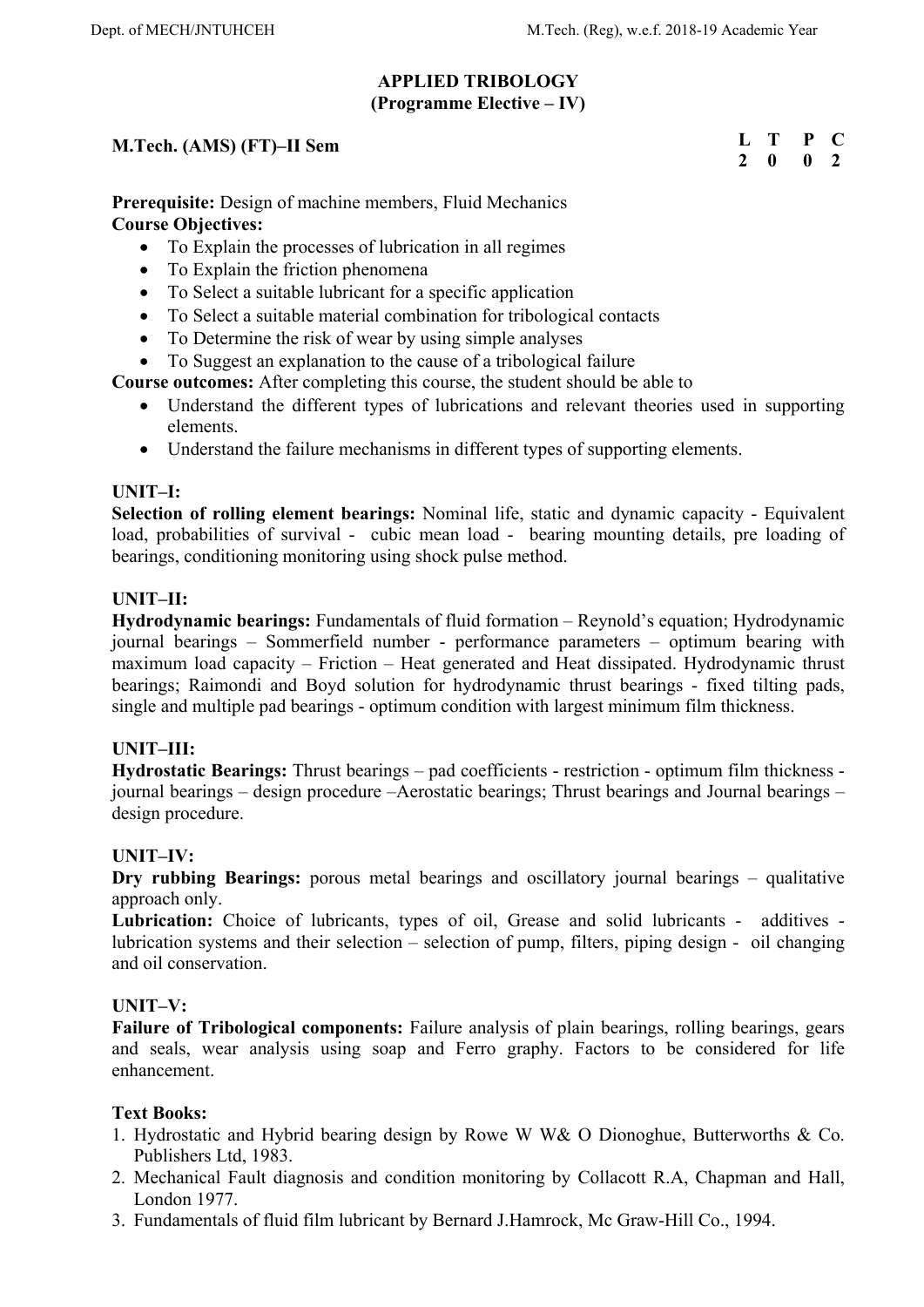- 1. Tribology hand Book by Neale MJ, (Editor), Neumann Butter worths, 1975.
- 2. Standard hand book of lubrication engineers by Connor and Boyd JJO (Editors), ASLE, Mc Graw Hill Book & Co.,1968
- 3. Mechanical Engineering Design by Shigley J, E Charles, McGraw Hill Co., 1989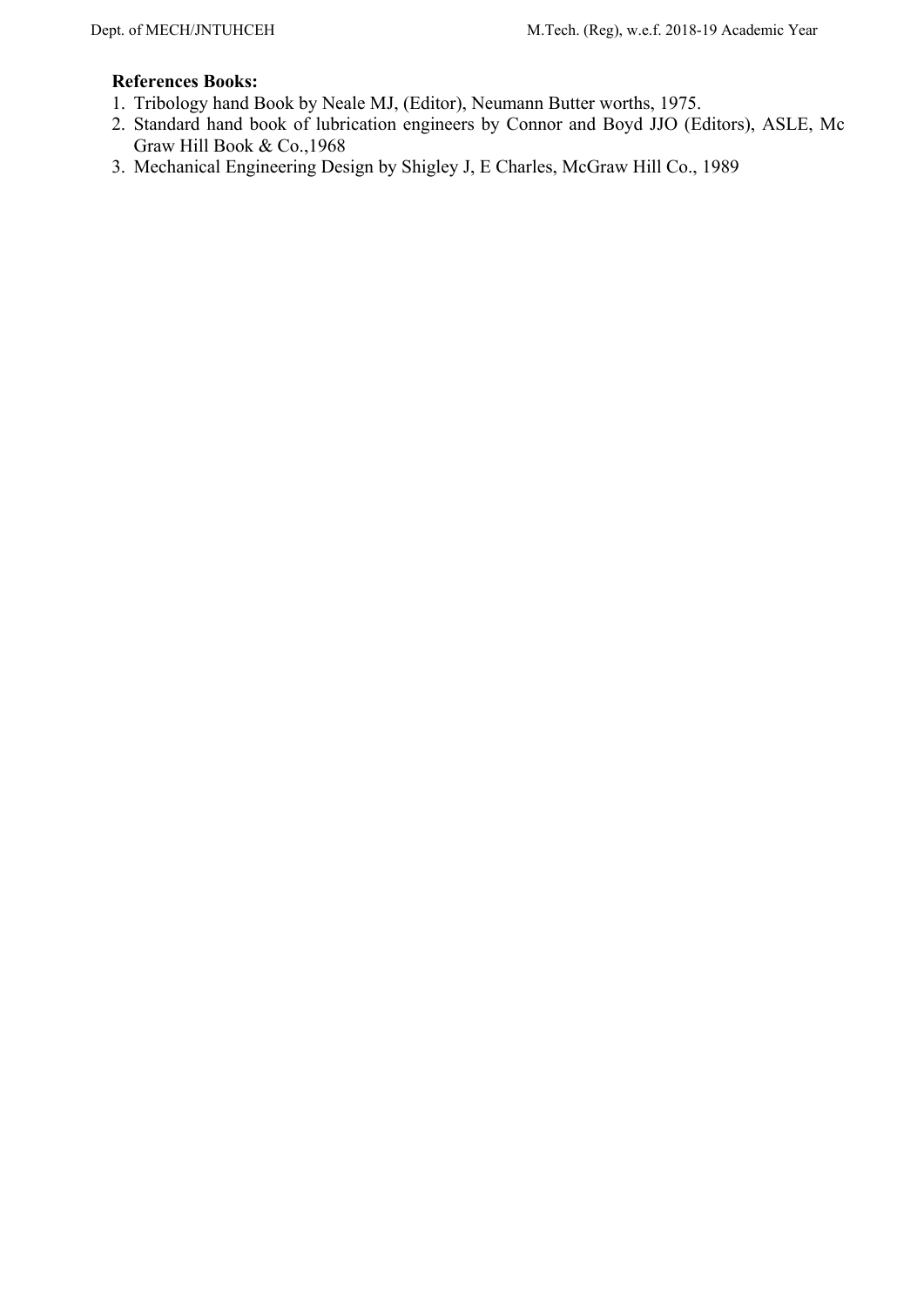# **ADVANCED MANUFACTURING PROCESSES AND SYSTEMS LAB (Core Lab – III)**

# **M.Tech. (AMS) (FT)–II Sem**

| L |   | P | $\blacksquare$ |
|---|---|---|----------------|
| 0 | o | 3 | 1.5            |

**Note:** Conduct any Ten exercises from the list given below:

1. Write a program at the machine or off line. Setup the machining operation and perform standards given on lathe operations to develop a simple part (with linear and circular interpolations).



- 2. The bolt made of AlMg1 is to be made on a CNC lathe in higher batch quantity. Prepare the manufacturing process with the MTS CNC Simulator including following steps: define work part zero, set up the processing sequence, determine tools, fixtures and technological data; generate, set up, test and correct the program at the CNC simulator. A bolt with an external diameter of  $\emptyset$ 100 mm and the length of 93 mm is to be clamped for the test.
- 3. The jig plate is to be produced on a CNC vertical milling machine from a blank of Alalloy dimensioned 100 x 100 x 50 mm. Prepare the production on the CNC Simulator, work out the process layout and set-up form.
- 4. The contour plate is to be produced on a CNC vertical milling machine from a blank of Al-alloy dimensioned 100 x 70 x 25 mm. Prepare the production on the MTS CNC Simulator, work out the process layout and set-up form.
- 5. Write a program to perform taper turning operations on Al-alloy work piece of 40mm dia.
- 6. Write a program to perform thread cutting operations on Al-alloy work piece of 40mm dia.
- 7. Write a program to perform rectangular and circular grooves on Al-alloy work piece using CNC milling machine.
- 8. Eriction / Ericson cup test.
- 9. Deep drawing of cups
- 10. Plastic bottle and cap manufacturing.
- 11. Washer manufacturing.
- 12. Metal cutting operations using EDM / ECM performance evaluation.
- 13. Metal Cutting operations using AJM performance evaluation.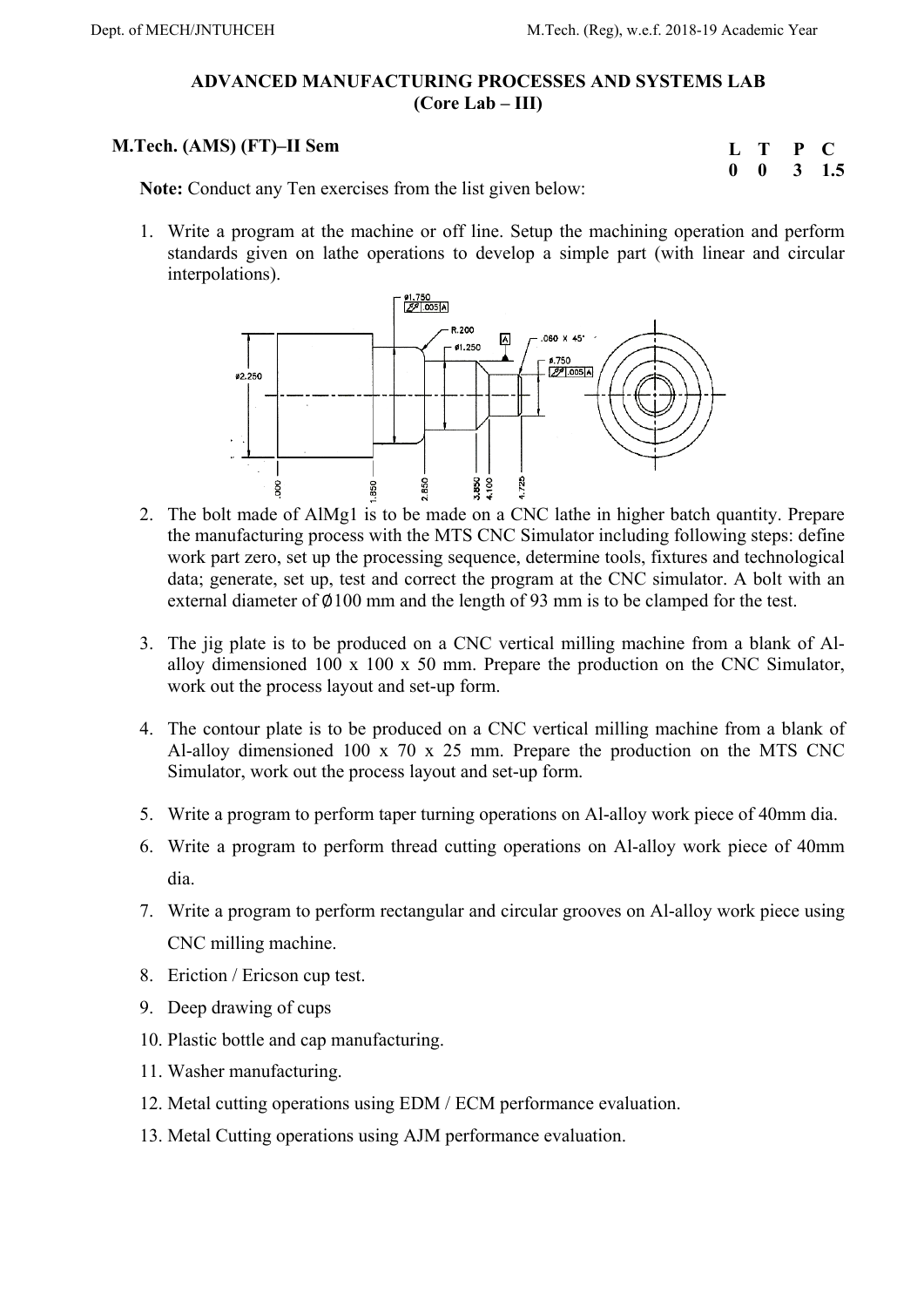# **MATERIAL TESTING AND EVALUATION LAB (Core Lab - IV)**

## **M.Tech. (AMS) (FT)–II Sem**

## **L T P C 0 0 3 1.5**

(Any twelve experiments are to be conducted)

- 1. Determination of tensile strength of PMC / MMC
- 2. Determination of flexural strength of PMC/MMC
- 3. Determination of wear characteristics of PMC / MMC
- 4. Determination of fracture toughness of MMC using fatigue test
- 5. Study of fracture surface of different materials tested under UTM, fatigue test
- 6. Determination of Hardness of PMC/MMC using micro hardness testing machine
- 7. Determination of thermal conductivity of PMC / MMC
- 8. Preparation of nano powders using ball mill
- 9. Determination of water absorption in PMC.
- 10. Synthesis of a polymer composite
- 11. Synthesis of a semiconductor nano-particles by chemical method
- 12. Preparation of metal oxide semiconductor thin film
- 13. Determination of optical absorption characteristics
- 14. Electrical transport properties of polymer composite
- 15. Electrical transport properties of thin film
- 16. Determination of thermal stability of polymer composite
- 17. Structural characterization of nano-materials by XRD technique
- 18. Evaluation of the performance of material systems using the relationship between structure, properties and processing.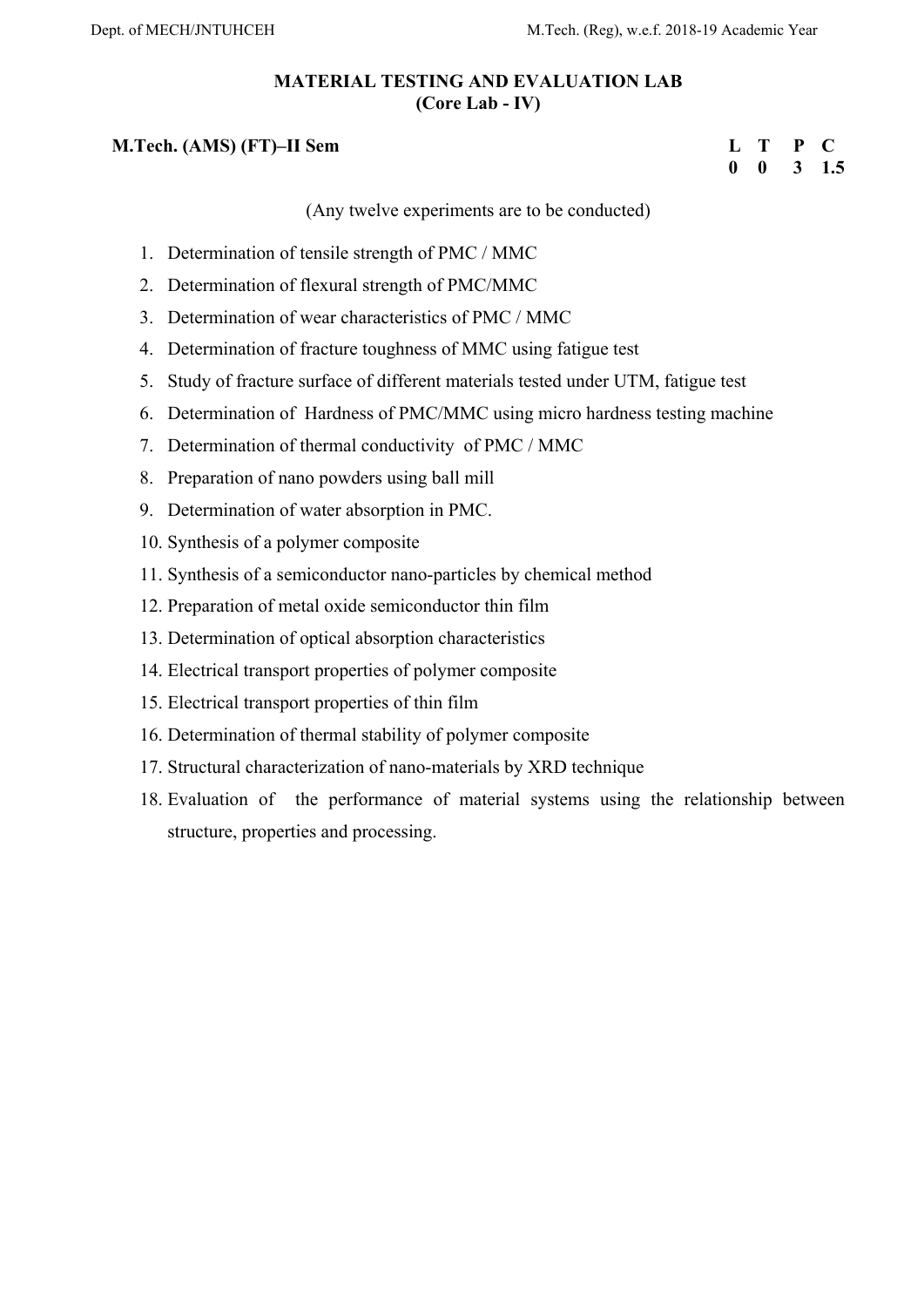**L T P C 2 0 0 0** 

# **VALUE EDUCATION (Audit Course-II)**

# **M.Tech. (AMS) (FT) – II Sem**

*Course Objectives*

Students will be able to

- 1. Understand value of education and self-development
- 2. Imbibe good values in students
- 3. Let the should know about the importance of character

#### **Course Outcomes**

Students will be able to

- 1. Knowledge of self-development
- 2. Learn the importance of Human values
- 3. Developing the overall personality

#### *Syllabus*

| Unit | Content                                                                                                                                                                                                                                                                                                                                                                                                                                                                                                                     | <b>Hours</b>   |
|------|-----------------------------------------------------------------------------------------------------------------------------------------------------------------------------------------------------------------------------------------------------------------------------------------------------------------------------------------------------------------------------------------------------------------------------------------------------------------------------------------------------------------------------|----------------|
| 1.   | Values and self-development-Social values and individual<br>attitudes. Work ethics, Indian vision of humanism.<br>Moral and non-moral valuation. Standards and principles<br>$\bullet$                                                                                                                                                                                                                                                                                                                                      | $\overline{4}$ |
|      | Value judgements<br>$\bullet$                                                                                                                                                                                                                                                                                                                                                                                                                                                                                               |                |
| 2.   | Importance of cultivation of values.<br>$\bullet$<br>Sense of duty. Devotion, Self-reliance. Confidence,<br>$\bullet$<br>Concentration. Truthfulness, Cleanliness.<br>Honesty, Humanity. Power of faith, National Unity.<br>$\bullet$<br>Patriotism. Love for nature, Discipline<br>$\bullet$                                                                                                                                                                                                                               | 6              |
| 3.   | Personality and Behavior Development – Soul and Scientific<br>$\bullet$<br>attitude. Positive Thinking. Integrity and discipline.<br>Punctuality, Love and Kindness.<br>Avoid fault Thinking.<br>$\bullet$<br>Free from anger, Dignity of labour.<br>$\bullet$<br>Universal brotherhood and religious tolerance.<br>True friendship.<br>$\bullet$<br>Happiness Vs suffering, love for truth.<br>Aware of Self-destructive habits.<br>Association and Cooperation.<br>$\bullet$<br>Doing best for saving nature<br>$\bullet$ | 6              |
| 4.   | Character and Competence-Holy books vs Blind faith<br>$\bullet$<br>Self-management and Good health.<br>$\bullet$<br>Science of reincarnation.<br>Equality, Nonviolence, Humility, Role of Women.<br>All religions and same message.<br>Mind your Mind, Self-control.<br>Honesty, Studying effectively<br>$\bullet$                                                                                                                                                                                                          | 6              |

### *Suggested reading*

1. Chakroborty, S.K. "Values and Ethics for organizations Theory and practice", Oxford University Press, New Delhi.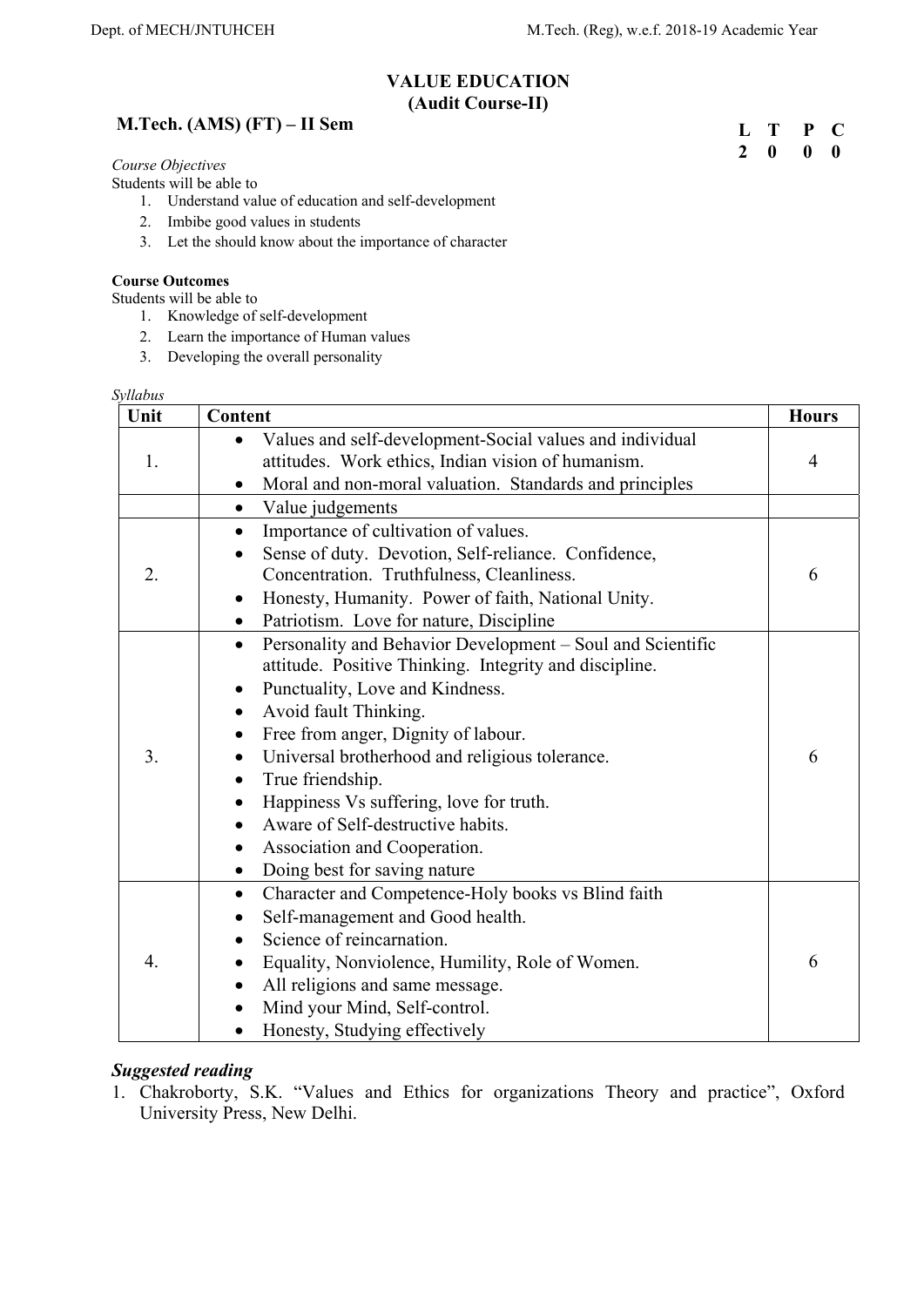## **CONCURRENT ENGINEERING (Programme Elective-V)**

# **M.Tech. (AMS) (FT) – III Sem**

# **L T P C 3 0 0 3**

## **Prerequisites:** Computer-Aided Design

**Course objective:** To provide a systematic approach to the integrated, concurrent design of products and their related processes, including manufacture and support.

#### **Course Outcomes:**

- Understand the need of concurrent engineering and strategic approaches for product design.
- Apply concurrent design principles to product design.
- Design assembly workstation using concepts of simultaneous engineering.
- Design automated fabricated systems Case studies.

## **UNIT-I:**

**Introduction:** Extensive definition of CE - CE design methodologies - Organizing for CE - CE tool box collaborative product development

**Use Of Information Technology:** IT support - Solid modeling - Product data management - Collaborative product commerce - Artificial Intelligence - Expert systems - Software hardware co-design.

## **UNIT-II:**

**Design Stage:** Life-cycle design of products - opportunity for manufacturing enterprises modality of Concurrent Engineering Design.

Automated analysis idealization control - Concurrent engineering in optimal structural design - Real time constraints.

## **UNIT-III:**

**Manufacturing Concepts and Analysis:** Manufacturing competitiveness - Checking the design process - conceptual design mechanism – Qualitative, physical approach - An intelligent design for manufacturing system.

## **UNIT-IV:**

JIT system - low inventory - modular - Modeling and reasoning for computer based assembly planning - Design of Automated manufacturing.

**Project Management:** Life Cycle semi realization - design for economics - evaluation of design for manufacturing cost.

## **UNIT-V:**

Concurrent mechanical design - decomposition in concurrent design - negotiation in concurrent engineering design studies - product realization taxonomy - plan for Project Management on new product development – bottleneck technology development.

## **Text Books:**

1. Concurrent Engineering: Automation Tools and Technology by Andrew Kusaik, Wiley John and Sons Inc., 1992.

- 1. Integrated Product Development by Anderson MM and Hein, L. Berlin, Springer Verlog, 1987.
- 2. Design for Concurrent Engineering by Cleetus, J.Concurrent Engineering Research Centre, Morgantown W V, 1992.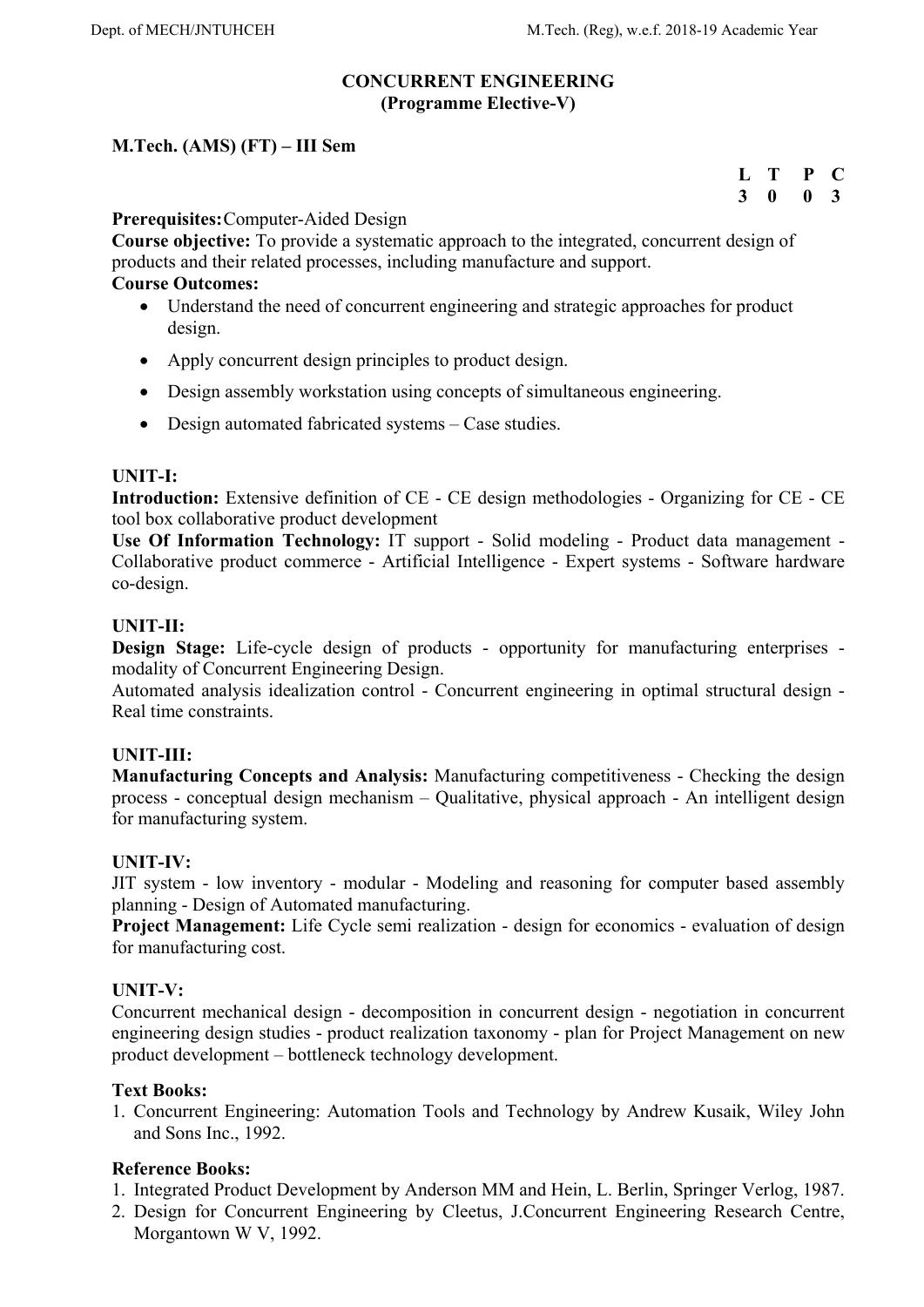# **DESIGN FOR MANUFACTURING AND ASSEMBLY**. **(Programme Elective-V)**

# **M.Tech. (AMS) (FT)–III Sem**

**L T P C 3 0 0 3** 

**Prerequisites:** Manufacturing Processes, Engineering Materials

**Course Objectives**: The objective of course is identify the manufacturing constraints that influence the design of parts and part systems. Students will be introduced to the Design for Manufacturability (DFM) methodology, and will be motivated to understand infeasible or impractical designs.

**Course Outcomes:** At the end of the course, the student will be able to:

- Understand the quality aspects of design for manufacture and assembly
- Apply Boothroyd method of DFM for product design and assembly
- Apply the concept of DFM for casting, welding, forming and assembly
- Identify the design factors and processes as per customer specifications
- Apply the DFM method for a given product

## **UNIT-I:**

**Introduction:** Design philosophy – Steps in Design process – General Design rules for Manufacturability – Basic principles of designing for economical production – Creativity in design.

Materials: Selection of Materials for design – Developments in Material Technology – Criteria for material selection – Material selection interrelationship with process selection – process selection charts.

## **UNIT-II:**

**MACHINING PROCESS:** Overview of various machining processes – general design rules for machining - Dimensional tolerance and surface roughness – Design for Machining ease – Redesigning of components for machining ease with suitable examples, General design recommendations for machined parts

METAL CASTING: Appraisal of various casting processes, Selection of casting process, General design considerations for casting – Use of Solidification Simulation in casting design – Product design rules for sand casting.

# **UNIT-III:**

**METAL JOINING:** Appraisal of various welding processes, Factors in design of weldments – General design guidelines – pre and post treatment of welds – Effects of thermal stresses in weld joints – Design of brazed joints.

FORGING – Design factors for Forging – Closed die forging design – Location of parting lines of dies – Drop forging die design – General design recommendations

## **UNIT-IV:**

**EXTRUSION, SHEET METAL WORK & PLASTICS:** Design guidelines for Extruded sections - Keeler Goodman Forming Limit Diagram – Component Design for Blanking.

**PLASTICS**: Viscoelastic and Creep behavior in plastics – Design guidelines for Plastic components – Design considerations for Injection Moulding.

## **UNIT-V:**

**DESIGN FOR ASSEMBLY**: General design guidelines for Manual Assembly- Development of Systematic DFA Methodology- Assembly Efficiency- Classification System for Manual handling-Classification System for Manual Insertion and Fastening- Effect of part symmetry on handling time- Effect of part thickness and size on handling time- Effect of weight on handling time- Effect of symmetry , Further design guidelines.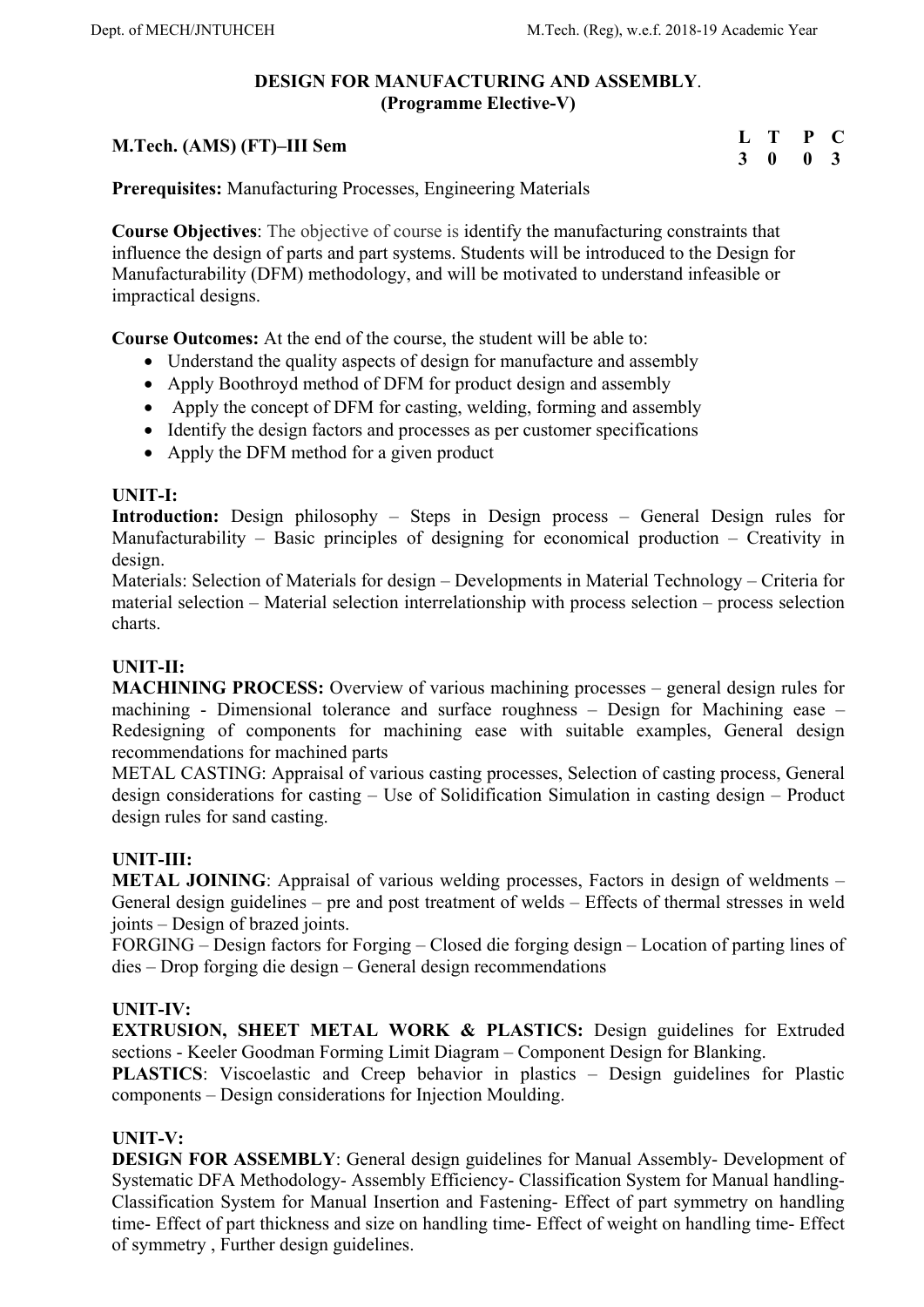## **Text Books:**

- 1. Engineering design-Material & Processing Approach by George E. Deiter, Mc. Graw Hill Intl.  $2<sup>nd</sup>$  Ed.2000.
- 2. Product design for Manufacture and Assembly by Geoffrey Boothroyd, Marcel Dekker Inc. NY, 1994.

- 1. Product design and Manufacturing by A.K Chitale and R.C Gupta, Prentice, Hall of India, New Delhi, 2003.
- 2. Design and Manufacturing by Surender Kumar & Goutham Sutradhar, Oxford & IBH Publishing Co. Pvt .Ltd., New Delhi, 1998.
- 3. Hand Book of Product Design by Geoffrey Boothroyd Marcel Dekken Inc. NY, 1990.
- 4. Product Design by Kevin Otto and Kristin Wood, Pearson Education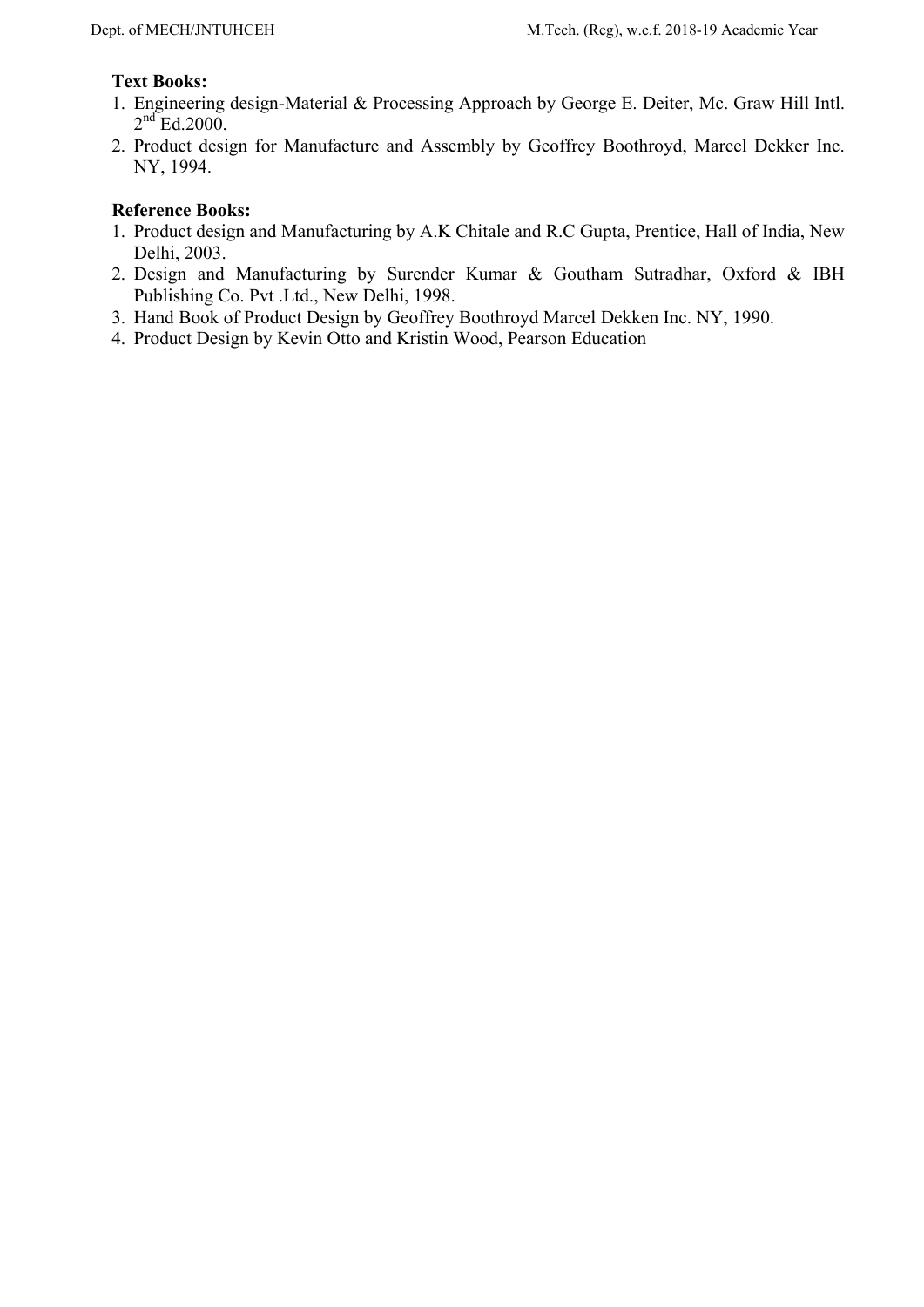# **MANUFACTURING SYSTEMS, SIMULATION MODELLING AND ANALYSIS (Programme Elective-V)**

# **M.Tech. (AMS) (FT) –III Sem**

**L T P C 3 0 0 3** 

 **Prerequisites:** Operations Research, Optimization Techniques and Applications and Probability **Statistics** 

## **Course Objectives**:

- Learn way of analyzing the systems.
- Classification of systems based nature of dynamics and knowledge of elements.
- To develop simulation model for dynamic discrete event stochastic system.
- To run the model and collect the data.
- To analyze the output data of simulation for specified for performance measures bases on type of simulation and method of output data analysis.

## **Course Outcomes**:

At the end of course, student should able to

- Define the state of system W.R.T specified performance measures.
- Identify Dynamic Discrete- event stochastic system.
- Develop simulation model for the said system
- Analyze the model and present the results to specified confidence level.

## **UNIT - I:**

System – ways to analyze the system – Model - types of models – Simulation – Definition – Types of simulation models – steps involved in simulation – Advantages & Disadvantages. Parameter estimation – estimator – properties – estimate – point estimate – confidence interval estimates – independent – dependent – hypothesis – types of hypothesis- steps – types  $1& 2$  errors – Framing – strong law of large numbers.

## **UNIT - II:**

Building of Simulation model – validation – verification – credibility – their timing – principles of valid simulation Modeling – Techniques for verification – statistical procedures for developing credible model. Modeling of stochastic input elements – importance – various procedures – theoretical distribution – continuous – discrete – their suitability in modeling.

# **UNIT - III:**

Generation of random variates – factors for selection – methods – inverse transform – composition – convolution – acceptance – rejection – generation of random variables – exponential – uniform – weibull – normal Bernoullie – Binomial – uniform – poison. Simulation languages – comparison of simulation languages with general purpose languages – Simulation languages vs Simulators – software features – statistical capabilities – G P S S – SIMAN-SIMSCRIPT –Simulation of M/M/1 queue – comparison of simulation languages.

## **UNIT - IV:**

Output data analysis – Types of Simulation with respect to output data analysis – warm up period-Welch algorithm – Approaches for Steady – State Analysis – replication – Batch means methods – comparisons

# **UNIT –V:**

Applications of Simulation – flow shop system – job shop system –  $M/M/1$  queues with infinite and finite capacities – Simple fixed period inventory system – New boy paper problem.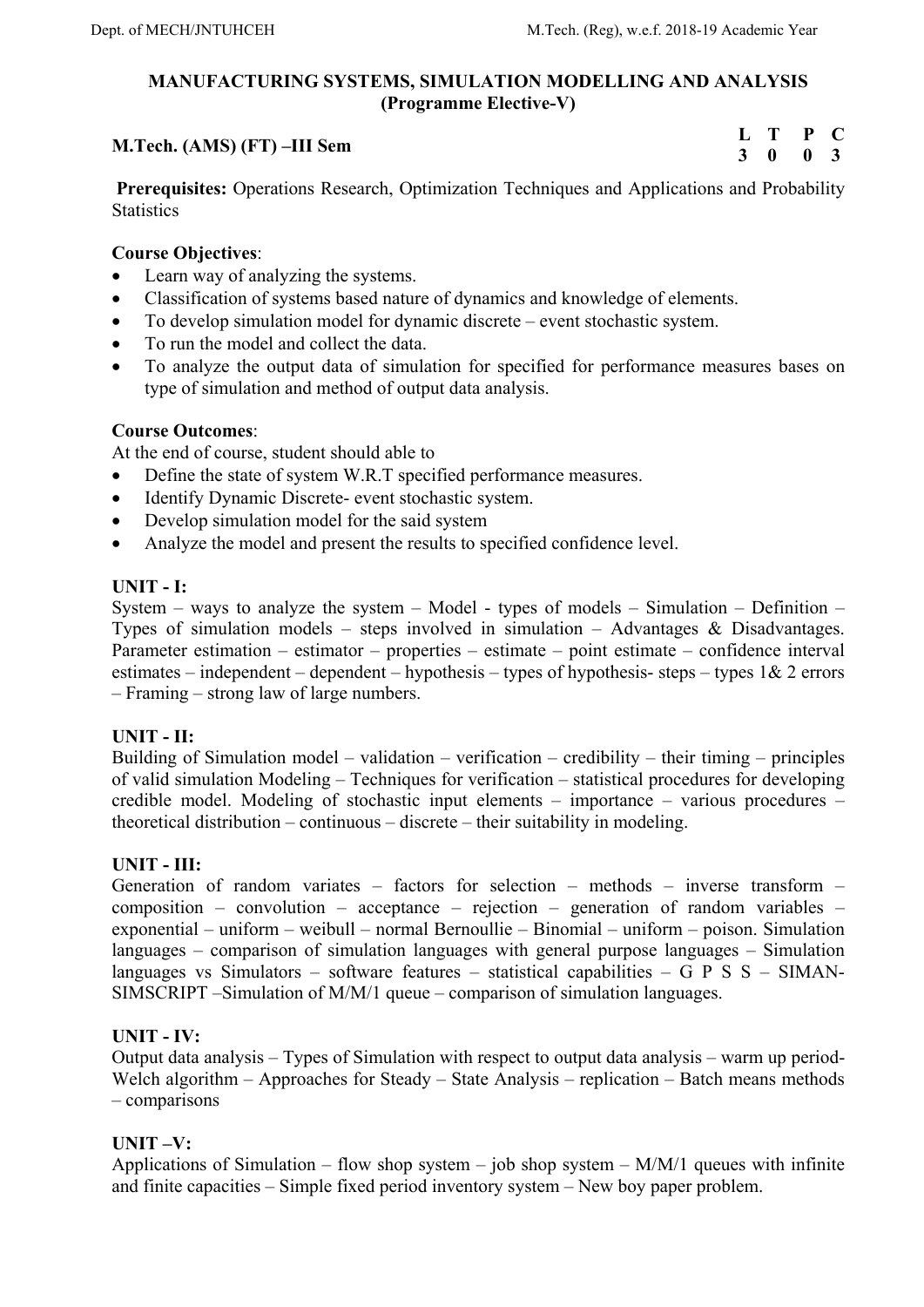## **Text Books:**

- 1. Simulation Modelling and Analysis by Law, A.M. & Kelton, McGraw Hill, 2nd Edition, New York, 1991.
- 2. Discrete Event System Simulation by Banks J. & Carson J.S., PH, Englewood Cliffs, NJ, 1984.

- 1. Simulation of Manufacturing Systems by Carrie A., Wiley, NY, 1990.
- 2. A Course in Simulation by Ross, S.M., McMillan, NY, 1990.
- 3. Simulation Modelling and SIMNET by Taha H.A., PH, Englewood Cliffs, NJ, 1987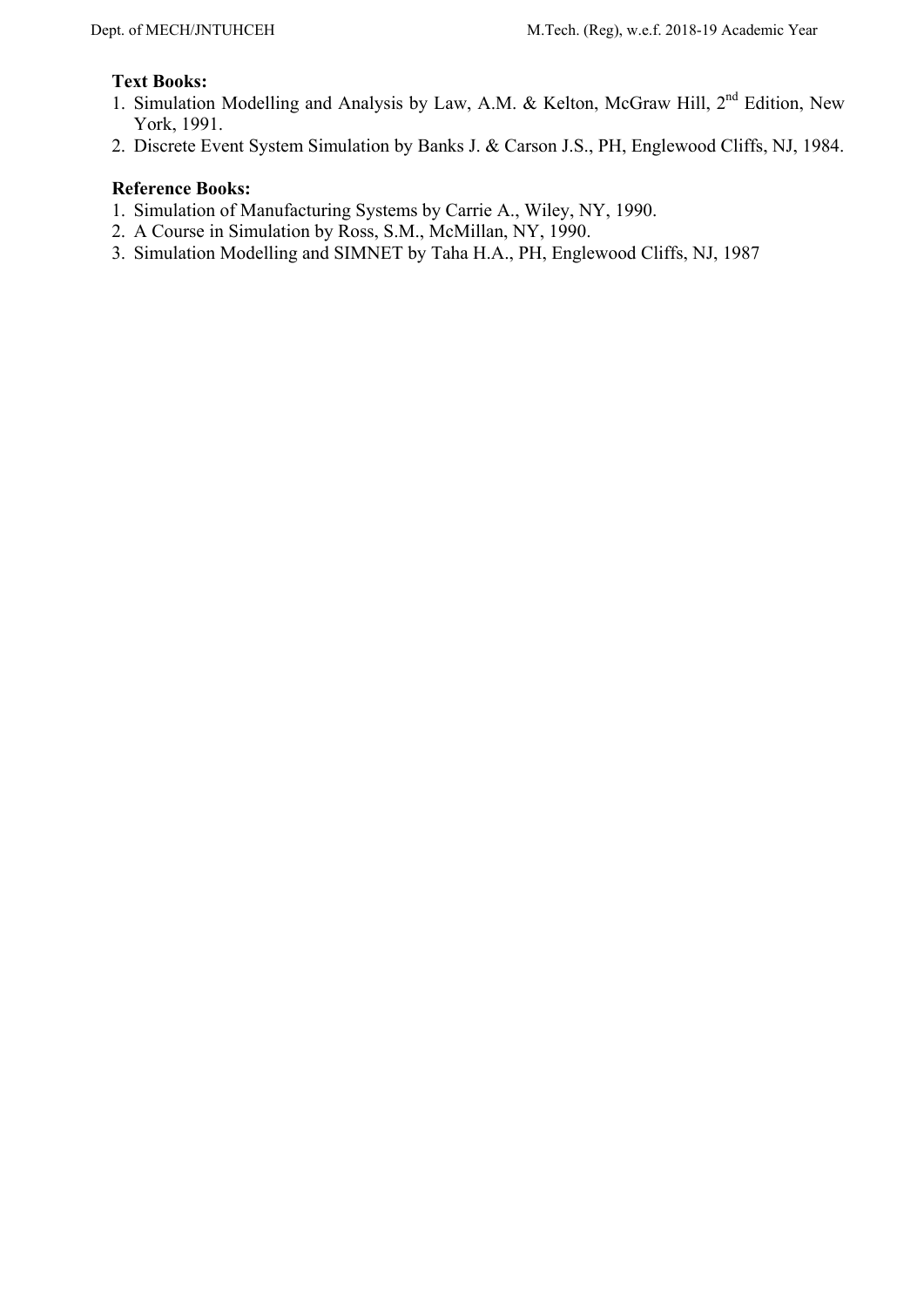# **ADVANCED CASTING AND WELDING TECHNOLOGY**

**(Open Elective)** 

## **M.Tech. (AMS) (FT)–III Sem**

| $\mathbf{L}$ | т            | P | €              |
|--------------|--------------|---|----------------|
| 3            | $\mathbf{0}$ | 0 | $\overline{3}$ |

**Prerequisites**: Production Technology, Heat transfer, FEM.

## **Course Objectives:**

- To impart the knowledge of advanced welding and casting techniques.
- To apply computer aided engineering to welding and casting.

**Course Outcomes :** Student will be in a position to analyze the advanced welding and casting processes and can relate variables with performance measures.

## **UNIT–I:**

**Laser Beam Welding:** Types of lasers, equipment, power calculation, applications, dual laser beam welding, use of fibre optics in LBW.

**Friction Stir Welding:** Details of process and process parameters, specific applications.

**Electron Beam Welding:** The interaction of electron beam with matter, mode of heat generation, mode of energy losses, details of the equipment, product design for EBW, case studies.

**Ultrasonic Welding:** Propagation of ultrasonic waves in matter, mode of joint formation, joint types and design of product for ultrasonic welding, details of equipment and case studies, cutting and gauging, flame cutting, plasma arc welding, laser assisted cutting.

# **UNIT–II:**

**Heat flow in welding:** Significance, theory of heat flow, cooling rate determination, selection of welding parameters based on heat flow analysis, residual stresses and distortion. Joint design, analysis of fracture and fatigue of welded joints. Automated welding systems.

# **UNIT-III:**

Investment casting, shell moulding, squeeze casting, vacuum casting, counter-gravity flow pressure casting, directional and mono crystal solidification, squeeze casting, semisolid metal casting, rheo-casting.

## **UNIT–IV:**

Solidification, Gating and Rising, Nucleation and grain growth, solidification of pure metals, short and long freezing range alloys. Gating and riser design calculations, Fluidity and its measurement.

## **UNIT-V:**

**CAE of Welding and Casting:** Design of weldment, application of finite element method in welding – determination of distortion in weldments, modeling of temperature distribution - case studies. Design for casting, application of finite element method in casting - determination of hot spots, location of turbulence and other defects, modeling of flow in molds, modeling of heat transfer in castings – case studies.

## **Text Books:**

- 1. Metal Casting: Computer Aided Design and Analysis by Ravi B, Prentice Hall, 2005.
- 2. Welding and Welding Technology by Richard L Little, Tata McGraw Hill, 2004.
- 3. Casting Practice by John Campbell, Elsevier Science Publishing Co., 2004.
- 4. Welding: Principles and Applications by Larry Jeffus, Delmar Publishers, 2004.

- 1. Casting by John Campbell, Butterworth Heinemann, 2003.
- 2. Welding Processes Handbook by Klas Weman, 2003.
- 3. Modern Welding Technology by Howard B Cary, Prentice Hall, 2002.
- 4. Welding for Collision Repair by Larry Jeffus, Delmar Publishers, 1999.
- 5. Casting, ASM Hand Book, ASM International, 1998.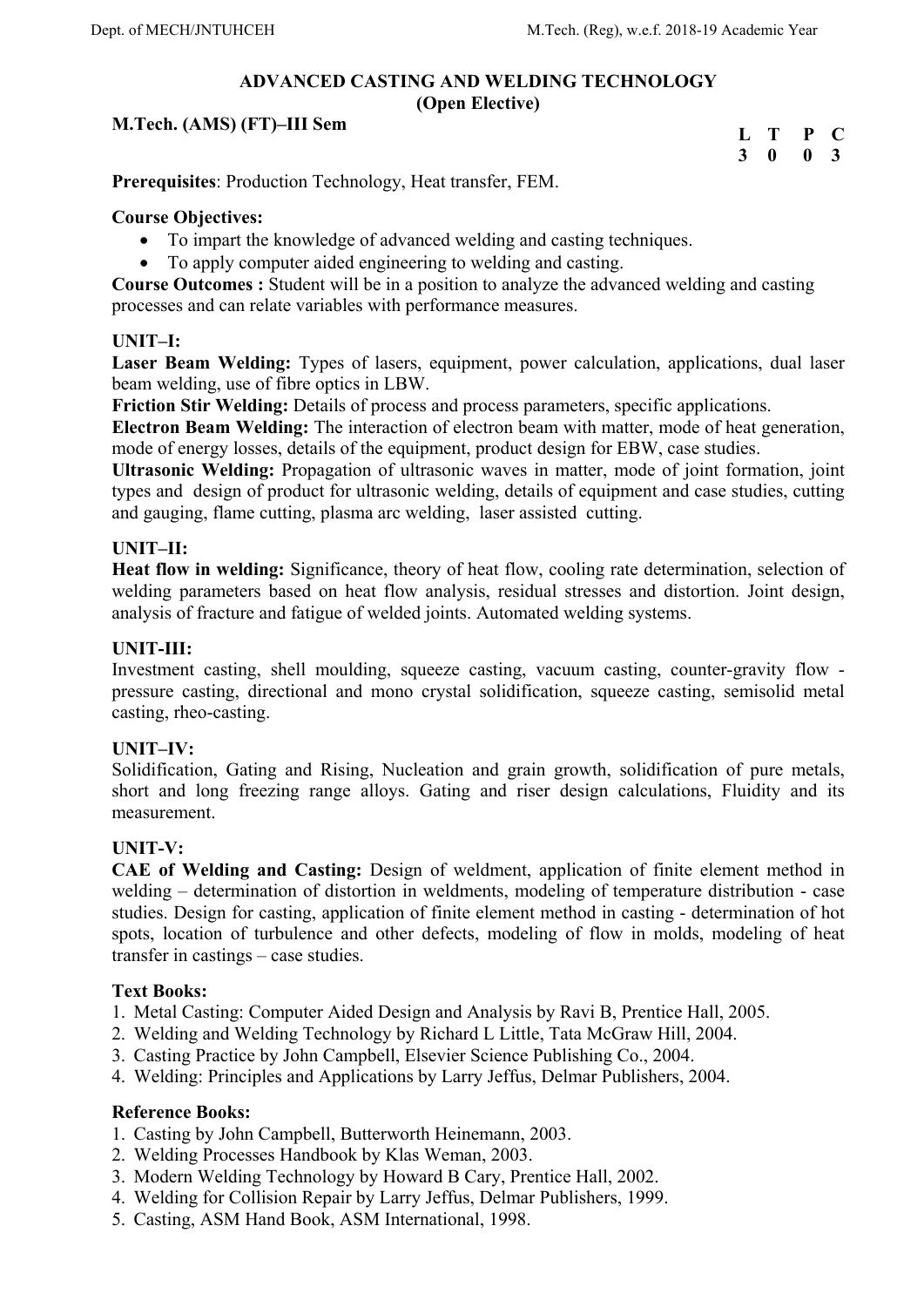## **ADVANCED ROBOTICS (Open Elective)**

# **M.Tech. (AMS) (FT) – III Sem**

**L T P C 3 0 0 3** 

**Prerequisites:** Kinematics of machinery

## **Course Objectives:**

- To Demonstrate knowledge of different types of actuators used in robotic systems.
- To Analyze the position and velocity kinematics of a robot arm, implement in 2D.
- To Analyze the dynamics of a robot arm, implement in 2D.
- To Analyze sensor signals to implement real-time control algorithms.
- To Demonstrate knowledge of error propagation in electrical, mechanical and computational systems.
- To Construct, program, and test the operation of a robotic system to perform a specified task.

**Course Outcomes:** After doing this course, the student should be able to,

- Understand the evolution, classification, structures and drives for robots.
- Teach the students about the kinematic arrangement of robots and its applications in the area of manufacturing sectors.
- Expose the students to build a robot for any type of application.

## **UNIT-I:**

Introduction: Automation and Robotics, Robot anatomy configuration, motions, joint motion and notations, work volume, robot drive system, control system and dynamic performance, precision of movement.

**Control System and Components:** basic concept and modals controllers control system analysis, robot actuators and feedback components (sensors): Internal & External Sensors, Positions sensors, velocity sensors - Desirable features, tactile, proximity and range sensors, uses sensors in robotics, Power Transmission Systems.

## **UNIT-II:**

**Motion Analysis and Control:** Manipulator kinematics, position representation Homogeneous transformation, D-H Notation, D-H Transformation Matrix, Forward & Inverse transformations, problems on planar & spatial manipulators, Differential Kinematics, Jacobian Formulation, problems, manipulator path control: Slew, Joint Interpolated & Straight line motions, trajectory planning: Joint space scheme, Cartesian space scheme, Cubic Polynomial fit without and with via point, blending.

## **UNIT-III:**

**Robot Dynamics:** Lagrange – Euler & Newton - Euler formulations, problems on two link planar manipulators, configuration of robot controller.

**End Effectors**: Grippers-types, operation, mechanism, force analysis, tools as end effectors consideration in gripper selection and design.

**Machine Vision:** Functions, Sensing and Digitizing-imaging, Devices, Lighting techniques, Analog to digital single conversion, Image storage, Image processing and Analysis-image data reduction, Segmentation feature extraction. Object recognition, training the vision system, Robotics application.

## **UNIT-IV:**

**Robot Programming:** Lead through programming, Robot programming as a path in space, Motion interpolation, WAIT, SINGNAL AND DELAY commands, Branching capabilities and Limitations.

**Robot Languages:** Textual robot languages, Generation, Robot language structures, Elements and functions.